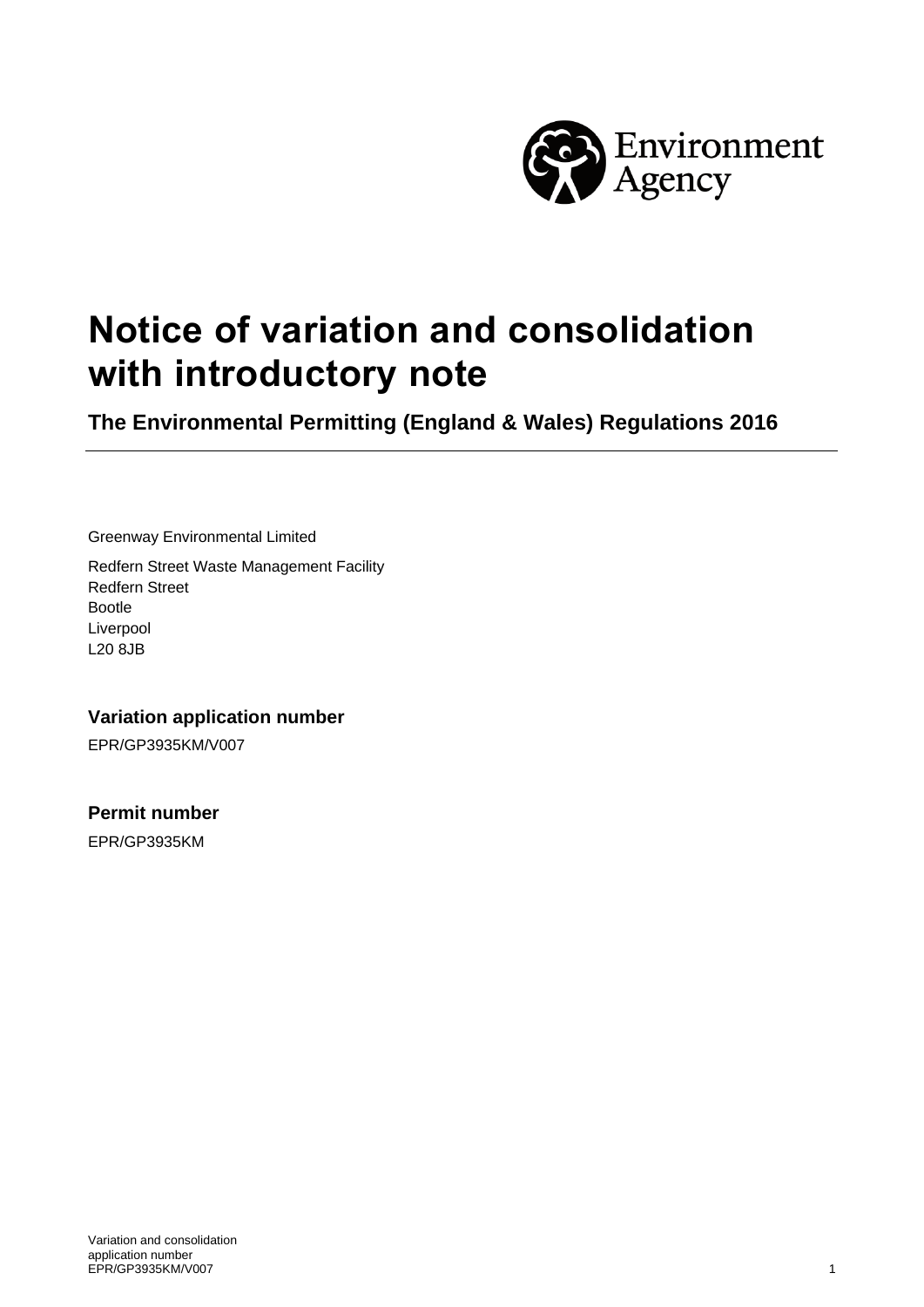## **Redfern Street Waste Management Facility**

## **Permit number EPR/GP3935KM**

## **Introductory note**

### **This introductory note does not form a part of the notice**

Under the Environmental Permitting (England & Wales) Regulations 2016 (schedule 5, part 1, paragraph 19) a variation may comprise a consolidated permit reflecting the variations and a notice specifying the variations included in that consolidated permit.

Schedule 1 of the notice specifies the conditions that have been varied and schedule 2 comprises a consolidated permit which reflects the variations being made. All the conditions of the permit have been varied and are subject to the right of appeal.

This variation is to include the use of the R12 and R13 codes on the permit, in accordance with written permission already given to the operator for the relevant activities. Other minor changes included relate to the site layout and repackaging procedures. A change to registered office address of the operator is also included. There are no changes to waste types or storage capacity at the site and no additional emission points to air and water.

The schedules specify the changes made to the permit.

We consider that in reaching our decision to vary the permit we have taken into account all relevant considerations and legal requirements. We are satisfied that the permit will ensure that a high level of protection is provided for the environment and human health and that the activities will not give rise to any significant pollution of the environment or harm to human health.

The status log of a permit sets out the permitting history, including any changes to the permit reference number.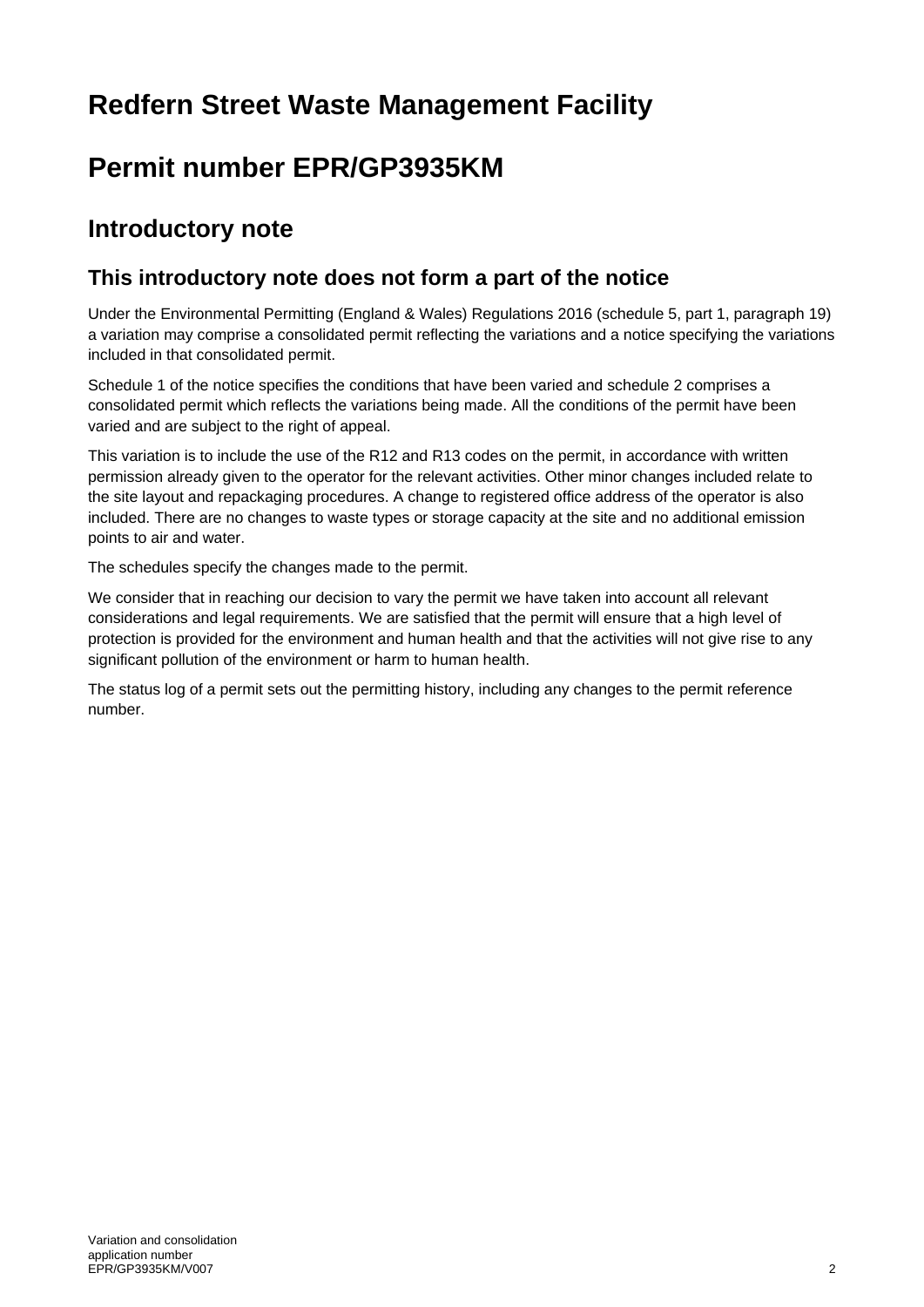| <b>Status log of permit</b>                                                                 |                         |                                                                                                                    |  |
|---------------------------------------------------------------------------------------------|-------------------------|--------------------------------------------------------------------------------------------------------------------|--|
| <b>Description</b>                                                                          | <b>Date</b>             | <b>Comments</b>                                                                                                    |  |
| Application<br>QP3737SJ<br>(EPR/QP3737SJ/A001)                                              | Received<br>26/08/2005  |                                                                                                                    |  |
| Permit determined<br>QP3737SJ<br>(EPR/QP3737SJ)                                             | 31/08/2006              | Permit issued to Onyx UK Limited.                                                                                  |  |
| Application for full transfer<br>EPR/GP3935KM/T001                                          | 06/06/2009              | ÷,                                                                                                                 |  |
| Transfer of permit determined<br>EPR/GP3935KM<br>(PAS Ref: GP3935KM)                        | 06/08/2009              | Full transfer of permit to Greenway<br><b>Environmental Limited.</b>                                               |  |
| Variation application<br>EPR/GP3935KM/V002                                                  | 02/11/2010              | $\blacksquare$                                                                                                     |  |
| Variation determined<br>EPR/GP3935KM/V002<br>(EAWML 102527)<br>(PAS Ref: PP3533HJ)          | 02/03/2011              | Addition of aerosol destruction plant as a waste<br>operation and changes to the use of storage bays<br>and areas. |  |
| Agency variation determined<br>EPR/GP3935KM/V003<br>(PAS Ref: AP3637EN)                     | 31/01/2014              | Agency variation to implement the changes<br>introduced by IED.                                                    |  |
| Application EPR/GP3935KM/V004                                                               | Duly made<br>29/12/2014 | Application to vary and update the permit to IED<br>conditions.                                                    |  |
| Variation determined<br>EPR/GP3935KM/V004 (Billing Ref:<br>HP3137WU)                        | 03/02/2016              | Varied and consolidated permit issued in modern<br>condition format.                                               |  |
| <b>Application Variation</b><br>EPR/GP3935KM/V005                                           | 21/04/2018              | Application withdrawn                                                                                              |  |
| Application EPR/GP3935KM/V006<br>(variation and consolidation with<br>EPR/EF5678GH)         | Duly made<br>20/04/2018 | Application to vary and update the permit to<br>modern conditions.                                                 |  |
| Variation determined<br>EPR/GP3935KM/V006 Billing ref:<br><b>KP3931JQ</b>                   | 04/12/2018              | Varied and consolidated permit issued in modern<br>condition format.                                               |  |
| Application EPR/GP3935KM/V007<br>(variation and consolidation)                              | Duly made<br>19/03/2021 | Application to vary and update the permit to<br>modern conditions.                                                 |  |
| Variation determined and<br>consolidation issued<br>EPR/GP3935KM<br>(Billing Ref: XP3306LT) | 26/08/2021              | Varied and consolidated permit issued in modern<br>format.                                                         |  |

End of introductory note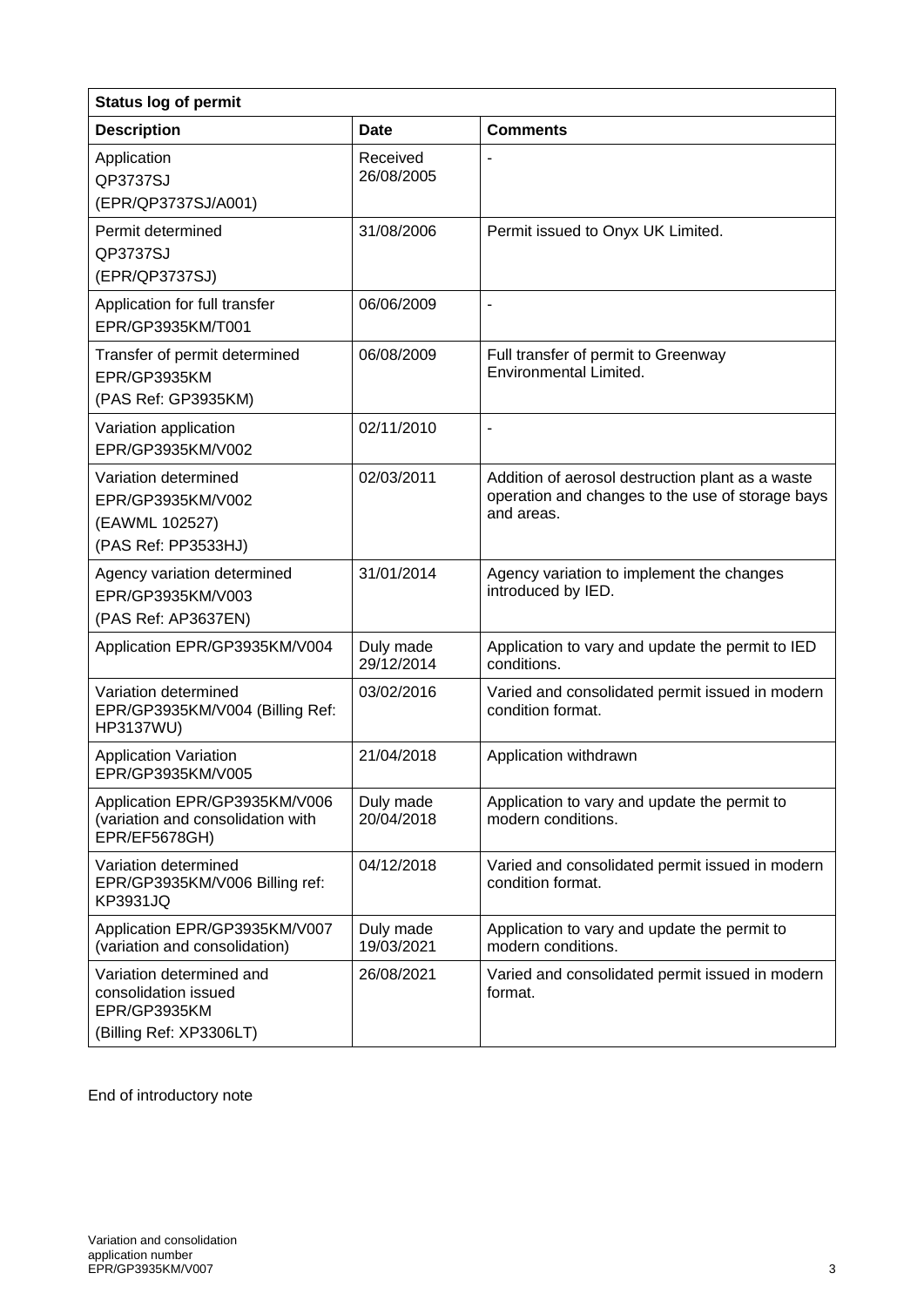## **Notice of variation and consolidation**

### **The Environmental Permitting (England and Wales) Regulations 2016**

The Environment Agency in exercise of its powers under regulation 20 of the Environmental Permitting (England and Wales) Regulations 2016 varies

#### **Permit number**

**EPR/GP3935KM**

#### **Issued to**

**Greenway Environmental Limited** ("the operator")

whose registered office is

**Casbook Park Bunny Lane Timsbury Romsey SO51 0PG**

company registration number 00445352

to operate a regulated facility at

**Redfern Street Waste Management Facility Redfern Street Bootle Liverpool L20 8JB**

to the extent set out in the schedules.

The notice shall take effect from 26/08/2021

| <b>Name</b>        | <b>Date</b> |
|--------------------|-------------|
| <b>Philip Lamb</b> | 26/08/2021  |

Authorised on behalf of the Environment Agency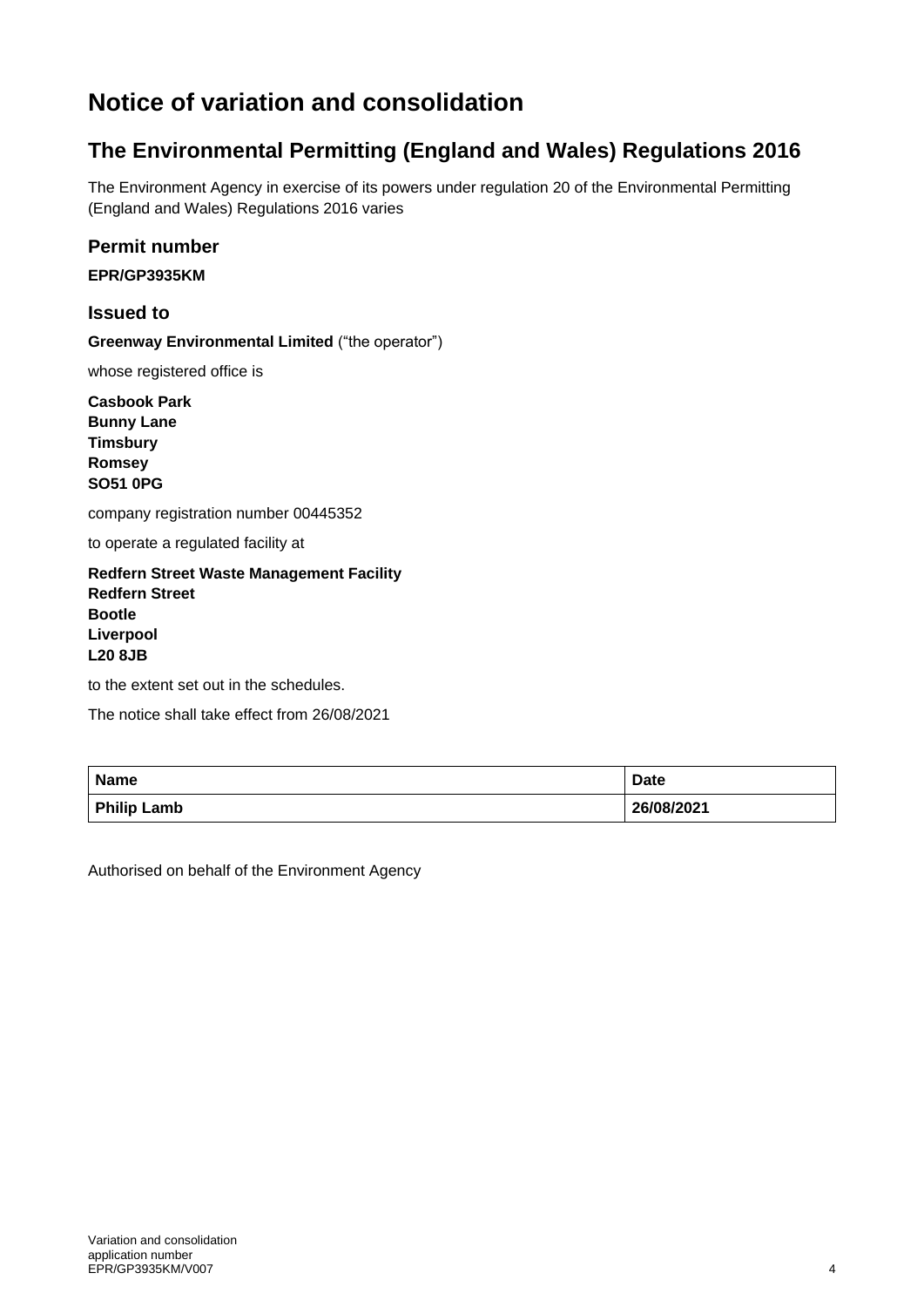#### **Schedule 1**

All conditions have been varied by the consolidated permit as a result of the application made by the operator.

#### **Schedule 2 – consolidated permit**

Consolidated permit issued as a separate document.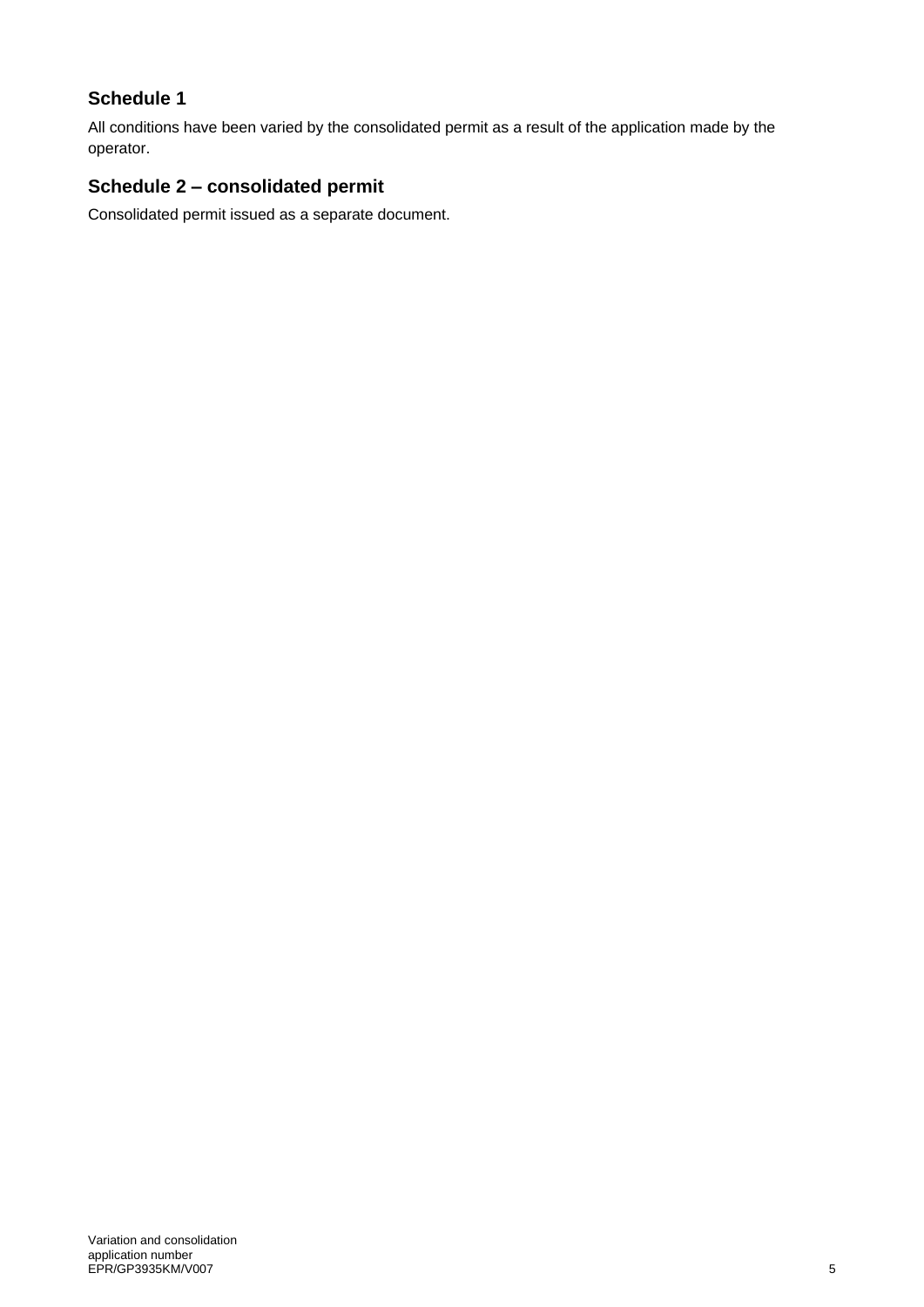## **Permit**

### **The Environmental Permitting (England and Wales) Regulations 2016**

#### **Permit number**

#### **EPR/GP3935KM**

This is the consolidated permit referred to in the variation and consolidation notice for application EPR/GP3935KM/V007 authorising,

**Greenway Environmental Limited** ("the operator"),

whose registered office is

**Casbook Park Bunny Lane Timsbury Romsey SO51 0PG**

company registration number 00445352

to operate an installation and waste operations at

**Redfern Street Waste Management Facility Redfern Street Bootle Liverpool L20 8JB**

to the extent authorised by and subject to the conditions of this permit.

| <b>Name</b>        | <b>Date</b> |
|--------------------|-------------|
| <b>Philip Lamb</b> | 26/08/2021  |

Authorised on behalf of the Environment Agency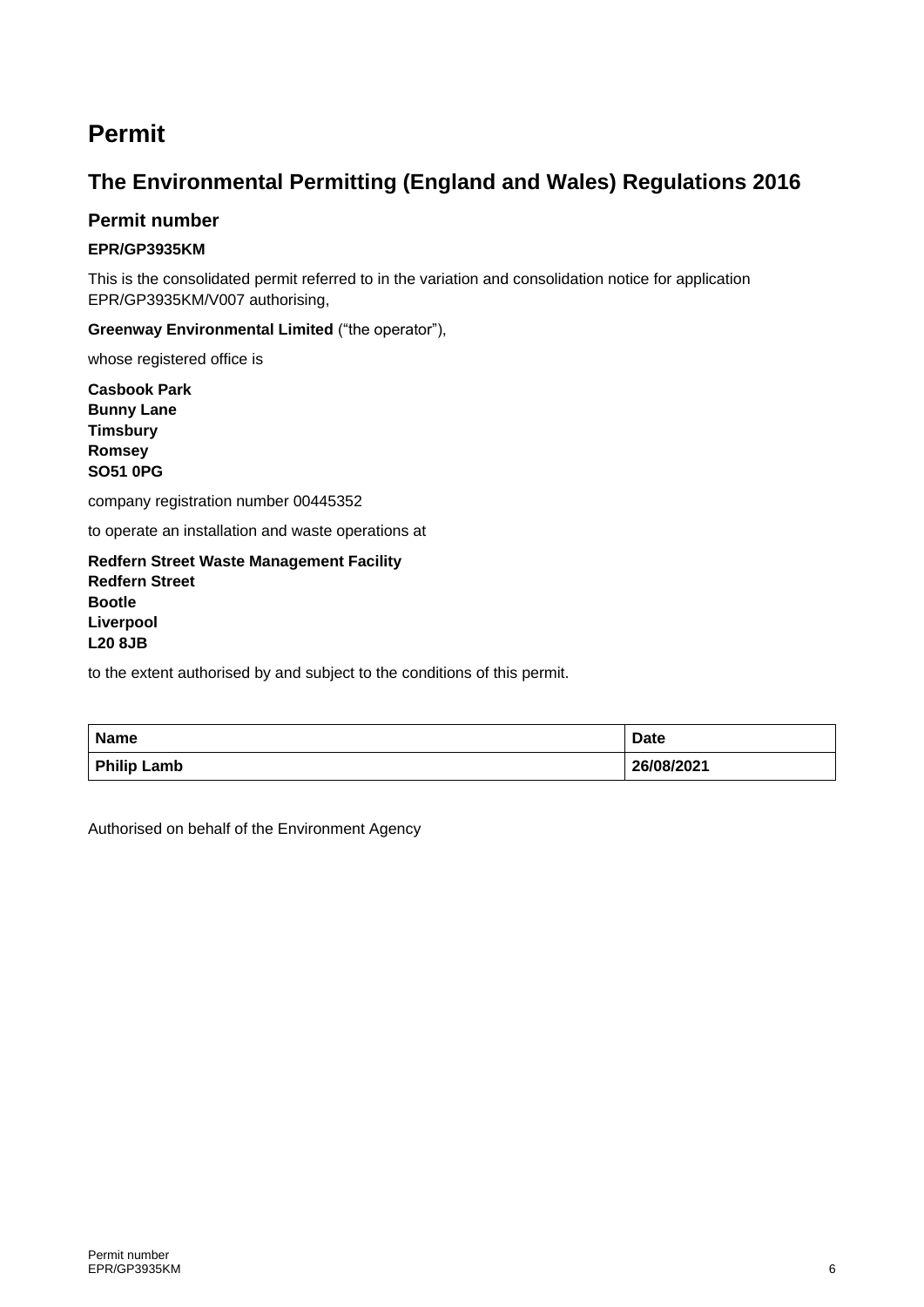# **Conditions**

## **1 Management**

#### **1.1 General management**

- 1.1.1 The operator shall manage and operate the activities:
	- (a) in accordance with a written management system that identifies and minimises risks of pollution, including those arising from operations, maintenance, accidents, incidents, non-conformances, closure and those drawn to the attention of the operator as a result of complaints; and
	- (b) using sufficient competent persons and resources.
- 1.1.2 Records demonstrating compliance with condition 1.1.1 shall be maintained.
- 1.1.3 Any person having duties that are or may be affected by the matters set out in this permit shall have convenient access to a copy of it kept at or near the place where those duties are carried out.
- 1.1.4 The operator shall comply with the requirements of an approved competence scheme.

### **1.2 Energy efficiency**

- 1.2.1 For the following activities referenced in schedule 1, table S1.1 (AR1 to AR6), the operator shall:
	- (a) take appropriate measures to ensure that energy is used efficiently in the activities;
	- (b) review and record at least every four years whether there are suitable opportunities to improve the energy efficiency of the activities; and
	- (c) take any further appropriate measures identified by a review.

### **1.3 Efficient use of raw materials**

- 1.3.1 For the following activities referenced in schedule 1, table S1.1 (AR1 to AR6), the operator shall:
	- (a) take appropriate measures to ensure that raw materials and water are used efficiently in the activities;
	- (b) maintain records of raw materials and water used in the activities;
	- (c) review and record at least every four years whether there are suitable alternative materials that could reduce environmental impact or opportunities to improve the efficiency of raw material and water use; and
	- (d) take any further appropriate measures identified by a review.

#### **1.4 Avoidance, recovery and disposal of wastes produced by the activities**

- 1.4.1 The operator shall take appropriate measures to ensure that:
	- (a) the waste hierarchy referred to in Article 4 of the Waste Framework Directive is applied to the generation of waste by the activities; and
	- (b) any waste generated by the activities is treated in accordance with the waste hierarchy referred to in Article 4 of the Waste Framework Directive; and
	- (c) where disposal is necessary, this is undertaken in a manner which minimises its impact on the environment.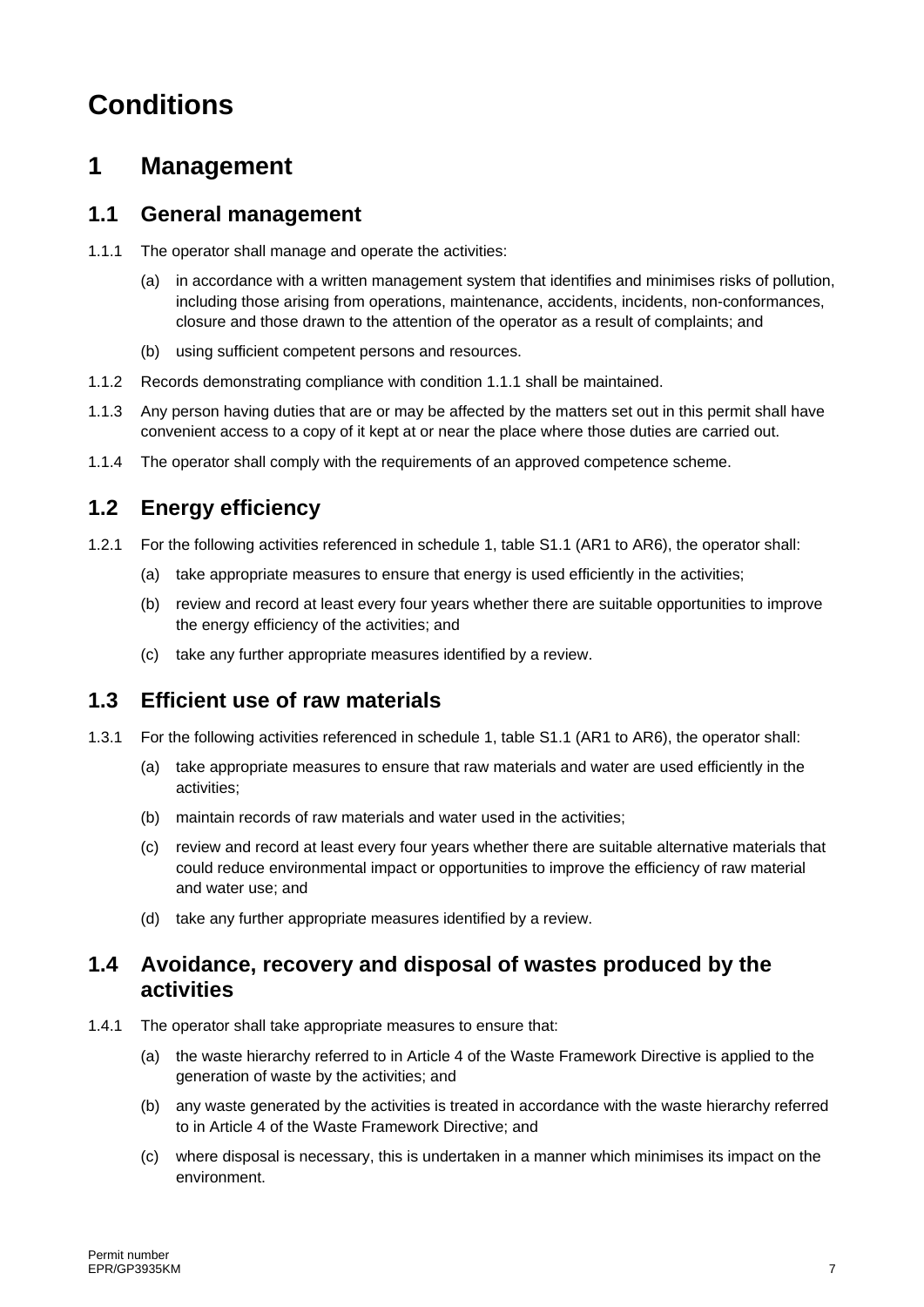1.4.2 The operator shall review and record at least every four years whether changes to those measures should be made and take any further appropriate measures identified by a review.

## **2 Operations**

#### **2.1 Permitted activities**

- 2.1.1 The operator is only authorised to carry out the activities specified in schedule 1 table S1.1 (the "activities").
- 2.1.2 For the following activities referenced in schedule 1, table S1.1 (AR1 to AR6), waste authorised by this permit shall be clearly distinguished from any other waste on the site.

#### **2.2 The site**

2.2.1 The activities shall not extend beyond the site, being the land shown edged in green on the site plan at schedule 7 to this permit.

### **2.3 Operating techniques**

- 2.3.1 The activities shall, subject to the conditions of this permit, be operated using the techniques and in the manner described in the documentation specified in schedule 1, table S1.2, unless otherwise agreed in writing by the Environment Agency.
- 2.3.2 If notified by the Environment Agency that the activities are giving rise to pollution, the operator shall submit to the Environment Agency for approval within the period specified, a revision of any plan or other documentation ("plan") specified in schedule 1, table S1.2 or otherwise required under this permit which identifies and minimises the risks of pollution relevant to that plan, and shall implement the approved revised plan in place of the original from the date of approval, unless otherwise agreed in writing by the Environment Agency.
- 2.3.3 Any raw materials or fuels listed in schedule 2 table S2.1 shall conform to the specifications set out in that table.
- 2.3.4 Waste shall only be accepted if:
	- (a) it is of a type and quantity listed in schedule 2 tables S2.2, S2.3, S2.4, S2.5, S2.6 and S2.7; and
	- (b) it conforms to the description in the documentation supplied by the producer and holder.
- 2.3.5 The operator shall ensure that where waste produced by the activities is sent to a relevant waste operation, that operation is provided with the following information, prior to the receipt of the waste:
	- (a) the nature of the process producing the waste;
	- (b) the composition of the waste;
	- (c) the handling requirements of the waste;
	- (d) the hazardous property associated with the waste, if applicable; and
	- (e) the waste code of the waste.
- 2.3.6 The operator shall ensure that where waste produced by the activities is sent to a landfill site, it meets the waste acceptance criteria for that landfill.

#### **Hazardous waste storage and treatment**

2.3.7 Hazardous waste shall not be mixed, either with a different category of hazardous waste or with other waste, substances or materials, unless it is authorised by schedule 1 table S1.1 and appropriate measures are taken.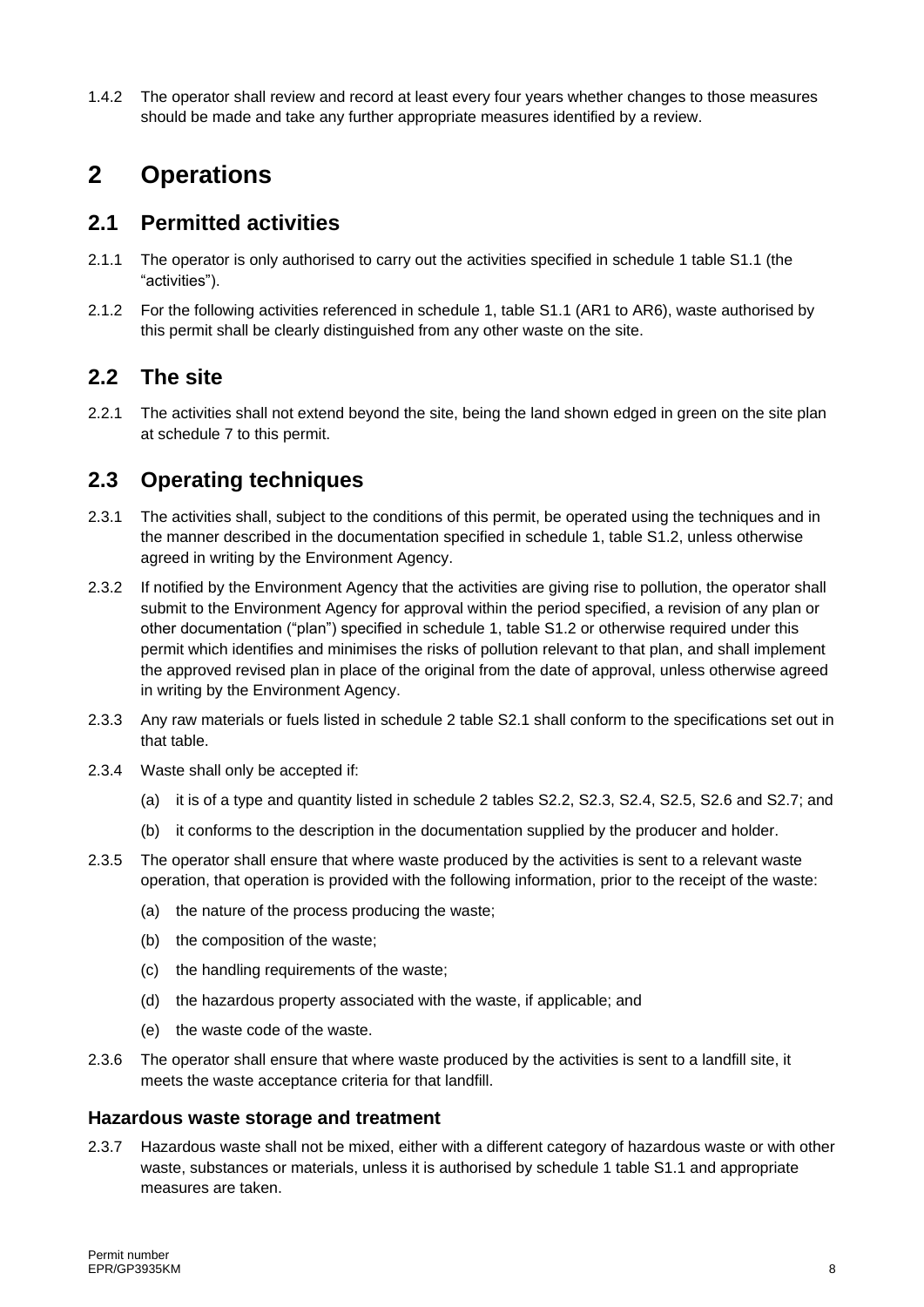#### **WEEE storage**

- 2.3.8 Spillage collection facilities and, where appropriate, decanters and cleanser-degreasers shall be provided and used as necessary.
- 2.3.9 WEEE shall be stored in areas provided with a weatherproof covering where appropriate or in containers providing a weatherproof covering where appropriate.

#### **2.4 Improvement programme**

- 2.4.1 The operator shall complete the improvements specified in schedule 1 table S1.3 by the date specified in that table unless otherwise agreed in writing by the Environment Agency.
- 2.4.2 Except in the case of an improvement which consists only of a submission to the Environment Agency, the operator shall notify the Environment Agency within 14 days of completion of each improvement.

#### **2.5 Pre-operational conditions**

2.5.1 The operations specified in schedule 1 table S1.4 shall not commence until the measures specified in that table have been completed.

## **3 Emissions and monitoring**

#### **3.1 Emissions to water, air or land**

- 3.1.1 There shall be no point source emissions to water, air or land except from the sources and emission points listed in schedule 3 tables S3.1 and S3.2.
- 3.1.2 The limits given in schedule 3 shall not be exceeded.

### **3.2 Emissions of substances not controlled by emission limits**

- 3.2.1 Emissions of substances not controlled by emission limits (excluding odour) shall not cause pollution. The operator shall not be taken to have breached this condition if appropriate measures, including, but not limited to, those specified in any approved emissions management plan, have been taken to prevent or where that is not practicable, to minimise, those emissions.
- 3.2.2 The operator shall:
	- (a) if notified by the Environment Agency that the activities are giving rise to pollution, submit to the Environment Agency for approval within the period specified, an emissions management plan which identifies and minimises the risks of pollution from emissions of substances not controlled by emission limits;
	- (b) implement the approved emissions management plan, from the date of approval, unless otherwise agreed in writing by the Environment Agency.
- 3.2.3 All liquids in containers, whose emission to water or land could cause pollution, shall be provided with secondary containment, unless the operator has used other appropriate measures to prevent or where that is not practicable, to minimise, leakage and spillage from the primary container.

#### **3.3 Odour**

3.3.1 Emissions from the activities shall be free from odour at levels likely to cause pollution outside the site, as perceived by an authorised officer of the Environment Agency, unless the operator has used appropriate measures, including, but not limited to, those specified in any approved odour management plan, to prevent or where that is not practicable to minimise the odour.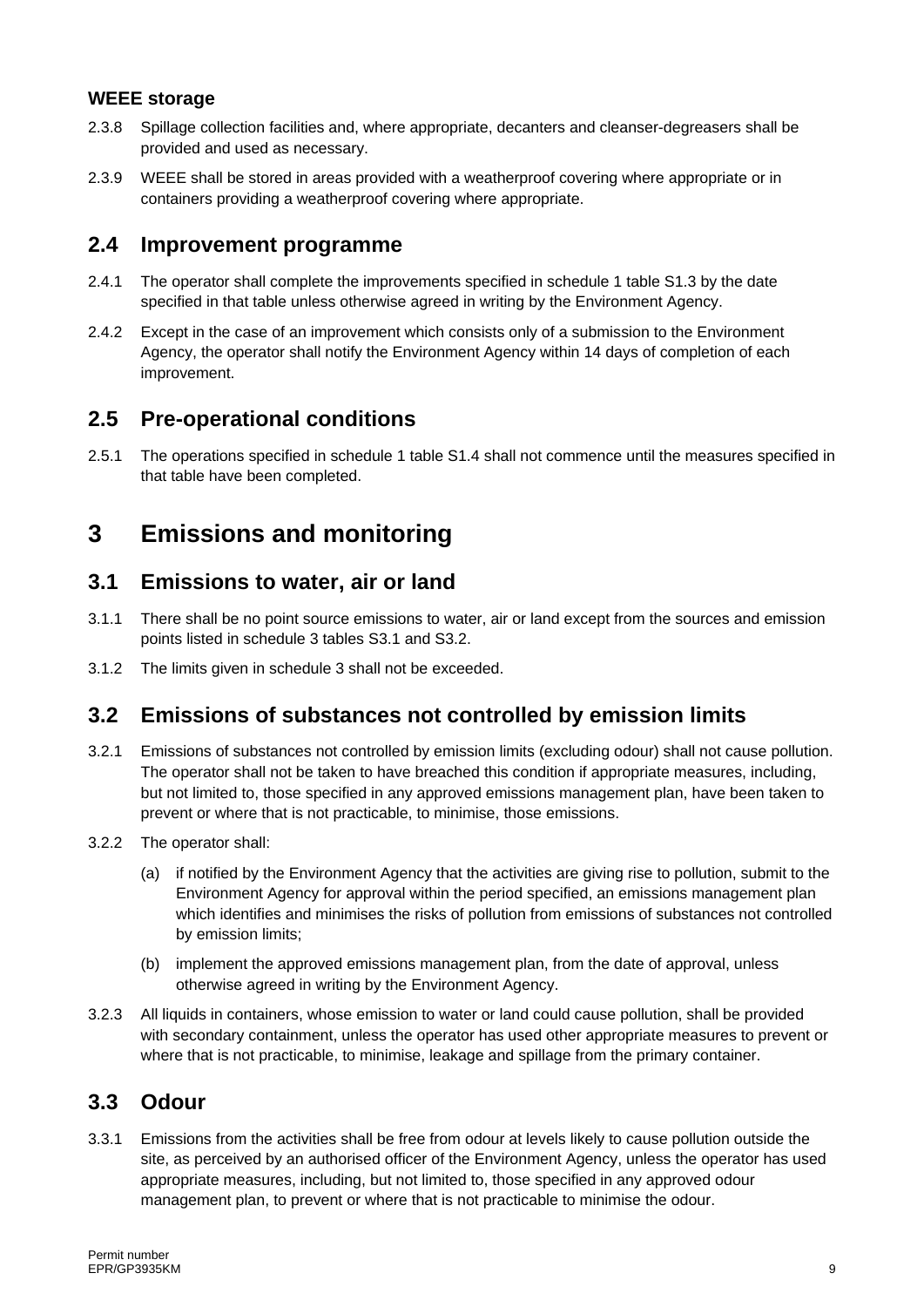#### 3.3.2 The operator shall:

- (a) if notified by the Environment Agency that the activities are giving rise to pollution outside the site due to odour, submit to the Environment Agency for approval within the period specified, an odour management plan which identifies and minimises the risks of pollution from odour;
- (b) implement the approved odour management plan, from the date of approval, unless otherwise agreed in writing by the Environment Agency.

#### **3.4 Noise and vibration**

- 3.4.1 Emissions from the activities shall be free from noise and vibration at levels likely to cause pollution outside the site, as perceived by an authorised officer of the Environment Agency, unless the operator has used appropriate measures, including, but not limited to, those specified in any approved noise and vibration management plan to prevent or where that is not practicable to minimise the noise and vibration.
- 3.4.2 The operator shall:
	- (a) if notified by the Environment Agency that the activities are giving rise to pollution outside the site due to noise and vibration, submit to the Environment Agency for approval within the period specified, a noise and vibration management plan which identifies and minimises the risks of pollution from noise and vibration;
	- (b) implement the approved noise and vibration management plan, from the date of approval, unless otherwise agreed in writing by the Environment Agency.

#### **3.5 Monitoring**

- 3.5.1 The operator shall, unless otherwise agreed in writing by the Environment Agency, undertake the monitoring specified in the following tables in schedule 3 to this permit:
	- (a) point source emissions specified in tables S3.1 and S3.2;
	- (b) process monitoring specified in table S3.3.
- 3.5.2 The operator shall maintain records of all monitoring required by this permit including records of the taking and analysis of samples, instrument measurements (periodic and continual), calibrations, examinations, tests and surveys and any assessment or evaluation made on the basis of such data.
- 3.5.3 Monitoring equipment, techniques, personnel and organisations employed for the emissions monitoring programme and the environmental or other monitoring specified in condition 3.5.1 shall have either MCERTS certification or MCERTS accreditation (as appropriate), where available, unless otherwise agreed in writing by the Environment Agency.
- 3.5.4 Permanent means of access shall be provided to enable sampling/monitoring to be carried out in relation to the emission points specified in schedule 3 tables S3.1, S3.2 and S3.3 unless otherwise agreed in writing by the Environment Agency.

#### **3.6 Pests**

- 3.6.1 The activities shall not give rise to the presence of pests which are likely to cause pollution, hazard or annoyance outside the boundary of the site. The operator shall not be taken to have breached this condition if appropriate measures, including, but not limited to, those specified in any approved pests management plan, have been taken to prevent or where that is not practicable, to minimise the presence of pests on the site.
- 3.6.2 The operator shall: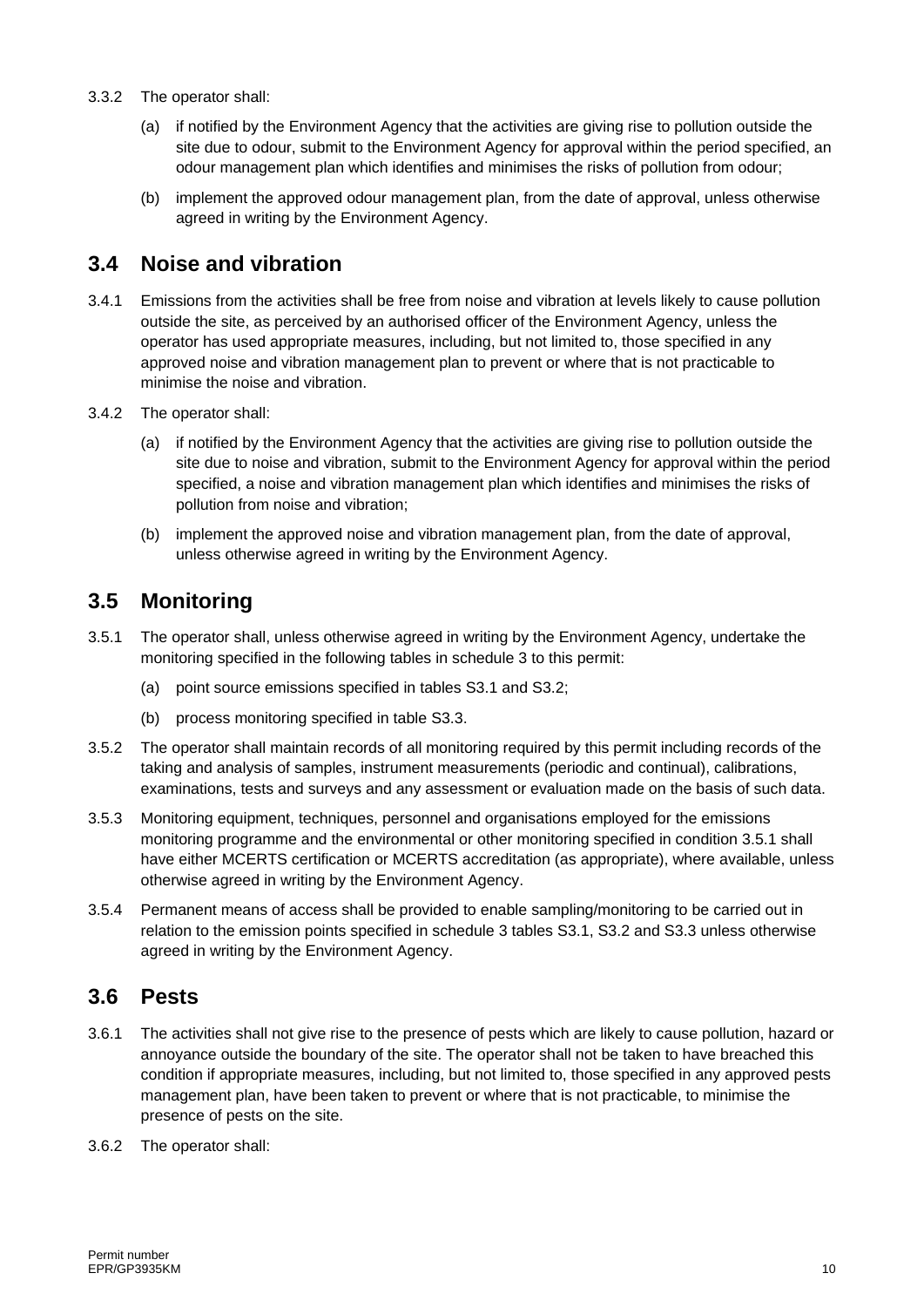- (a) if notified by the Environment Agency, submit to the Environment Agency for approval within the period specified, a pests management plan which identifies and minimises risks of pollution from pests;
- (b) implement the pests management plan, from the date of approval, unless otherwise agreed in writing by the Environment Agency.

#### **3.7 Fire prevention**

- 3.7.1 The operator shall take all appropriate measures to prevent fires on site and minimise the risk of pollution from them including, but not limited to, those specified in any approved fire prevention plan.
- 3.7.2 The operator shall:
	- (a) if notified by the Environment Agency that the activities are giving rise to a risk of fire, submit to the Environment Agency for approval within the period specified, a fire prevention plan which prevents fires and minimises the risk of pollution from fires;
	- (b) implement the fire prevention plan, from the date of approval, unless otherwise agreed in writing by the Environment Agency.

## **4 Information**

#### **4.1 Records**

- 4.1.1 All records required to be made by this permit shall:
	- (a) be legible;
	- (b) be made as soon as reasonably practicable;
	- (c) if amended, be amended in such a way that the original and any subsequent amendments remain legible, or are capable of retrieval; and
	- (d) be retained, unless otherwise agreed in writing by the Environment Agency, for at least 6 years from the date when the records were made, or in the case of the following records until permit surrender:
		- (i) off-site environmental effects; and
		- (ii) matters which affect the condition of the land and groundwater.
- 4.1.2 The operator shall keep on site all records, plans and the management system required to be maintained by this permit, unless otherwise agreed in writing by the Environment Agency.

### **4.2 Reporting**

- 4.2.1 The operator shall send all reports and notifications required by the permit to the Environment Agency using the contact details supplied in writing by the Environment Agency.
- 4.2.2 For the following activities referenced in schedule 1, table S1.1 (AR1 to AR6) a report or reports on the performance of the activities over the previous year shall be submitted to the Environment Agency by 31 January (or other date agreed in writing by the Environment Agency) each year. The report(s) shall include as a minimum:
	- (a) a review of the results of the monitoring and assessment carried out in accordance with the permit including an interpretive review of that data;
	- (b) the annual production/treatment data set out in schedule 4 table S4.2; and
	- (c) the performance parameters set out in schedule 4 table S4.3 using the forms specified in table S4.4 of that schedule.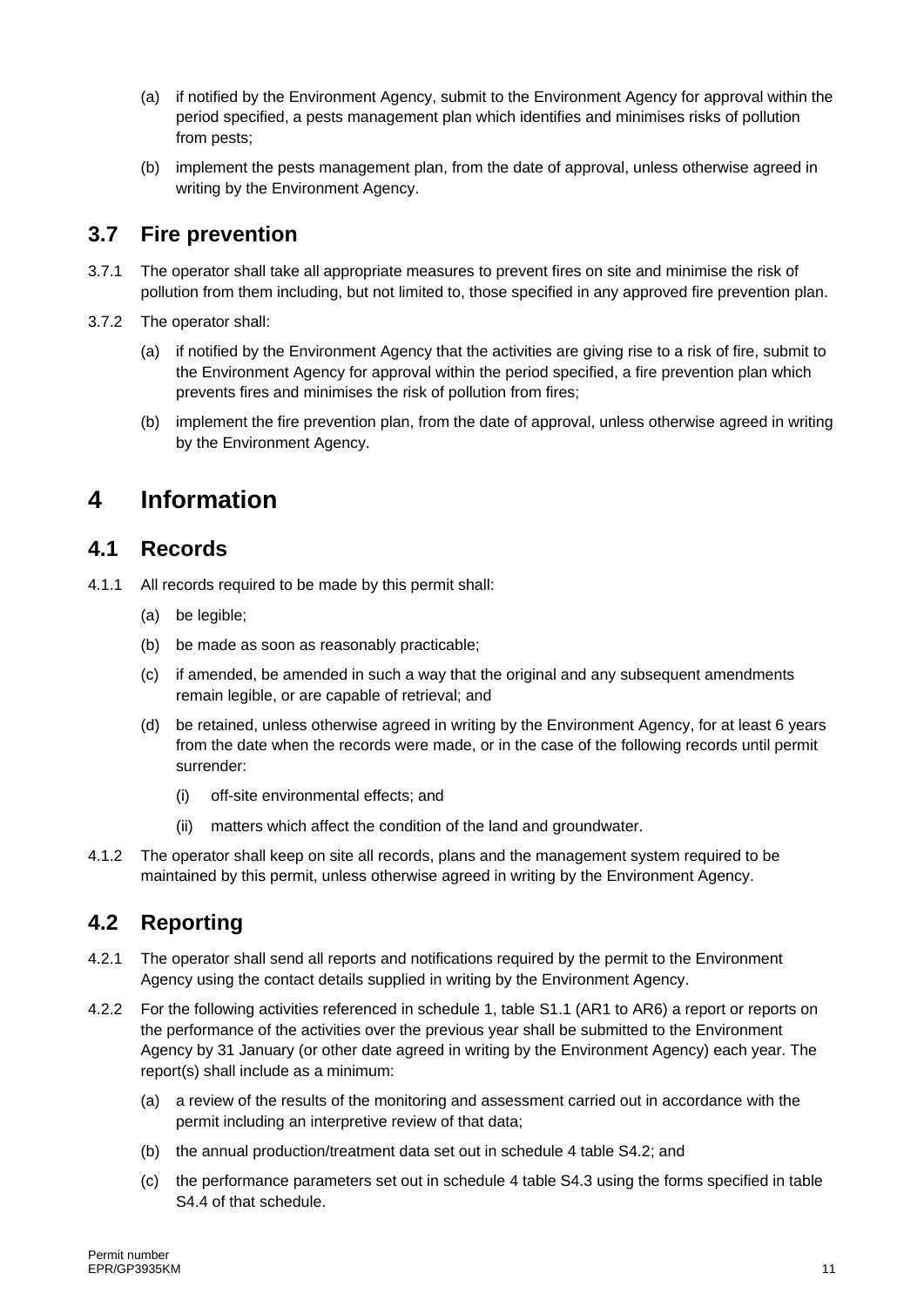- 4.2.3 Within 28 days of the end of the reporting period the operator shall, unless otherwise agreed in writing by the Environment Agency, submit reports of the monitoring and assessment carried out in accordance with the conditions of this permit, as follows:
	- (a) in respect of the parameters and emission points specified in schedule 4 table S4.1;
	- (b) for the reporting periods specified in schedule 4 table S4.1 and using the forms specified in schedule 4 table S4.4; and
	- (c) giving the information from such results and assessments as may be required by the forms specified in those tables.
- 4.2.4 The operator shall, unless notice under this condition has been served within the preceding four years, submit to the Environment Agency, within six months of receipt of a written notice, a report assessing whether there are other appropriate measures that could be taken to prevent, or where that is not practicable, to minimise pollution.
- 4.2.5 Within 1 month of the end of each quarter, the operator shall submit to the Environment Agency using the form made available for the purpose, the information specified on the form relating to the site and the waste accepted and removed from it during the previous quarter.

#### **4.3 Notifications**

- 4.3.1 In the event:
	- (a) that the operation of the activities gives rise to an incident or accident which significantly affects or may significantly affect the environment, the operator must immediately—
		- (i) inform the Environment Agency,
		- (ii) take the measures necessary to limit the environmental consequences of such an incident or accident, and
		- (iii) take the measures necessary to prevent further possible incidents or accidents;
	- (b) of a breach of any permit condition the operator must immediately—
		- (i) inform the Environment Agency, and
		- (ii) take the measures necessary to ensure that compliance is restored within the shortest possible time;
	- (c) of a breach of permit condition which poses an immediate danger to human health or threatens to cause an immediate significant adverse effect on the environment, the operator must immediately suspend the operation of the activities or the relevant part of it until compliance with the permit conditions has been restored.
- 4.3.2 Any information provided under condition 4.3.1 shall be confirmed by sending the information listed in schedule 5 to this permit within the time period specified in that schedule.
- 4.3.3 Where the Environment Agency has requested in writing that it shall be notified when the operator is to undertake monitoring and/or spot sampling, the operator shall inform the Environment Agency when the relevant monitoring and/or spot sampling is to take place. The operator shall provide this information to the Environment Agency at least 14 days before the date the monitoring is to be undertaken.
- 4.3.4 The Environment Agency shall be notified within 14 days of the occurrence of the following matters, except where such disclosure is prohibited by Stock Exchange rules:

Where the operator is a registered company:

- (a) any change in the operator's trading name, registered name or registered office address; and
- (b) any steps taken with a view to the operator going into administration, entering into a company voluntary arrangement or being wound up.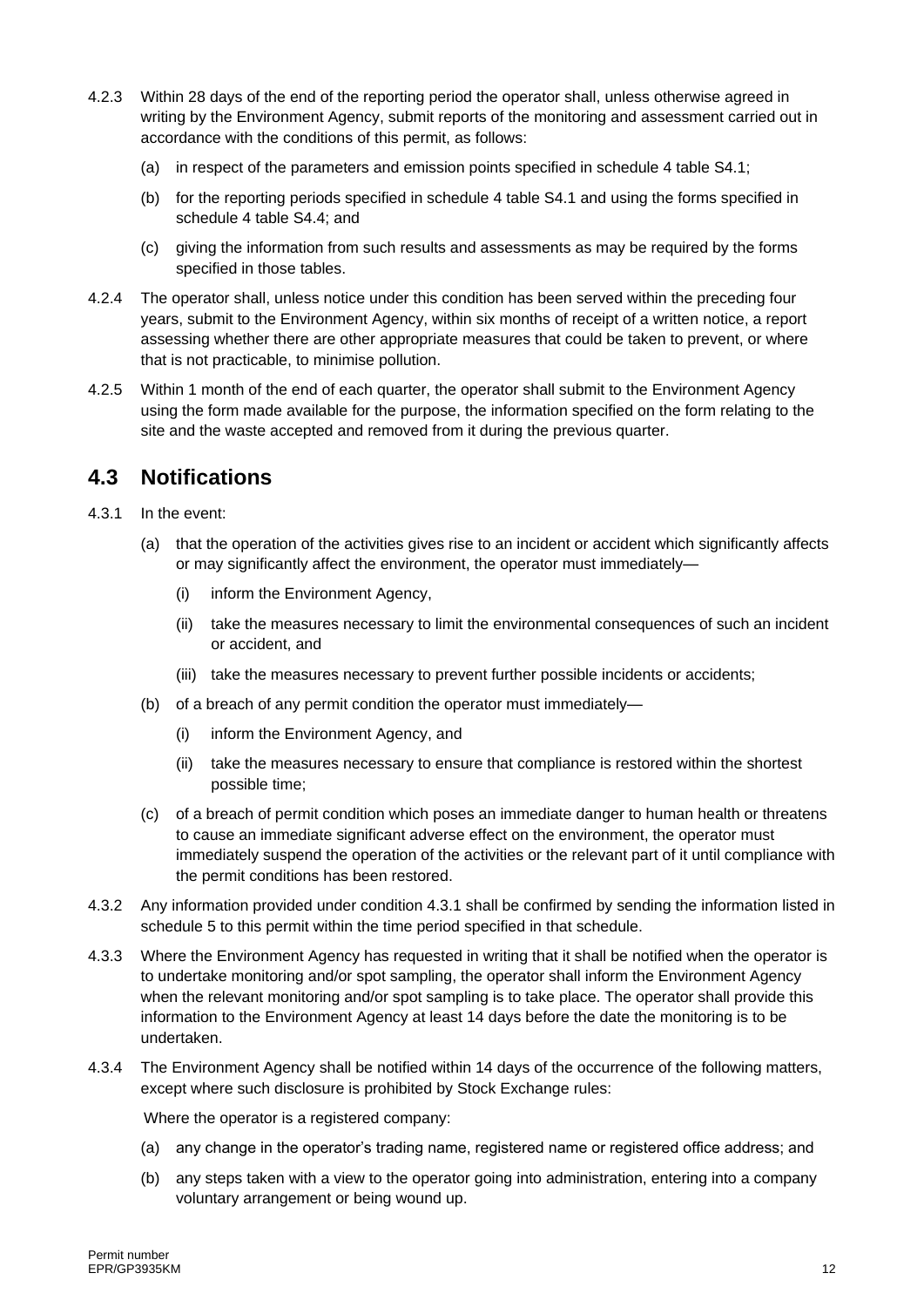Where the operator is a corporate body other than a registered company:

- (a) any change in the operator's name or address; and
- (b) any steps taken with a view to the dissolution of the operator.

In any other case:

- (a) the death of any of the named operators (where the operator consists of more than one named individual);
- (b) any change in the operator's name(s) or address(es); and
- (c) any steps taken with a view to the operator, or any one of them, going into bankruptcy, entering into a composition or arrangement with creditors, or, in the case of them being in a partnership, dissolving the partnership.
- 4.3.5 Where the operator proposes to make a change in the nature or functioning, or an extension of the activities, which may have consequences for the environment and the change is not otherwise the subject of an application for approval under the Regulations or this permit:
	- (a) the Environment Agency shall be notified at least 14 days before making the change; and
	- (b) the notification shall contain a description of the proposed change in operation.
- 4.3.6 The Environment Agency shall be given at least 14 days' notice before implementation of any part of the site closure plan.

#### **4.4 Interpretation**

- 4.4.1 In this permit the expressions listed in schedule 6 shall have the meaning given in that schedule.
- 4.4.2 In this permit references to reports and notifications mean written reports and notifications, except where reference is made to notification being made "immediately", in which case it may be provided by telephone.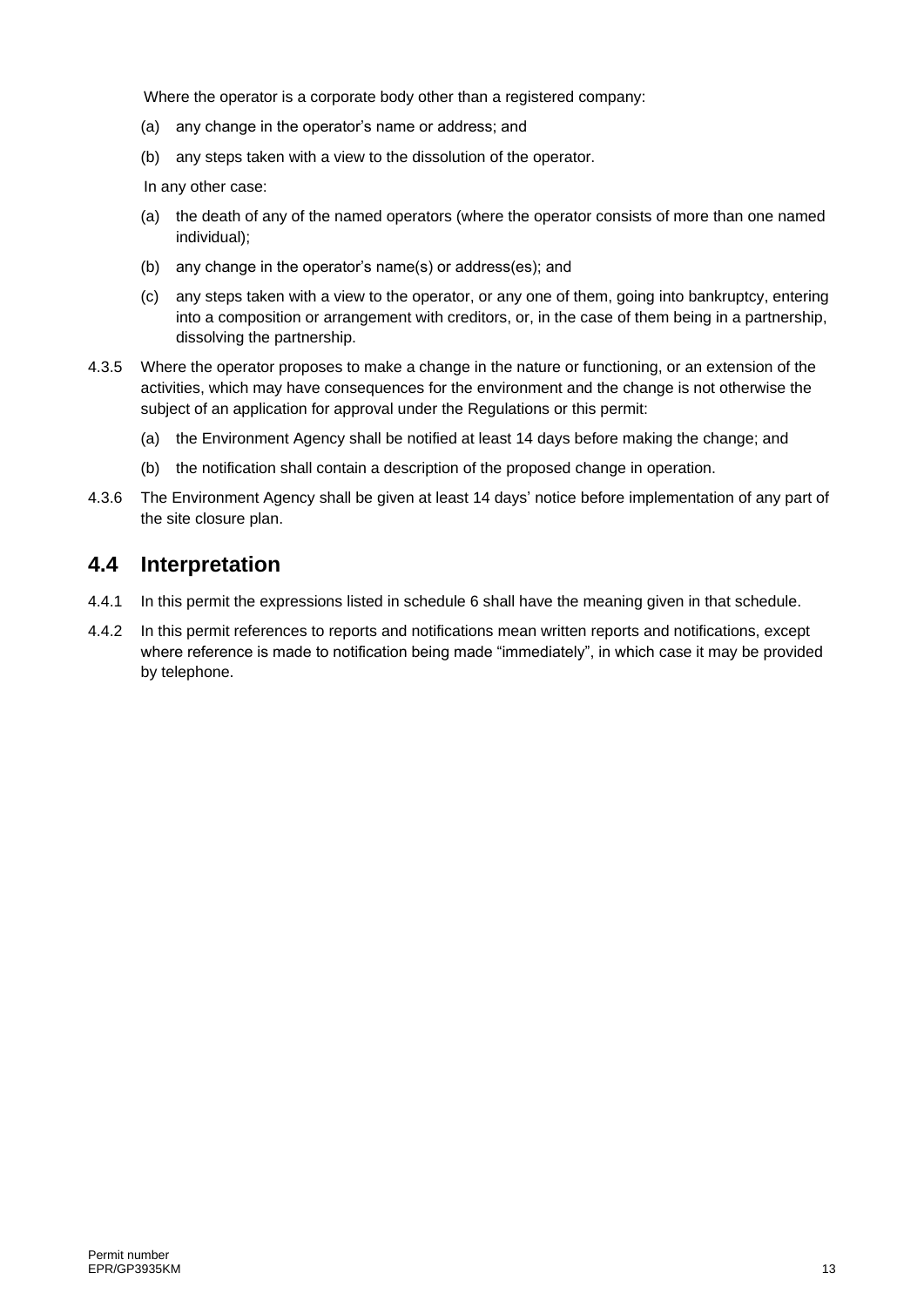# **Schedule 1 – Operations**

| <b>Table S1.1 activities</b> |                                                                                                                                                                                              |                                                                                                                                                                          |                                                                                                                                                                                              |
|------------------------------|----------------------------------------------------------------------------------------------------------------------------------------------------------------------------------------------|--------------------------------------------------------------------------------------------------------------------------------------------------------------------------|----------------------------------------------------------------------------------------------------------------------------------------------------------------------------------------------|
| <b>Activity</b><br>reference | <b>Activity listed in</b><br>Schedule 1 of the EP<br><b>Regulations</b>                                                                                                                      | <b>Description of specified</b><br>activity and WFD Annex I<br>and II operations                                                                                         | Limits of specified activity and<br>waste types                                                                                                                                              |
| AR1                          | S5.6 A(1)(a) Temporary<br>storage of hazardous<br>waste in a facility with a<br>total capacity exceeding<br>50 tonnes pending any of<br>the activities listed in<br>section 5.1, 5.2 and 5.3 | D15: Storage pending any<br>of the operations numbered<br>D1 to D14 (excluding<br>temporary storage, pending<br>collection, on the site where<br>the waste is produced). | Bays 13, 14, 15 (Flammable<br>Waste Bays) as shown on<br>drawing reference ASR 4<br>rev6 <sup>(Note1)</sup> . Waste storage limit 70<br>tonnes per bay as specified on<br>drawing.           |
|                              |                                                                                                                                                                                              | R13: Storage of waste<br>pending any of the<br>operations numbered R1 to<br>R12 (excluding temporary<br>storage, pending collection,<br>on the site where it is          | Bays 1, 2, 3, 4, 5, 6, 7, 8, 9, 10, 12<br>(Variable Waste Storage Bays)<br>as shown on drawing reference<br>ASR 4 rev6 <sup>(Note1)</sup> . Waste storage<br>limits as specified on drawing. |
|                              |                                                                                                                                                                                              | produced).                                                                                                                                                               | Waste Reception Area as shown<br>on drawing reference ASR 4<br>rev6 <sup>(Note1)</sup> . Waste storage limit 77<br>tonnes as specified on drawing.                                           |
|                              |                                                                                                                                                                                              |                                                                                                                                                                          | Warehouse B as shown on<br>drawing reference ASR 4<br>rev6 <sup>(Note1)</sup> . Waste storage limit 160<br>tonnes.                                                                           |
|                              |                                                                                                                                                                                              |                                                                                                                                                                          | Warehouse A as shown on<br>drawing reference ASR 4<br>rev6 <sup>(Note1)</sup> . Waste storage limit 30<br>tonnes.                                                                            |
|                              |                                                                                                                                                                                              |                                                                                                                                                                          | Warehouse C as shown on<br>drawing reference ASR 4<br>rev6 <sup>(Note1)</sup> . Waste storage limit 90<br>tonnes.                                                                            |
|                              |                                                                                                                                                                                              |                                                                                                                                                                          | <b>Warehouse D</b> as shown on<br>drawing reference ASR 4<br>rev6 <sup>(Note1)</sup> . Waste storage limit 70<br>tonnes.                                                                     |
|                              |                                                                                                                                                                                              |                                                                                                                                                                          | <b>Waste Prepared for Transit Area</b><br>as shown on drawing reference<br>ASR 4 rev6 <sup>(Note1)</sup> to a limit of 60<br>tonnes of waste.                                                |
|                              |                                                                                                                                                                                              |                                                                                                                                                                          | Quarantine Bays as shown on<br>drawing reference ASR 4<br>rev6 <sup>(Note1)</sup> to a total limit of 40<br>tonnes of waste.                                                                 |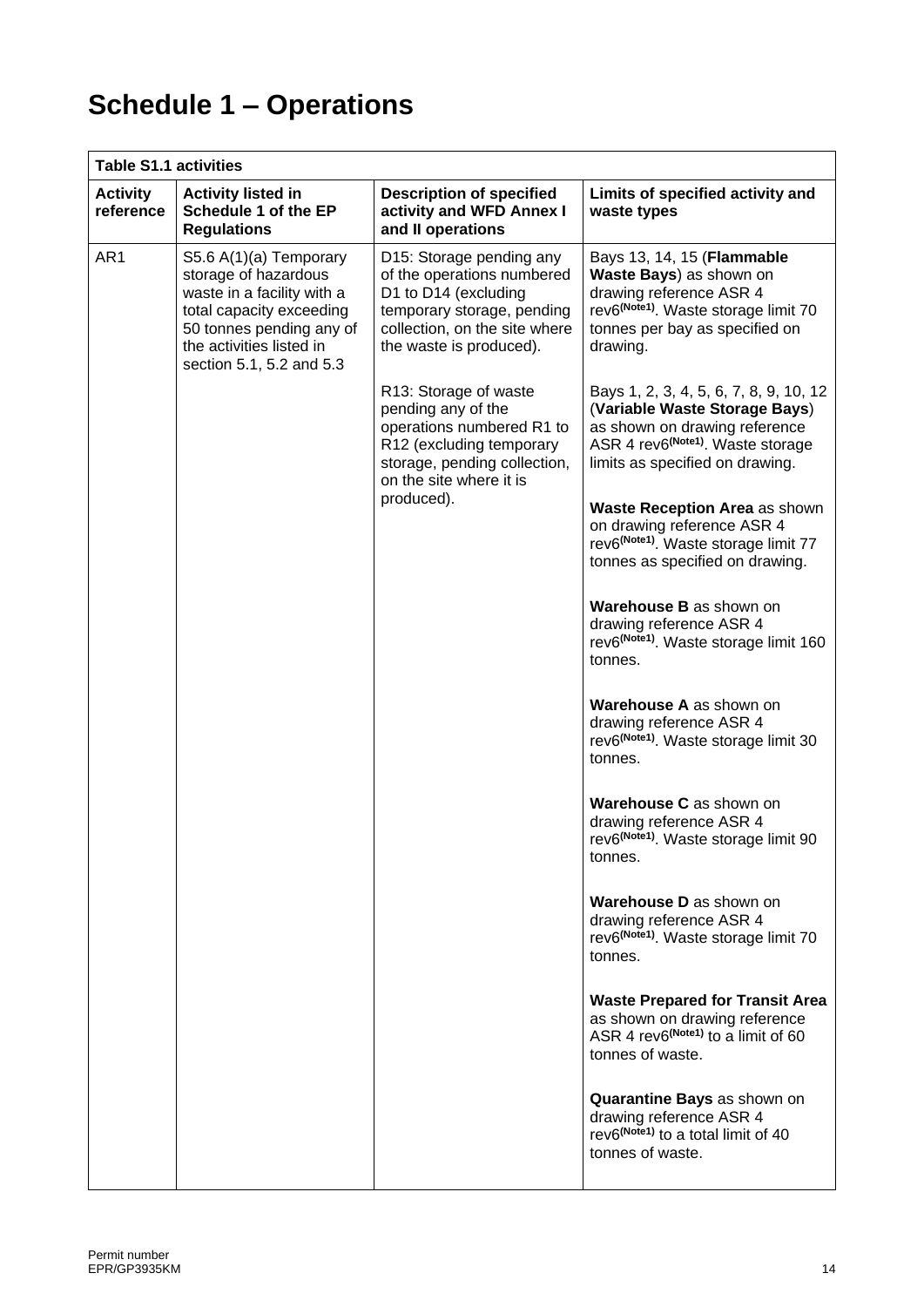| <b>Table S1.1 activities</b>                                                                |                                                                                                                                          |                                                                                                                            |                                                                                                                                                                                                                                        |
|---------------------------------------------------------------------------------------------|------------------------------------------------------------------------------------------------------------------------------------------|----------------------------------------------------------------------------------------------------------------------------|----------------------------------------------------------------------------------------------------------------------------------------------------------------------------------------------------------------------------------------|
|                                                                                             |                                                                                                                                          |                                                                                                                            | Waste types as specified in<br>Schedule 2 table S2.2.                                                                                                                                                                                  |
|                                                                                             |                                                                                                                                          |                                                                                                                            | Asbestos Storage as shown on<br>drawing reference ASR 4<br>rev6 <sup>(Note1)</sup> to a limit of 12 m <sup>3</sup> .                                                                                                                   |
|                                                                                             |                                                                                                                                          |                                                                                                                            | Waste types as specified in<br>Schedule 2 table S2.3.                                                                                                                                                                                  |
|                                                                                             |                                                                                                                                          |                                                                                                                            | <b>Aerosol Canister Storage</b><br>located within Warehouse A as<br>shown on drawing reference ASR<br>4 rev6 <sup>(Note1)</sup> to a limit of 30 tonnes<br>of waste.                                                                   |
|                                                                                             |                                                                                                                                          |                                                                                                                            | Waste types as specified in<br>Schedule 2 table S2.4.                                                                                                                                                                                  |
| AR <sub>2</sub>                                                                             | S5.3 A(1)(a)(iv)<br>Disposal or recovery of                                                                                              | D14: Repackaging prior to<br>submission to any of the                                                                      | Repackaging of wastes in the<br>following areas:                                                                                                                                                                                       |
| hazardous waste with a<br>capacity exceeding 10<br>tonnes per day involving<br>repackaging. | operations numbered D1 to<br>D <sub>13</sub> .<br>R12: Exchange of waste for<br>submission to any of the<br>operations numbered R1 to    | Bays 13, 14, 15 (Flammable<br>Waste Bays) as shown on<br>drawing reference ASR 4<br>rev6 <sup>(Note1)</sup> .              |                                                                                                                                                                                                                                        |
|                                                                                             |                                                                                                                                          | R <sub>11</sub> .                                                                                                          | Bays 1, 2, 3, 4, 5, 6, 7, 8, 9, 10, 12<br>(Variable Waste Storage Bays)<br>as shown on drawing reference<br>ASR 4 rev6(Note1).                                                                                                         |
|                                                                                             |                                                                                                                                          |                                                                                                                            | <b>Waste Reception Area as shown</b><br>on drawing reference ASR 4<br>rev6(Note1).                                                                                                                                                     |
|                                                                                             |                                                                                                                                          |                                                                                                                            | Warehouse C Area as shown on<br>drawing reference ASR 4<br>rev6 <sup>(Note1)</sup>                                                                                                                                                     |
|                                                                                             |                                                                                                                                          |                                                                                                                            | Warehouse C Canopy Area as<br>shown on drawing reference ASR<br>4 rev6(Note1).                                                                                                                                                         |
|                                                                                             |                                                                                                                                          |                                                                                                                            | Waste types as specified in<br>Schedule 2 table S2.2.                                                                                                                                                                                  |
| AR3                                                                                         | S5.3 A(1)(a)(ii)                                                                                                                         | R3: Recycling/reclamation                                                                                                  | <b>Aerosol Destruction Plant</b>                                                                                                                                                                                                       |
|                                                                                             | Disposal or recovery of<br>hazardous waste with a<br>capacity exceeding 10<br>tonnes per day involving<br>physico-chemical<br>treatment. | of organic substances which<br>are not used as solvents.<br>R4: Recycling/reclamation<br>of metals and metal<br>compounds. | Treatment operations shall be<br>limited to physical treatment of<br>aerosol canisters and recovery of<br>residues for the purpose of<br>recycling/ reclamation. Including<br>capture of VOCs with Granular<br>Activated Carbon (GAC). |
|                                                                                             |                                                                                                                                          |                                                                                                                            | Waste types as specified in<br>Schedule 2 table S2.4.                                                                                                                                                                                  |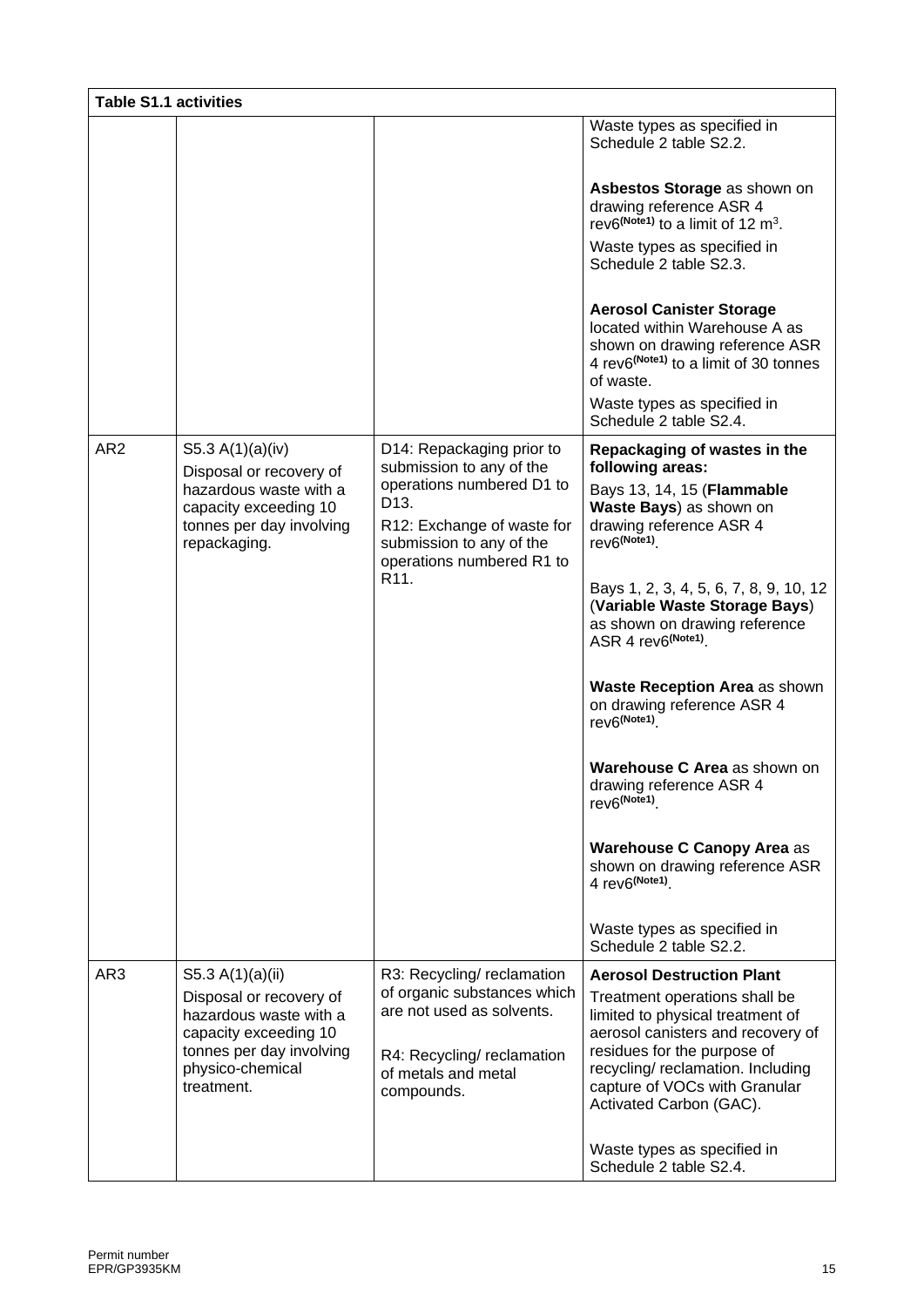| <b>Table S1.1 activities</b> |                                                                                                                                                                                                                                                               |                                                                                                                                                         |                                                                                                                                                                                                          |                                                                                                                                                                                         |
|------------------------------|---------------------------------------------------------------------------------------------------------------------------------------------------------------------------------------------------------------------------------------------------------------|---------------------------------------------------------------------------------------------------------------------------------------------------------|----------------------------------------------------------------------------------------------------------------------------------------------------------------------------------------------------------|-----------------------------------------------------------------------------------------------------------------------------------------------------------------------------------------|
| AR4                          | S5.3 A(1)(a)(ii)<br>Disposal or recovery of<br>hazardous waste with a<br>capacity exceeding 10<br>tonnes per day involving<br>physico-chemical<br>treatment.                                                                                                  | R3: Recycling/reclamation<br>of organic substances which<br>are not used as solvents.<br>R4: Recycling/reclamation<br>of metals and metal<br>compounds. |                                                                                                                                                                                                          | <b>Washing of Drums or other</b><br>mobile containers<br>Washing of empty containers with<br>low hazardous waste residues.<br>Maximum storage capacity of 20<br>tonnes at any one time. |
|                              |                                                                                                                                                                                                                                                               |                                                                                                                                                         |                                                                                                                                                                                                          | Waste types as specified in<br>Schedule 2 table S2.5.                                                                                                                                   |
|                              | <b>Directly Associated Activity</b>                                                                                                                                                                                                                           |                                                                                                                                                         |                                                                                                                                                                                                          |                                                                                                                                                                                         |
| AR4                          | Raw materials storage                                                                                                                                                                                                                                         | Storage of raw materials<br>including diesel.                                                                                                           |                                                                                                                                                                                                          | From the receipt of raw materials<br>to dispatch for use within the<br>facility.                                                                                                        |
| AR <sub>5</sub>              | Surface water collection<br>and storage                                                                                                                                                                                                                       | Collection and storage of<br>uncontaminated roof and<br>site surface water.                                                                             |                                                                                                                                                                                                          | From the collection of<br>uncontaminated roof and site<br>surface water from non-<br>operational areas only to re-use<br>within the facility or discharge off-<br>site.                 |
| AR <sub>6</sub>              | Shredding and crushing of<br>washed empty containers                                                                                                                                                                                                          | Shredding and crushing of<br>metal or plastic containers<br>for recycling.                                                                              |                                                                                                                                                                                                          | Shredding or crushing of<br>containers which have been fully<br>cleaned and emptied of their<br>contents.                                                                               |
| <b>Activity</b><br>reference | Description of activities for waste operations                                                                                                                                                                                                                |                                                                                                                                                         | <b>Limits of activities</b>                                                                                                                                                                              |                                                                                                                                                                                         |
| AR7                          | R12: Exchange of waste for submission to any<br>of the operations numbered R1 to R11.<br>R13: Storage of waste pending any of the<br>operations numbered R1 to R12 (excluding<br>temporary storage, pending collection, on the<br>site where it is produced). |                                                                                                                                                         | Bulking of non-hazardous wastes into<br>skips, drums, IBCs or tankers<br>The capacity for bulking, segregation and<br>repackaging of non-hazardous waste for<br>disposal or recovery shall not exceed 50 |                                                                                                                                                                                         |
|                              |                                                                                                                                                                                                                                                               |                                                                                                                                                         | tonnes per day.                                                                                                                                                                                          |                                                                                                                                                                                         |
|                              | D13: Blending or mixing prior to submission to<br>any of the operations numbered D1 to D12.                                                                                                                                                                   |                                                                                                                                                         |                                                                                                                                                                                                          | Maximum storage capacity of 922.5 tonnes<br>at any one time aggregated.                                                                                                                 |
|                              | D14: Repackaging prior to submission to any of<br>the operations numbered D1 to D13.                                                                                                                                                                          |                                                                                                                                                         |                                                                                                                                                                                                          | Waste types as specified in Table 2.6.                                                                                                                                                  |
|                              | D15: Storage pending any of the operations<br>numbered D1 to D14 (excluding temporary<br>storage pending collection on the site where it is<br>produced).                                                                                                     |                                                                                                                                                         |                                                                                                                                                                                                          |                                                                                                                                                                                         |
| AR <sub>8</sub>              | R3: Recycling/reclamation of organic<br>substances which are not used as solvents.                                                                                                                                                                            |                                                                                                                                                         | components.                                                                                                                                                                                              | Manual sorting or separation of non-<br>hazardous waste into different                                                                                                                  |
|                              | R4: Recycling/reclamation of metals and metal<br>compounds.                                                                                                                                                                                                   |                                                                                                                                                         |                                                                                                                                                                                                          | The capacity for bulking, segregation and<br>repackaging of non-hazardous waste for<br>disposal or recovery shall not exceed 50<br>tonnes per day.                                      |
|                              | R5: Recycling/reclamation of other inorganic<br>materials.                                                                                                                                                                                                    |                                                                                                                                                         |                                                                                                                                                                                                          |                                                                                                                                                                                         |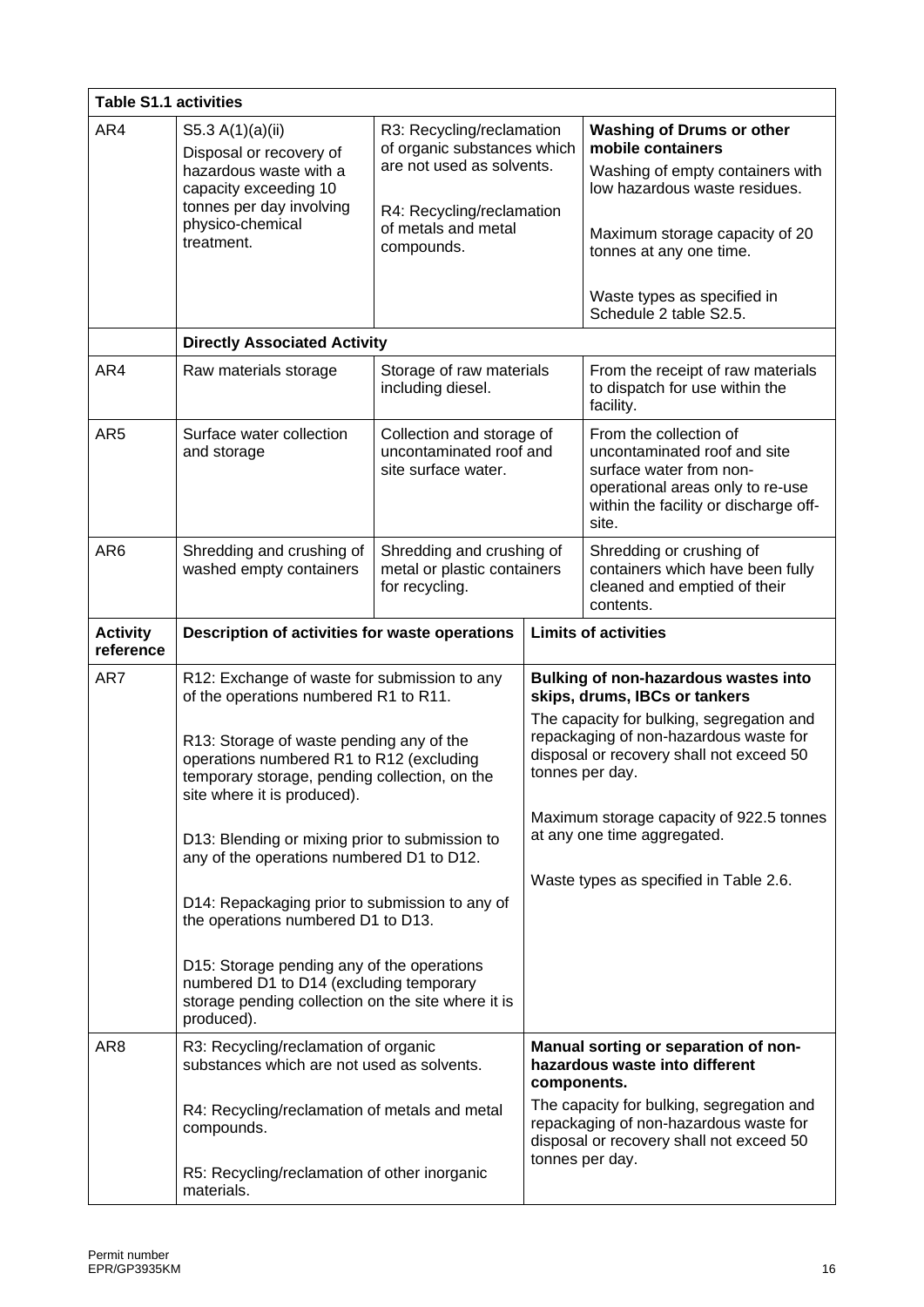|     |                                                                                                                                                                      | Maximum storage capacity of 922.5 tonnes<br>aggregated.                                                                                            |
|-----|----------------------------------------------------------------------------------------------------------------------------------------------------------------------|----------------------------------------------------------------------------------------------------------------------------------------------------|
|     |                                                                                                                                                                      | Waste types as specified in Table 2.6.                                                                                                             |
| AR9 | R12: Exchange of waste for submission to any<br>of the operations numbered R1 to R11.                                                                                | Storage of non-hazardous waste prior<br>to onward transfer.                                                                                        |
|     | R13: Storage of waste pending any of the<br>operations numbered R1 to R12 (excluding<br>temporary storage, pending collection, on the<br>site where it is produced). | The capacity for bulking, segregation and<br>repackaging of non-hazardous waste for<br>disposal or recovery shall not exceed 50<br>tonnes per day. |
|     | D13: Blending or mixing prior to submission to<br>any of the operations numbered D1 to D12.                                                                          | Maximum storage capacity of 922.5 tonnes<br>aggregated.                                                                                            |
|     | D14: Repackaging prior to submission to any of<br>the operations numbered D1 to D13.                                                                                 | Waste types as specified in table 2.7.                                                                                                             |
|     | D15: Storage pending any of the operations<br>numbered D1 to D14 (excluding temporary<br>storage pending collection on the site where it is<br>produced).            |                                                                                                                                                    |

.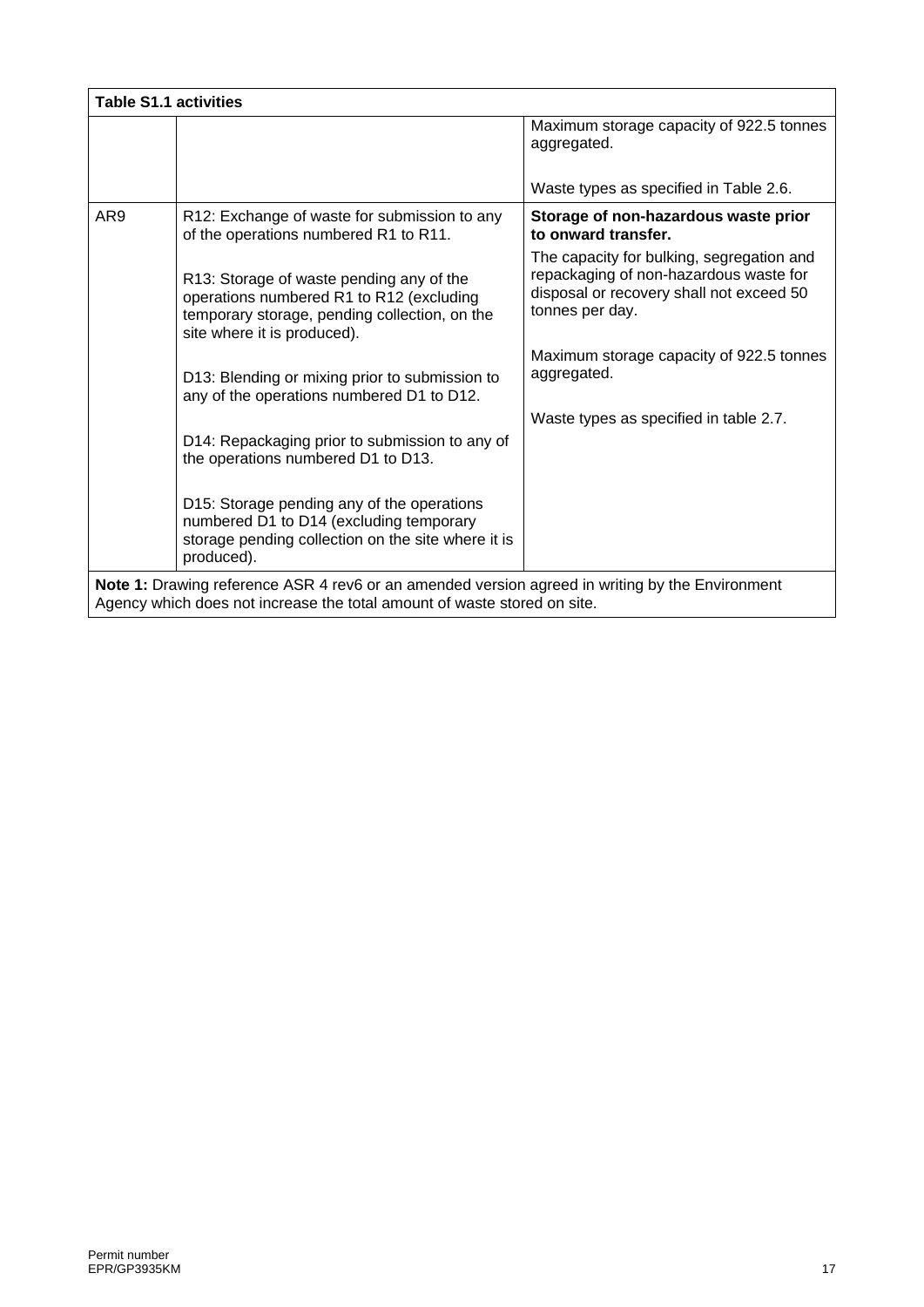| <b>Table S1.2 Operating techniques</b>                          |                                                                                                                                                                                                            |                              |  |
|-----------------------------------------------------------------|------------------------------------------------------------------------------------------------------------------------------------------------------------------------------------------------------------|------------------------------|--|
| <b>Description</b>                                              | <b>Parts</b>                                                                                                                                                                                               | <b>Date Received</b>         |  |
| Application                                                     | The response to questions 2.1, 2.2, 2.3, 2.8 and 2.11 given<br>in part B of the application.                                                                                                               | 26/08/2005                   |  |
| Applicants response to<br>schedule 4 notice<br>dated 08/02/2006 | This response updates the response to question 2.1 of part<br>B of the application.                                                                                                                        | 24/02/2006                   |  |
| Applicants response to<br>schedule 4 notice<br>dated 08/02/2006 | This response updates the applicants letter date 22/02/2006<br>and question 2.1 of part B of the application.                                                                                              | 11/08/2006 and<br>15/08/2006 |  |
| Variation application<br>EPR/GP3935KM/V002                      | The responses to questions in Forms C2 and C3 of the<br>application.<br>Excluding: Site Plan ref. ASR4 rev 3;<br>Site Risk Assessment ref. RFS-VAPP-004 issue 2;<br>Management System ref GWRS001 issue 5. | 02/11/2010                   |  |
| Response to Schedule<br>5 Notice dated<br>23/11/2010            | The responses to questions 1 to 5, 7 to 9, 13, 14, 17, 18, 21.<br>Excluding: Management System ref GWRS001 issue 6.                                                                                        | 17/12/2010                   |  |
| Request for<br>information dated<br>19/01/2011                  | The further responses to questions 6, 10, 11, 15, 16, 19, 20.                                                                                                                                              | 24/01/2011                   |  |
| Request for<br>information dated<br>25/02/2011                  | E-mail exchange regarding roller-shutter doors, stock<br>labelling and stock inventory.                                                                                                                    | 28/02/2011                   |  |
| Application                                                     | Section 4.4 Pre-acceptance of the Management System<br>Document.                                                                                                                                           | 08/03/2018                   |  |

| Table S1.3 Improvement programme requirements |                                                                                                                                                                                        |            |
|-----------------------------------------------|----------------------------------------------------------------------------------------------------------------------------------------------------------------------------------------|------------|
| Reference                                     | <b>Requirement</b>                                                                                                                                                                     | Date       |
| IC <sub>1</sub>                               | The Operator shall develop a written method statement for the bulking of<br>waste and shall submit the method statement in writing to the<br>Environment Agency.                       | 30/11/2021 |
|                                               | The method statement shall have regard to the requirements for bulking<br>set out in "Chemical waste: appropriate measures for permitted facilities",<br>published 18th November 2020. |            |
|                                               | The method statement shall be implemented in accordance with the<br>Environment Agency's written approval.                                                                             |            |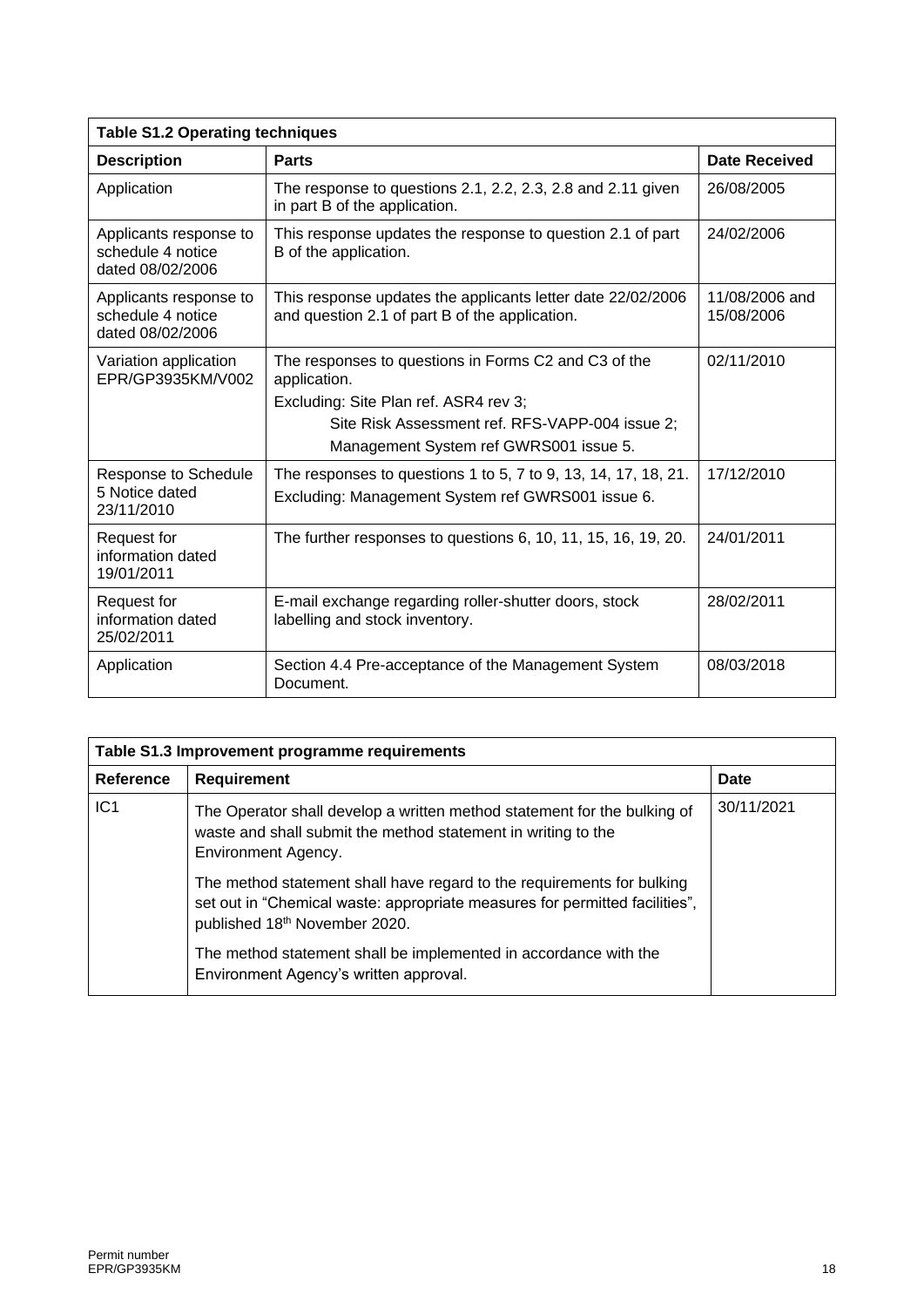| Table S1.4 Pre-operational measures for future development |                                     |                                                                                                                                                                                                                                                      |  |
|------------------------------------------------------------|-------------------------------------|------------------------------------------------------------------------------------------------------------------------------------------------------------------------------------------------------------------------------------------------------|--|
| <b>Reference</b>                                           | <b>Operation</b>                    | <b>Pre-operational measures</b>                                                                                                                                                                                                                      |  |
| 1                                                          | Aerosol<br><b>Destruction Plant</b> | 1 month prior to the installation of the Aerosol Destruction Plant. The<br>operator shall submit a revised management system for approval to<br>meet all the relevant BAT requirements for the aerosol destruction plant<br>detailed in:             |  |
|                                                            |                                     | Sector Guidance Note IPPC S5.06 - Guidance for the<br>$\bullet$<br>Treatment of Hazardous and Non Hazardous Waste; and                                                                                                                               |  |
|                                                            |                                     | An addendum to Sector Guidance Note IPPC S5.06 -<br>$\bullet$<br>Guidance for the storage and treatment of aerosol canisters<br>and similar packaged wastes.                                                                                         |  |
|                                                            |                                     | The management system shall include:                                                                                                                                                                                                                 |  |
|                                                            |                                     | a clearly documented and auditable waste acceptance<br>(a)<br>procedure which details:                                                                                                                                                               |  |
|                                                            |                                     | assessment of potential in-feed including pre-acceptance<br>(i)<br>checks to ensure that the wastes received are suitable for<br>shredding,                                                                                                          |  |
|                                                            |                                     | procedures for the identification, confiscation and<br>(ii)<br>repatriation of gas cylinders and other prohibited items,                                                                                                                             |  |
|                                                            |                                     | (iii) a dedicated waste reception area with suitably trained<br>staff controlling inspection, reception and validation of<br>wastes,                                                                                                                 |  |
|                                                            |                                     | (iv) a dedicated quarantine area for wastes that are<br>prohibited, awaiting full inspection, testing or removal;                                                                                                                                    |  |
|                                                            |                                     | clearly documented and auditable material handling<br>(b)<br>procedures that ensure emissions including dust and noise<br>from material handling are prevented or where that is not<br>practicable minimised; and                                    |  |
|                                                            |                                     | clearly documented and auditable procedures for the<br>(c)<br>management of shredder residues which ensure that:                                                                                                                                     |  |
|                                                            |                                     | all residues are stored on impermeable surface with<br>(i)<br>sealed drainage in a way that prevents or where that is<br>not practicable, minimises emissions and prevents wind-<br>blown dispersion;                                                |  |
|                                                            |                                     | all residues are characterised and assessed for<br>(ii)<br>appropriate further processing, recovery or disposal.                                                                                                                                     |  |
|                                                            |                                     | The operator shall implement the management system in accordance<br>with the Environment Agency's written approval.                                                                                                                                  |  |
| $\overline{2}$                                             | Aerosol<br><b>Destruction Plant</b> | 1 month prior to the installation of the Aerosol Destruction Plant the<br>operator shall submit a written plan to the Environment Agency for<br>approval that includes:                                                                              |  |
|                                                            |                                     | the results of an assessment of the impact of the emission to<br>(a)<br>air from emission point A1 using the Environment Agency's<br>'H1 Environmental Risk Assessment' tool (or equivalent as<br>agreed with the Environment Agency); and           |  |
|                                                            |                                     | proposals for appropriate measures to mitigate the impact of<br>(b)<br>the emission where the assessment determines they are<br>significant, including emissions limits and monitoring and<br>dates for implementation of individual measures; and   |  |
|                                                            |                                     | details of appropriate measures for the operation and<br>(c)<br>maintenance of the abatement system to ensure that where<br>emission limits are proposed they are met or, where emission<br>limits are not required, emissions remain insignificant. |  |
| 3                                                          | Aerosol<br><b>Destruction Plant</b> | 1 month prior to the installation of the Aerosol Destruction Plant the<br>operator shall submit a site plan showing the location of the Aerosol<br>Destruction Plant and emissions point A1.                                                         |  |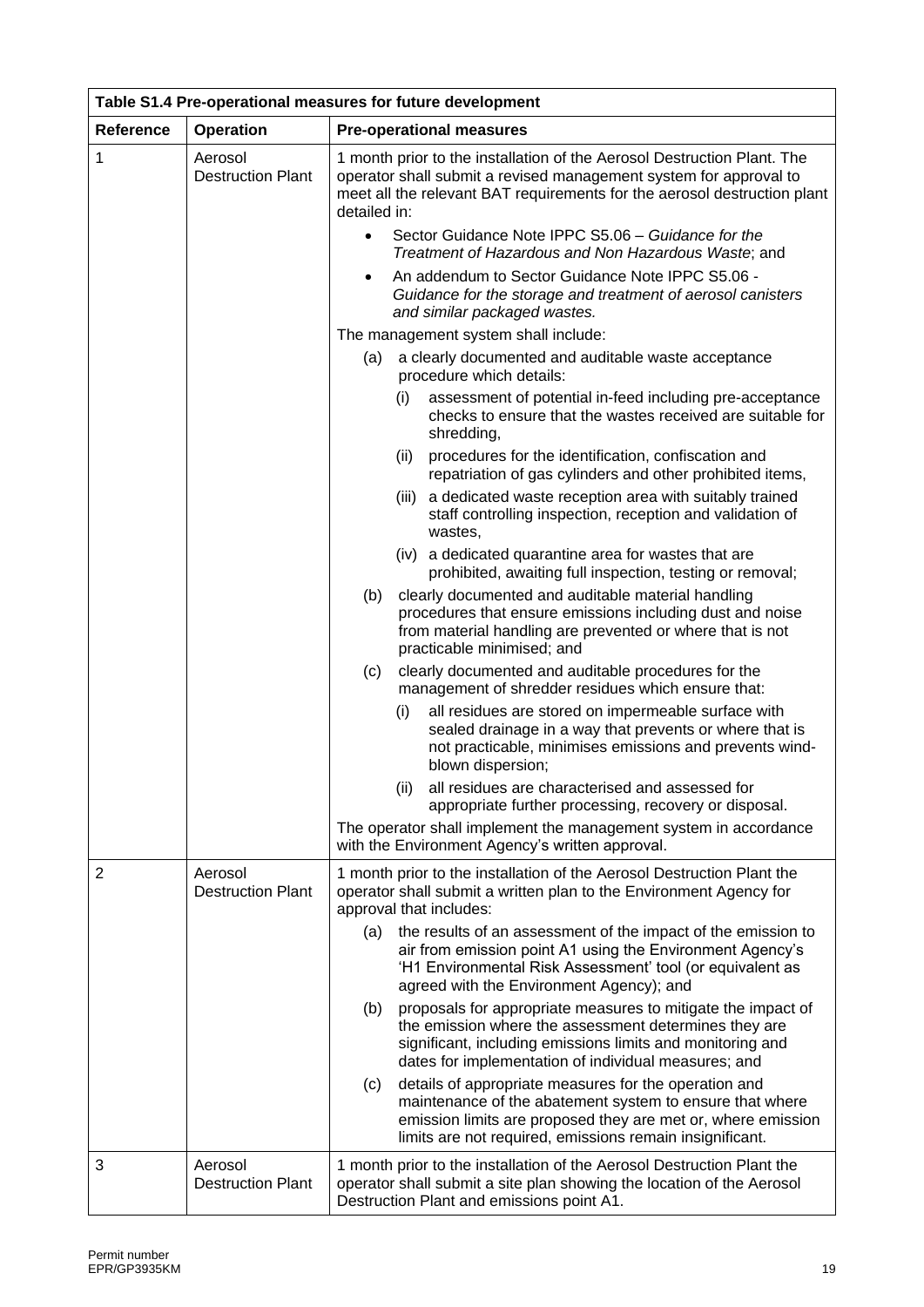# **Schedule 2 – Waste types, raw materials and fuels**

| Table S2.1 Raw materials and fuels |                                            |
|------------------------------------|--------------------------------------------|
| Raw materials and fuel description | <b>Specification</b>                       |
| Diesel Fuel (Gas Oil)              | <0.1% sulphur, usage at 7,000 litres/annum |

| repackaging activities       | Table S2.2 Permitted waste types and quantities for hazardous waste storage, bulking and                                                                                                                                                |
|------------------------------|-----------------------------------------------------------------------------------------------------------------------------------------------------------------------------------------------------------------------------------------|
| <b>Maximum</b><br>Quantities | Subject to a maximum storage limit of 1,475 tonnes at any one time.<br>Subject to a maximum annual throughput of 41,748 tonnes subject to specific limits<br>detailed in Table 1.1 (including asbestos wastes specified in table S2.3). |
| <b>Waste Code</b>            | <b>Description</b>                                                                                                                                                                                                                      |
| 01                           | Wastes resulting from exploration, mining, quarrying, and physical and chemical<br>treatment of minerals                                                                                                                                |
| 01 03                        | wastes from physical and chemical processing of metalliferous minerals                                                                                                                                                                  |
| 01 03 04*                    | acid-generating tailings from processing of sulphide ore                                                                                                                                                                                |
| 01 03 05*                    | other tailings containing hazardous substances                                                                                                                                                                                          |
| 01 03 07*                    | other wastes containing hazardous substances from physical and chemical processing of<br>metalliferous minerals                                                                                                                         |
| 01 04                        | wastes from physical and chemical processing of non-metalliferous minerals                                                                                                                                                              |
| 01 04 07*                    | wastes containing hazardous substances from physical and chemical processing of non-<br>metalliferous minerals                                                                                                                          |
| 01 05                        | drilling muds and other drilling wastes                                                                                                                                                                                                 |
| 01 05 05*                    | oil-containing drilling muds and wastes                                                                                                                                                                                                 |
| 01 05 06*                    | drilling muds and other drilling wastes containing hazardous substances                                                                                                                                                                 |
| 02                           | Wastes from agriculture, horticulture, aquaculture, forestry, hunting and fishing,<br>food preparation and processing                                                                                                                   |
| 02 01                        | wastes from agriculture, horticulture, aquaculture, forestry, hunting and fishing                                                                                                                                                       |
| 02 01 08*                    | agrochemical waste containing hazardous substances                                                                                                                                                                                      |
| 03                           | Wastes from wood processing and the production of panels and furniture, pulp,<br>paper and cardboard                                                                                                                                    |
| 03 01                        | wastes from wood processing and the production of panels and furniture                                                                                                                                                                  |
| 03 01 04*                    | sawdust, shavings, cuttings, wood, particle board and veneer containing hazardous<br>substances                                                                                                                                         |
| 03 02                        | wastes from wood preservation                                                                                                                                                                                                           |
| 03 02 01*                    | non-halogenated organic wood preservatives                                                                                                                                                                                              |
| 03 02 02*                    | organochlorinated wood preservatives                                                                                                                                                                                                    |
| 03 02 03*                    | organometallic wood preservatives                                                                                                                                                                                                       |
| 03 02 04*                    | inorganic wood preservatives                                                                                                                                                                                                            |
| 03 02 05*                    | other wood preservatives containing hazardous substances                                                                                                                                                                                |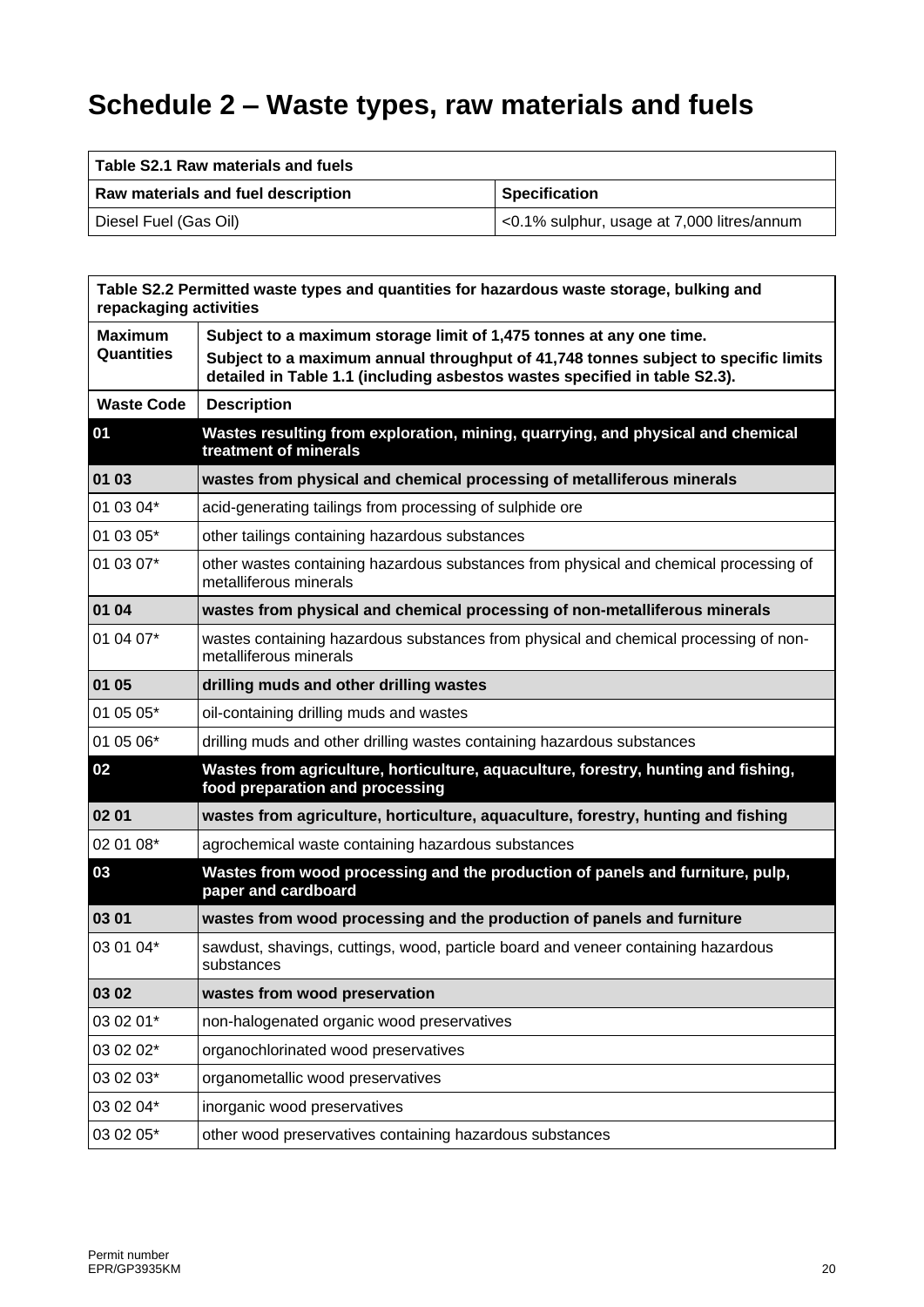| Table S2.2 Permitted waste types and quantities for hazardous waste storage, bulking and<br>repackaging activities |                                                                                                                                                                                                                                         |  |
|--------------------------------------------------------------------------------------------------------------------|-----------------------------------------------------------------------------------------------------------------------------------------------------------------------------------------------------------------------------------------|--|
| <b>Maximum</b><br>Quantities                                                                                       | Subject to a maximum storage limit of 1,475 tonnes at any one time.<br>Subject to a maximum annual throughput of 41,748 tonnes subject to specific limits<br>detailed in Table 1.1 (including asbestos wastes specified in table S2.3). |  |
| <b>Waste Code</b>                                                                                                  | <b>Description</b>                                                                                                                                                                                                                      |  |
| 04                                                                                                                 | Wastes from the leather, fur and textile industries                                                                                                                                                                                     |  |
| 04 01                                                                                                              | wastes from the leather and fur industry                                                                                                                                                                                                |  |
| 04 01 03*                                                                                                          | degreasing wastes containing solvents without a liquid phase                                                                                                                                                                            |  |
| 04 02                                                                                                              | wastes from the textile industry                                                                                                                                                                                                        |  |
| 04 02 14*                                                                                                          | wastes from finishing containing organic solvents                                                                                                                                                                                       |  |
| 04 02 16*                                                                                                          | dyestuffs and pigments containing hazardous substances                                                                                                                                                                                  |  |
| 04 02 19*                                                                                                          | sludges from on-site effluent treatment containing hazardous substances                                                                                                                                                                 |  |
| 05                                                                                                                 | Wastes from petroleum refining, natural gas purification and pyrolytic treatment of<br>coal                                                                                                                                             |  |
| 05 01                                                                                                              | wastes from petroleum refining                                                                                                                                                                                                          |  |
| 05 01 02*                                                                                                          | desalter sludges                                                                                                                                                                                                                        |  |
| 05 01 03*                                                                                                          | tank bottom sludges                                                                                                                                                                                                                     |  |
| 05 01 04*                                                                                                          | acid alkyl sludges                                                                                                                                                                                                                      |  |
| 05 01 05*                                                                                                          | oil spills                                                                                                                                                                                                                              |  |
| 05 01 06*                                                                                                          | oily sludges from maintenance operations of the plant or equipment                                                                                                                                                                      |  |
| 05 01 07*                                                                                                          | acid tars                                                                                                                                                                                                                               |  |
| 05 01 08*                                                                                                          | other tars                                                                                                                                                                                                                              |  |
| 05 01 09*                                                                                                          | sludges from on-site effluent treatment containing hazardous substances                                                                                                                                                                 |  |
| 05 01 11*                                                                                                          | wastes from cleaning of fuels with bases                                                                                                                                                                                                |  |
| 05 01 12*                                                                                                          | oil containing acids                                                                                                                                                                                                                    |  |
| 05 01 15*                                                                                                          | spent filter clays                                                                                                                                                                                                                      |  |
| 05 06                                                                                                              | wastes from the pyrolytic treatment of coal                                                                                                                                                                                             |  |
| 05 06 01*                                                                                                          | acid tars                                                                                                                                                                                                                               |  |
| 05 06 03*                                                                                                          | other tars                                                                                                                                                                                                                              |  |
| 05 07                                                                                                              | wastes from natural gas purification and transportation                                                                                                                                                                                 |  |
| 05 07 01*                                                                                                          | wastes containing mercury                                                                                                                                                                                                               |  |
| 06                                                                                                                 | <b>Wastes from inorganic chemical processes</b>                                                                                                                                                                                         |  |
| 06 01                                                                                                              | wastes from the manufacture, formulation, supply and use (MFSU) of acids                                                                                                                                                                |  |
| 06 01 01*                                                                                                          | sulphuric acid and sulphurous acid                                                                                                                                                                                                      |  |
| 06 01 02*                                                                                                          | hydrochloric acid                                                                                                                                                                                                                       |  |
| 06 01 03*                                                                                                          | hydrofluoric acid                                                                                                                                                                                                                       |  |
| 06 01 04*                                                                                                          | phosphoric and phosphorous acid                                                                                                                                                                                                         |  |
| 06 01 05*                                                                                                          | nitric acid and nitrous acid                                                                                                                                                                                                            |  |
| 06 01 06*                                                                                                          | other acids                                                                                                                                                                                                                             |  |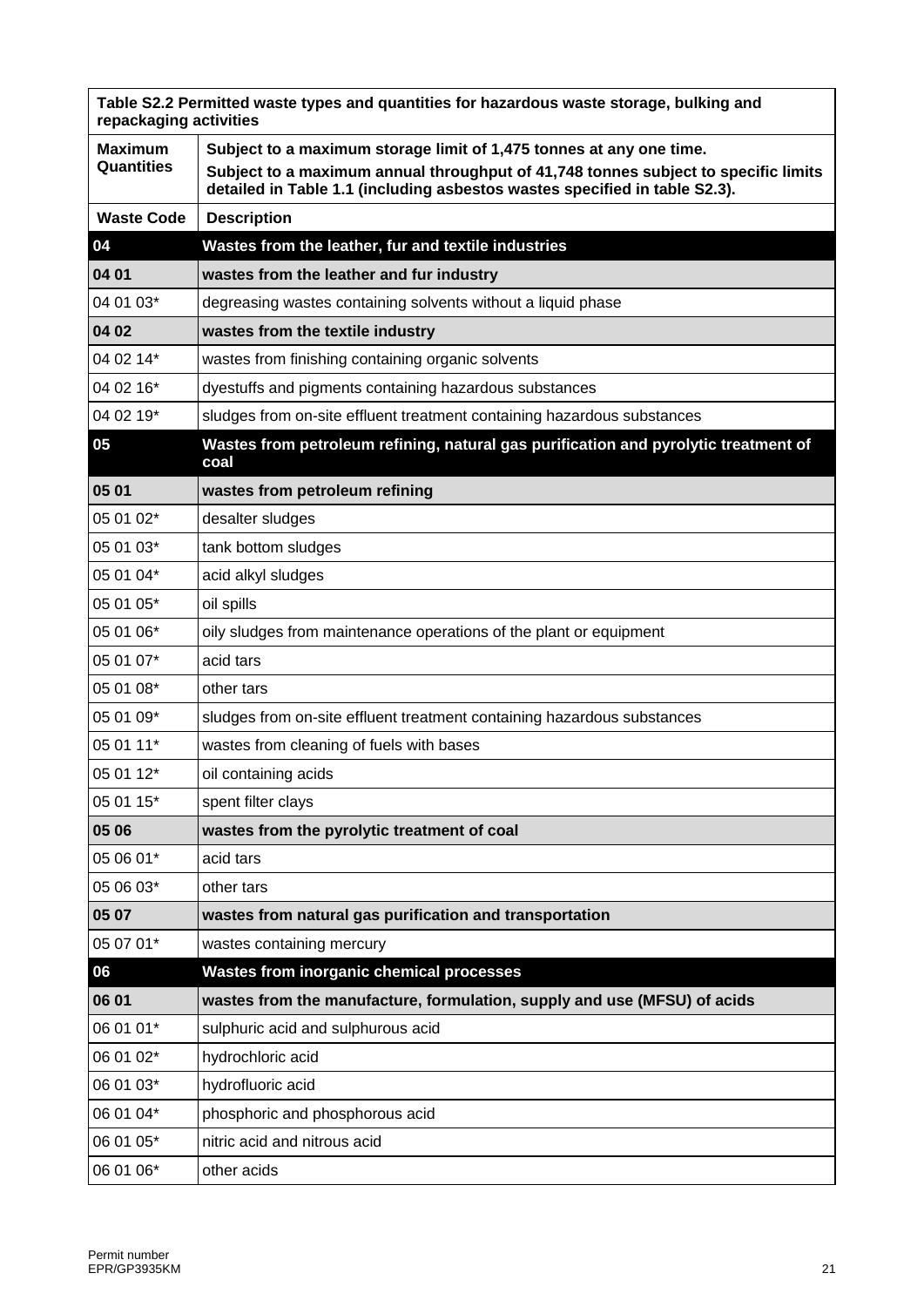| Table S2.2 Permitted waste types and quantities for hazardous waste storage, bulking and<br>repackaging activities |                                                                                                                                                                  |  |
|--------------------------------------------------------------------------------------------------------------------|------------------------------------------------------------------------------------------------------------------------------------------------------------------|--|
| <b>Maximum</b><br><b>Quantities</b>                                                                                | Subject to a maximum storage limit of 1,475 tonnes at any one time.                                                                                              |  |
|                                                                                                                    | Subject to a maximum annual throughput of 41,748 tonnes subject to specific limits<br>detailed in Table 1.1 (including asbestos wastes specified in table S2.3). |  |
| <b>Waste Code</b>                                                                                                  | <b>Description</b>                                                                                                                                               |  |
| 06 02                                                                                                              | wastes from the MFSU of bases                                                                                                                                    |  |
| 06 02 01*                                                                                                          | calcium hydroxide                                                                                                                                                |  |
| 06 02 03*                                                                                                          | ammonium hydroxide                                                                                                                                               |  |
| 06 02 04*                                                                                                          | sodium and potassium hydroxide                                                                                                                                   |  |
| 06 02 05*                                                                                                          | other bases                                                                                                                                                      |  |
| 06 03                                                                                                              | wastes from the MFSU of salts and their solutions and metallic oxides                                                                                            |  |
| 06 03 11*                                                                                                          | solid salts and solutions containing cyanides                                                                                                                    |  |
| 06 03 13*                                                                                                          | solid salts and solutions containing heavy metals                                                                                                                |  |
| 06 03 15*                                                                                                          | metallic oxides containing heavy metals                                                                                                                          |  |
| 06 04                                                                                                              | metal-containing wastes other than those mentioned in 06 03                                                                                                      |  |
| 06 04 03*                                                                                                          | wastes containing arsenic                                                                                                                                        |  |
| 06 04 04*                                                                                                          | wastes containing mercury                                                                                                                                        |  |
| 06 06 05*                                                                                                          | wastes containing other heavy metals                                                                                                                             |  |
| 06 05                                                                                                              | sludges from on-site effluent treatment                                                                                                                          |  |
| 06 05 02*                                                                                                          | sludges from on-site effluent treatment containing hazardous substances                                                                                          |  |
| 06 06                                                                                                              | wastes from the MFSU of sulphur chemicals, sulphur chemical processes and<br>desulphurisation processes                                                          |  |
| 06 06 02*                                                                                                          | wastes containing hazardous sulphides                                                                                                                            |  |
| 607                                                                                                                | wastes from the MFSU of halogens and halogen chemical processes                                                                                                  |  |
| 06 07 02*                                                                                                          | activated carbon from chlorine production                                                                                                                        |  |
| 06 07 03*                                                                                                          | barium sulphate sludge containing mercury                                                                                                                        |  |
| 06 07 04*                                                                                                          | solutions and acids, for example contact acid                                                                                                                    |  |
| 608                                                                                                                | wastes from the MFSU of silicon and silicon derivatives                                                                                                          |  |
| 06 08 02*                                                                                                          | wastes containing hazardous silicones                                                                                                                            |  |
| 06 09                                                                                                              | wastes from the MSFU of phosphorous chemicals and phosphorous chemical<br>processes                                                                              |  |
| 06 09 03*                                                                                                          | calcium-based reaction wastes containing or contaminated with hazardous substances                                                                               |  |
| 06 10                                                                                                              | wastes from the MFSU of nitrogen chemicals, nitrogen chemical processes and<br>fertiliser manufacture                                                            |  |
| 06 10 02*                                                                                                          | wastes containing hazardous substances                                                                                                                           |  |
| 06 13                                                                                                              | wastes from inorganic chemical processes not otherwise specified                                                                                                 |  |
| 06 13 01*                                                                                                          | inorganic plant protection products, wood-preserving agents and other biocides                                                                                   |  |
| 06 13 02*                                                                                                          | spent activated carbon (except 06 07 02)                                                                                                                         |  |
| 06 13 05*                                                                                                          | soot                                                                                                                                                             |  |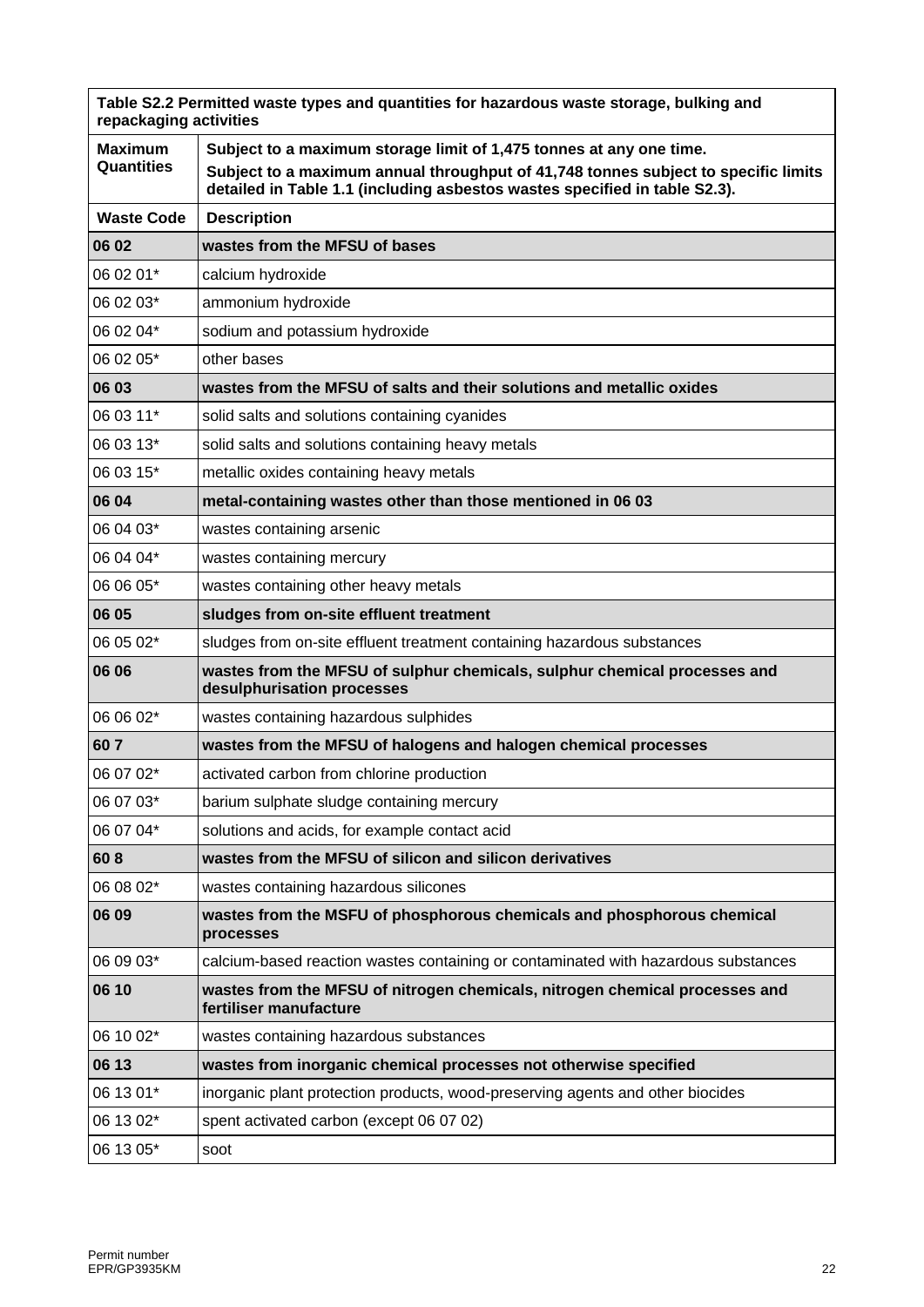| Table S2.2 Permitted waste types and quantities for hazardous waste storage, bulking and<br>repackaging activities |                                                                                                                                                                                                                                         |  |
|--------------------------------------------------------------------------------------------------------------------|-----------------------------------------------------------------------------------------------------------------------------------------------------------------------------------------------------------------------------------------|--|
| <b>Maximum</b><br><b>Quantities</b>                                                                                | Subject to a maximum storage limit of 1,475 tonnes at any one time.<br>Subject to a maximum annual throughput of 41,748 tonnes subject to specific limits<br>detailed in Table 1.1 (including asbestos wastes specified in table S2.3). |  |
| <b>Waste Code</b>                                                                                                  | <b>Description</b>                                                                                                                                                                                                                      |  |
| 07                                                                                                                 | <b>Wastes from organic chemical processes</b>                                                                                                                                                                                           |  |
| 07 01                                                                                                              | wastes from the manufacture, formulation, supply and use (MFSU) of basic organic<br>chemicals                                                                                                                                           |  |
| 07 01 01*                                                                                                          | aqueous washing liquids and mother liquors                                                                                                                                                                                              |  |
| 07 01 03*                                                                                                          | organic halogenated solvents, washing liquids and mother liquors                                                                                                                                                                        |  |
| 07 01 04*                                                                                                          | other organic solvents, washing liquids and mother liquors                                                                                                                                                                              |  |
| 07 01 07*                                                                                                          | halogenated still bottoms and reaction residues                                                                                                                                                                                         |  |
| 07 01 08*                                                                                                          | other still bottoms and reaction residues                                                                                                                                                                                               |  |
| 07 01 09*                                                                                                          | halogenated filter cakes and spent absorbents                                                                                                                                                                                           |  |
| 07 01 10*                                                                                                          | other filter cakes and spent absorbents                                                                                                                                                                                                 |  |
| 07 01 11*                                                                                                          | sludges from on-site effluent treatment containing hazardous substances                                                                                                                                                                 |  |
| 07 02                                                                                                              | wastes from the MFSU of plastics, synthetic rubber and man-made fibres                                                                                                                                                                  |  |
| 07 02 01*                                                                                                          | aqueous washing liquids and mother liquors                                                                                                                                                                                              |  |
| 07 02 03*                                                                                                          | organic halogenated solvents, washing liquids and mother liquors                                                                                                                                                                        |  |
| 07 02 04*                                                                                                          | other organic solvents, washing liquids and mother liquors                                                                                                                                                                              |  |
| 07 02 07*                                                                                                          | halogenated still bottoms and reaction residues                                                                                                                                                                                         |  |
| 07 02 08*                                                                                                          | other still bottoms and reaction residues                                                                                                                                                                                               |  |
| 07 02 09*                                                                                                          | halogenated filter cakes and spent absorbents                                                                                                                                                                                           |  |
| 07 02 10*                                                                                                          | other filter cakes and spent absorbents                                                                                                                                                                                                 |  |
| 07 02 11*                                                                                                          | sludges from on-site effluent treatment containing hazardous substances                                                                                                                                                                 |  |
| 07 02 14*                                                                                                          | wastes from additives containing hazardous substances                                                                                                                                                                                   |  |
| 07 02 16*                                                                                                          | wastes containing hazardous silicones                                                                                                                                                                                                   |  |
| 07 03                                                                                                              | wastes from the MFSU of organic dyes and pigments (except 06 11)                                                                                                                                                                        |  |
| 07 03 01*                                                                                                          | aqueous washing liquids and mother liquors                                                                                                                                                                                              |  |
| 07 03 03*                                                                                                          | organic halogenated solvents, washing liquids and mother liquors                                                                                                                                                                        |  |
| 07 03 04*                                                                                                          | other organic solvents, washing liquids and mother liquors                                                                                                                                                                              |  |
| 07 03 07*                                                                                                          | halogenated still bottoms and reaction residues                                                                                                                                                                                         |  |
| 07 03 08*                                                                                                          | other still bottoms and reaction residues                                                                                                                                                                                               |  |
| 07 03 09*                                                                                                          | halogenated filter cakes and spent absorbents                                                                                                                                                                                           |  |
| 07 03 10*                                                                                                          | other filter cakes and spent absorbents                                                                                                                                                                                                 |  |
| 07 03 11*                                                                                                          | sludges from on-site effluent treatment containing hazardous substances                                                                                                                                                                 |  |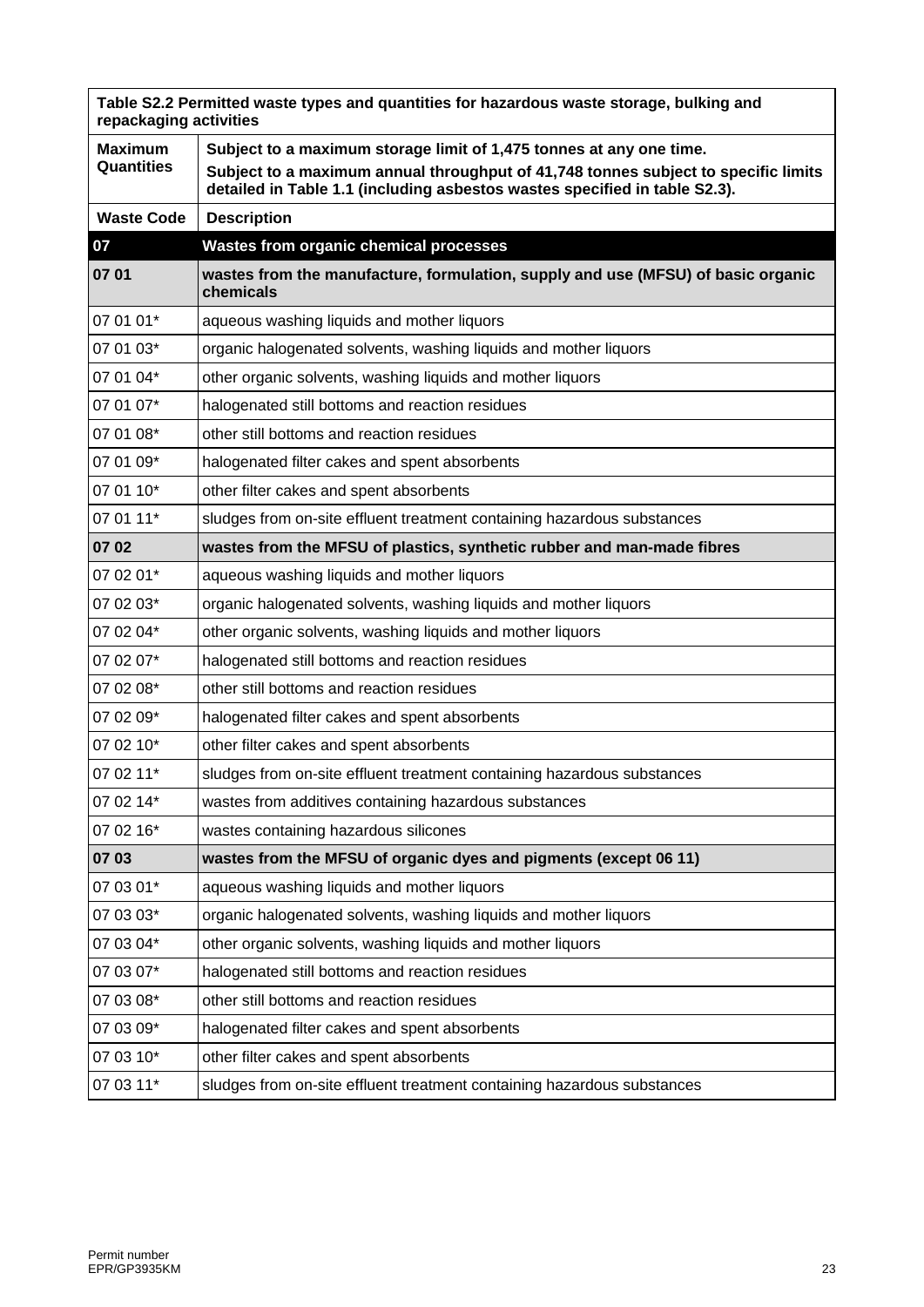| Table S2.2 Permitted waste types and quantities for hazardous waste storage, bulking and<br>repackaging activities |                                                                                                                                                                  |  |
|--------------------------------------------------------------------------------------------------------------------|------------------------------------------------------------------------------------------------------------------------------------------------------------------|--|
| <b>Maximum</b>                                                                                                     | Subject to a maximum storage limit of 1,475 tonnes at any one time.                                                                                              |  |
| <b>Quantities</b>                                                                                                  | Subject to a maximum annual throughput of 41,748 tonnes subject to specific limits<br>detailed in Table 1.1 (including asbestos wastes specified in table S2.3). |  |
| <b>Waste Code</b>                                                                                                  | <b>Description</b>                                                                                                                                               |  |
| 07 04                                                                                                              | wastes from the MFSU of organic plant protection products (except 02 01 08 and<br>020109), wood preserving agents (except 0302) and other biocides               |  |
| 07 04 01*                                                                                                          | aqueous washing liquids and mother liquors                                                                                                                       |  |
| 07 04 03*                                                                                                          | organic halogenated solvents, washing liquids and mother liquors                                                                                                 |  |
| 07 04 04*                                                                                                          | other organic solvents, washing liquids and mother liquors                                                                                                       |  |
| 07 04 07*                                                                                                          | halogenated still bottoms and reaction residues                                                                                                                  |  |
| 07 04 08*                                                                                                          | other still bottoms and reaction residues                                                                                                                        |  |
| 07 04 09*                                                                                                          | halogenated filter cakes and spent absorbents                                                                                                                    |  |
| 07 04 10*                                                                                                          | other filter cakes and spent absorbents                                                                                                                          |  |
| 07 04 11*                                                                                                          | sludges from on-site effluent treatment containing hazardous substances                                                                                          |  |
| 07 04 13*                                                                                                          | solid wastes containing hazardous substances                                                                                                                     |  |
| 07 05                                                                                                              | wastes from the MFSU of pharmaceuticals                                                                                                                          |  |
| 07 05 01*                                                                                                          | aqueous washing liquids and mother liquors                                                                                                                       |  |
| 07 05 03*                                                                                                          | organic halogenated solvents, washing liquids and mother liquors                                                                                                 |  |
| 07 05 04*                                                                                                          | other organic solvents, washing liquids and mother liquors                                                                                                       |  |
| 07 05 07*                                                                                                          | halogenated still bottoms and reaction residues                                                                                                                  |  |
| 07 05 08*                                                                                                          | other still bottoms and reaction residues                                                                                                                        |  |
| 07 05 09*                                                                                                          | halogenated filter cakes and spent absorbents                                                                                                                    |  |
| 07 05 10*                                                                                                          | other filter cakes and spent absorbents                                                                                                                          |  |
| 07 05 11*                                                                                                          | sludges from on-site effluent treatment containing hazardous substances                                                                                          |  |
| 07 05 13*                                                                                                          | solid wastes containing hazardous substances                                                                                                                     |  |
| 07 06                                                                                                              | wastes from the MFSU of fats, grease, soaps, detergents, disinfectants and<br>cosmetics                                                                          |  |
| 07 06 01*                                                                                                          | aqueous washing liquids and mother liquors                                                                                                                       |  |
| 07 06 03*                                                                                                          | organic halogenated solvents, washing liquids and mother liquors                                                                                                 |  |
| 07 06 04*                                                                                                          | other organic solvents, washing liquids and mother liquors                                                                                                       |  |
| 07 06 07*                                                                                                          | halogenated still bottoms and reaction residues                                                                                                                  |  |
| 07 06 08*                                                                                                          | other still bottoms and reaction residues                                                                                                                        |  |
| 07 06 09*                                                                                                          | halogenated filter cakes and spent absorbents                                                                                                                    |  |
| 07 06 10*                                                                                                          | other filter cakes and spent absorbents                                                                                                                          |  |
| 07 06 11*                                                                                                          | sludges from on-site effluent treatment containing hazardous substances                                                                                          |  |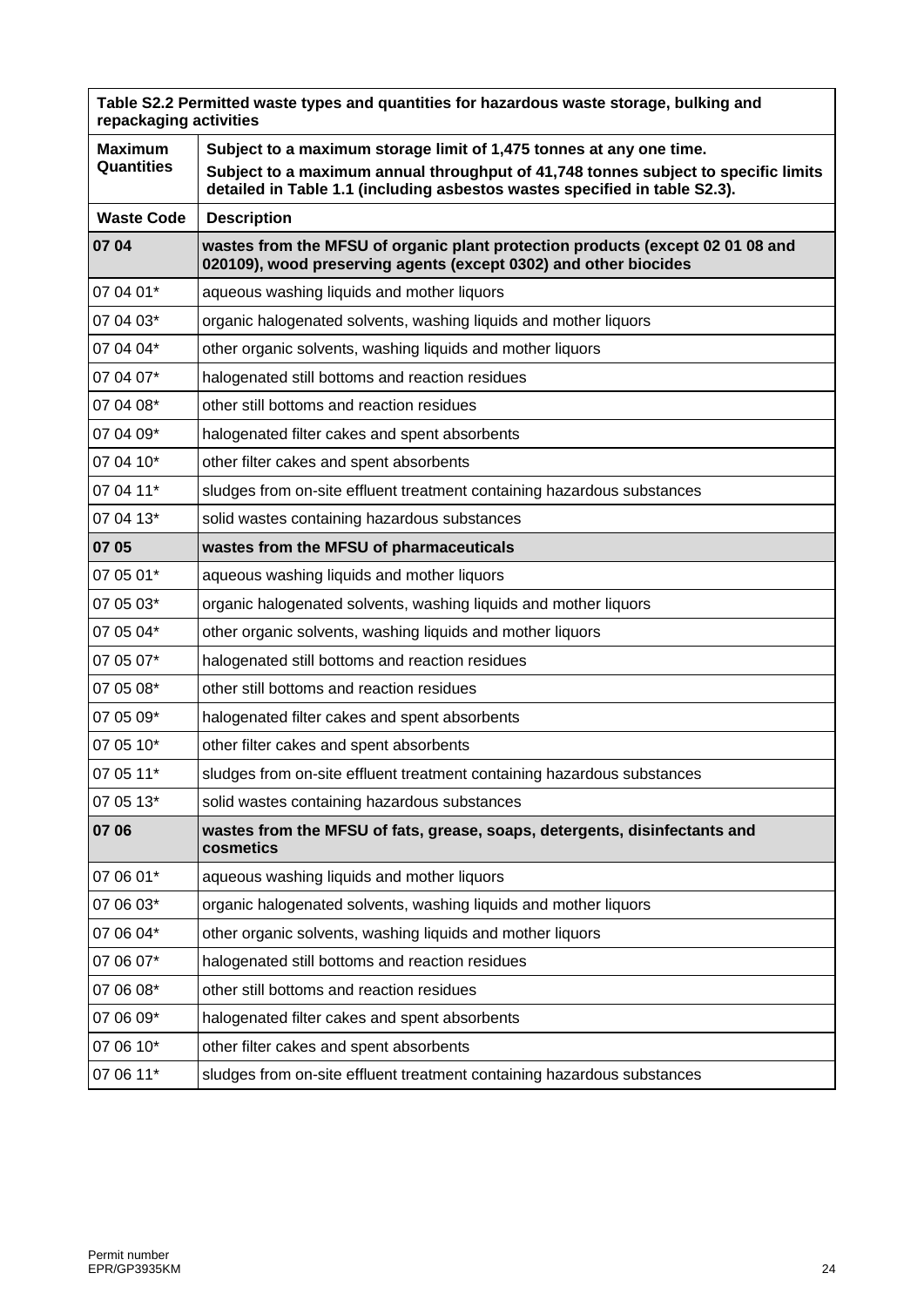| Table S2.2 Permitted waste types and quantities for hazardous waste storage, bulking and<br>repackaging activities |                                                                                                                                                                  |
|--------------------------------------------------------------------------------------------------------------------|------------------------------------------------------------------------------------------------------------------------------------------------------------------|
| <b>Maximum</b>                                                                                                     | Subject to a maximum storage limit of 1,475 tonnes at any one time.                                                                                              |
| Quantities                                                                                                         | Subject to a maximum annual throughput of 41,748 tonnes subject to specific limits<br>detailed in Table 1.1 (including asbestos wastes specified in table S2.3). |
| <b>Waste Code</b>                                                                                                  | <b>Description</b>                                                                                                                                               |
| 07 07                                                                                                              | wastes from the MFSU of fine chemicals and chemical products not otherwise<br>specified                                                                          |
| 07 07 01*                                                                                                          | aqueous washing liquids and mother liquors                                                                                                                       |
| 07 07 03*                                                                                                          | organic halogenated solvents, washing liquids and mother liquors                                                                                                 |
| 07 07 04*                                                                                                          | other organic solvents, washing liquids and mother liquors                                                                                                       |
| 07 07 07*                                                                                                          | halogenated still bottoms and reaction residues                                                                                                                  |
| 07 07 08*                                                                                                          | other still bottoms and reaction residues                                                                                                                        |
| 07 07 09*                                                                                                          | halogenated filter cakes and spent absorbents                                                                                                                    |
| 07 07 10*                                                                                                          | other filter cakes and spent absorbents                                                                                                                          |
| 07 07 11*                                                                                                          | sludges from on-site effluent treatment containing hazardous substances                                                                                          |
| 08                                                                                                                 | Wastes from the manufacture, formulation, supply and use (MFSU) of coatings<br>(paint, varnishes and vitreous enamels), adhesives sealants and printing inks     |
| 08 01                                                                                                              | wastes from MFSU and removal of paint and varnish                                                                                                                |
| 08 01 11*                                                                                                          | waste paint and varnish containing organic solvents or other hazardous substances                                                                                |
| 08 01 13*                                                                                                          | sludges from paint or varnish containing organic solvents or other hazardous substances                                                                          |
| 08 01 15*                                                                                                          | aqueous sludges containing paint or varnish containing organic solvents or other<br>hazardous substances                                                         |
| 08 01 17*                                                                                                          | wastes from paint or varnish removal containing organic solvents or other hazardous<br>substances                                                                |
| 08 01 19*                                                                                                          | aqueous suspensions containing paint or varnish containing organic solvents or other<br>hazardous substances                                                     |
| 08 01 21*                                                                                                          | waste paint or varnish remover                                                                                                                                   |
| 08 03                                                                                                              | wastes from MFSU of printing inks                                                                                                                                |
| 08 03 12*                                                                                                          | waste ink containing hazardous substances                                                                                                                        |
| 08 03 14*                                                                                                          | ink sludges containing hazardous substances                                                                                                                      |
| 08 03 16*                                                                                                          | waste etching solutions                                                                                                                                          |
| 08 03 17*                                                                                                          | waste printing toner containing hazardous substances                                                                                                             |
| 08 03 19*                                                                                                          | disperse oil                                                                                                                                                     |
| 08 04                                                                                                              | wastes from MFSU of adhesives and sealants (including waterproofing products)                                                                                    |
| 08 04 09*                                                                                                          | waste adhesives and sealants containing organic solvents or other hazardous substances                                                                           |
| 08 04 11*                                                                                                          | adhesive and sealant sludges containing organic solvents or other hazardous substances                                                                           |
| 08 04 13*                                                                                                          | aqueous sludges containing adhesives or sealants containing organic solvents or other<br>hazardous substances                                                    |
| 08 04 15*                                                                                                          | aqueous liquid waste containing adhesives or sealants containing organic solvents or other<br>hazardous substances                                               |
| 08 04 17*                                                                                                          | rosin oil                                                                                                                                                        |
| 08 05                                                                                                              | wastes not otherwise specified in 08                                                                                                                             |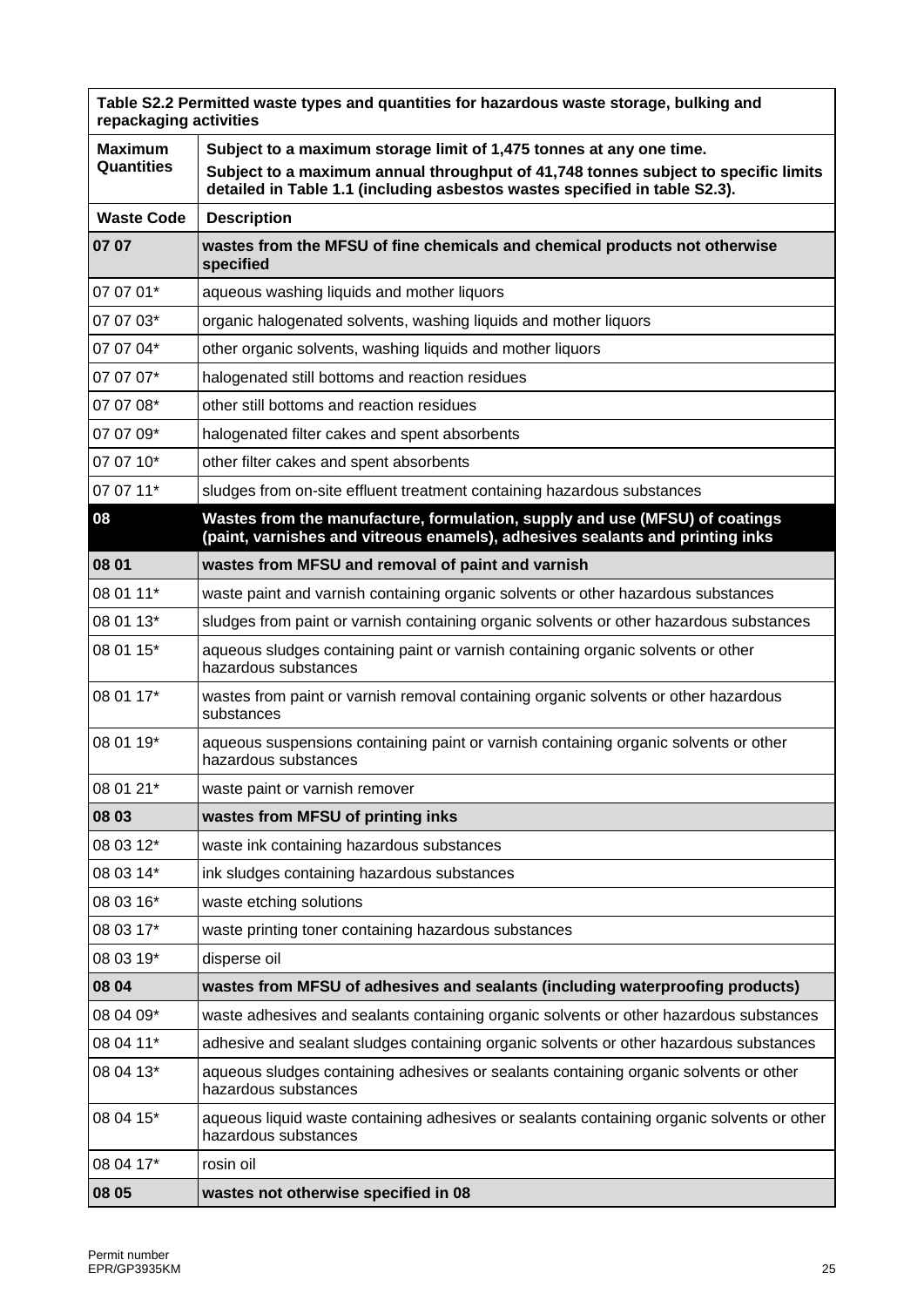| Table S2.2 Permitted waste types and quantities for hazardous waste storage, bulking and<br>repackaging activities |                                                                                                                                                                  |  |
|--------------------------------------------------------------------------------------------------------------------|------------------------------------------------------------------------------------------------------------------------------------------------------------------|--|
| <b>Maximum</b>                                                                                                     | Subject to a maximum storage limit of 1,475 tonnes at any one time.                                                                                              |  |
| Quantities                                                                                                         | Subject to a maximum annual throughput of 41,748 tonnes subject to specific limits<br>detailed in Table 1.1 (including asbestos wastes specified in table S2.3). |  |
| <b>Waste Code</b>                                                                                                  | <b>Description</b>                                                                                                                                               |  |
| 08 05 01*                                                                                                          | waste isocyanates                                                                                                                                                |  |
| 09                                                                                                                 | Wastes from the photographic industry                                                                                                                            |  |
| 09 01                                                                                                              | wastes from the photographic industry                                                                                                                            |  |
| 09 01 01*                                                                                                          | water-based developer and activator solutions                                                                                                                    |  |
| 09 01 02*                                                                                                          | water-based offset plate developer solutions                                                                                                                     |  |
| 09 01 03*                                                                                                          | solvent-based developer solutions                                                                                                                                |  |
| 09 01 04*                                                                                                          | fixer solutions                                                                                                                                                  |  |
| 09 01 05*                                                                                                          | bleach solutions and bleach fixer solutions                                                                                                                      |  |
| 09 01 06*                                                                                                          | wastes containing silver from on-site treatment of photographic wastes                                                                                           |  |
| 09 01 11*                                                                                                          | single-use cameras containing batteries included in 16 06 01, 16 06 02 or 16 06 03                                                                               |  |
| 09 01 13*                                                                                                          | aqueous liquid waste from on-site reclamation of silver other than those mentioned in 09 01<br>06                                                                |  |
| 10                                                                                                                 | <b>Wastes from thermal processes</b>                                                                                                                             |  |
| 1001                                                                                                               | wastes from power stations and other combustion plants (except 19)                                                                                               |  |
| 10 01 04*                                                                                                          | oil fly ash and boiler dust                                                                                                                                      |  |
| 10 01 09*                                                                                                          | sulphuric acid                                                                                                                                                   |  |
| 10 01 13*                                                                                                          | fly ash from emulsified hydrocarbons used as fuel                                                                                                                |  |
| 10 01 14*                                                                                                          | bottom ash, slag and boiler dust from co-incineration containing hazardous substances                                                                            |  |
| 10 01 16*                                                                                                          | fly ash from co-incineration containing hazardous substances                                                                                                     |  |
| 10 01 18*                                                                                                          | wastes from gas cleaning containing hazardous substances                                                                                                         |  |
| 10 01 20*                                                                                                          | sludges from on-site effluent treatment containing hazardous substances                                                                                          |  |
| 10 01 22*                                                                                                          | aqueous sludges from boiler cleansing containing hazardous substances                                                                                            |  |
| 10 02                                                                                                              | wastes from the iron and steel industry                                                                                                                          |  |
| 10 02 07*                                                                                                          | solid wastes from gas treatment containing hazardous substances                                                                                                  |  |
| 10 02 11*                                                                                                          | wastes from cooling-water treatment containing oil                                                                                                               |  |
| 10 02 13*                                                                                                          | sludges and filter cakes from gas treatment containing hazardous substances                                                                                      |  |
| 1003                                                                                                               | wastes from aluminium thermal metallurgy                                                                                                                         |  |
| 10 03 04*                                                                                                          | primary production slags                                                                                                                                         |  |
| 10 03 08*                                                                                                          | salt slags from secondary production                                                                                                                             |  |
| 10 03 09*                                                                                                          | black drosses from secondary production                                                                                                                          |  |
| 10 03 15*                                                                                                          | skimmings that are flammable or emit, upon contact with water, flammable gases in<br>hazardous quantities                                                        |  |
| 10 03 17*                                                                                                          | tar-containing wastes from anode manufacture                                                                                                                     |  |
| 10 03 19*                                                                                                          | flue-gas dust containing hazardous substances                                                                                                                    |  |
| 10 03 21*                                                                                                          | other particulates and dust (including ball-mill dust) containing hazardous substances                                                                           |  |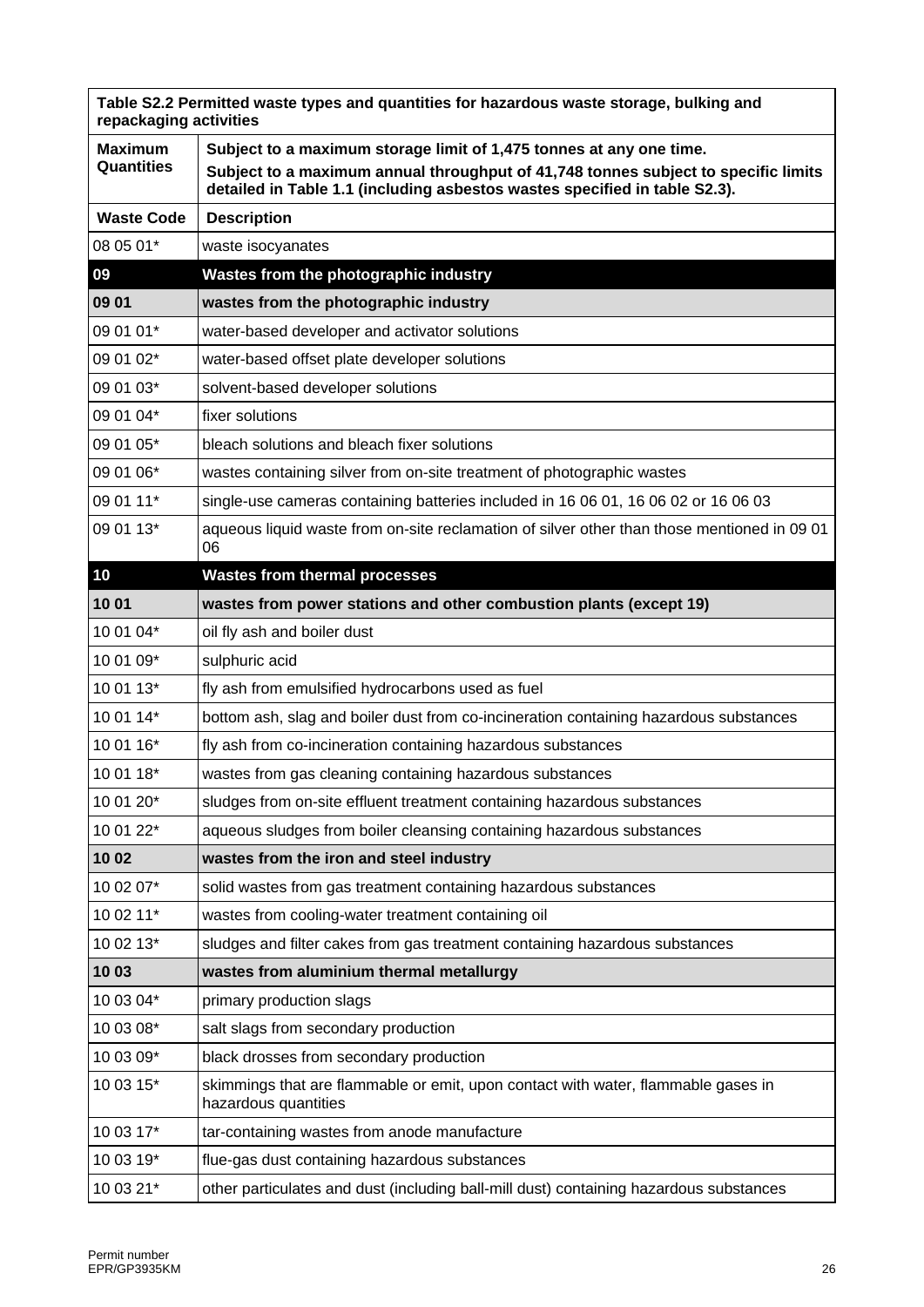| Table S2.2 Permitted waste types and quantities for hazardous waste storage, bulking and<br>repackaging activities |                                                                                                                                                                  |  |
|--------------------------------------------------------------------------------------------------------------------|------------------------------------------------------------------------------------------------------------------------------------------------------------------|--|
| <b>Maximum</b>                                                                                                     | Subject to a maximum storage limit of 1,475 tonnes at any one time.                                                                                              |  |
| <b>Quantities</b>                                                                                                  | Subject to a maximum annual throughput of 41,748 tonnes subject to specific limits<br>detailed in Table 1.1 (including asbestos wastes specified in table S2.3). |  |
| <b>Waste Code</b>                                                                                                  | <b>Description</b>                                                                                                                                               |  |
| 10 03 23*                                                                                                          | solid wastes from gas treatment containing hazardous substances                                                                                                  |  |
| 10 03 25*                                                                                                          | sludges and filter cakes from gas treatment containing hazardous substances                                                                                      |  |
| 10 03 27*                                                                                                          | wastes from cooling-water treatment containing oil                                                                                                               |  |
| 10 03 29*                                                                                                          | wastes from treatment of salt slags and black drosses containing hazardous substances                                                                            |  |
| 10 04                                                                                                              | wastes from lead thermal metallurgy                                                                                                                              |  |
| 10 04 01*                                                                                                          | slags from primary and secondary production                                                                                                                      |  |
| 10 04 02*                                                                                                          | dross and skimmings from primary and secondary production                                                                                                        |  |
| 10 04 03*                                                                                                          | calcium arsenate                                                                                                                                                 |  |
| 10 04 04*                                                                                                          | flue-gas dust                                                                                                                                                    |  |
| 10 04 05*                                                                                                          | other particulates and dust                                                                                                                                      |  |
| 10 04 06*                                                                                                          | solid wastes from gas treatment                                                                                                                                  |  |
| 10 04 07*                                                                                                          | sludges and filter cakes from gas treatment                                                                                                                      |  |
| 10 04 09*                                                                                                          | wastes from cooling-water treatment containing oil                                                                                                               |  |
| 1005                                                                                                               | wastes from zinc thermal metallurgy                                                                                                                              |  |
| 10 05 03*                                                                                                          | flue-gas dust                                                                                                                                                    |  |
| 10 05 05*                                                                                                          | solid waste from gas treatment                                                                                                                                   |  |
| 10 05 06*                                                                                                          | sludges and filter cakes from gas treatment                                                                                                                      |  |
| 10 05 08*                                                                                                          | wastes from cooling-water treatment containing oil                                                                                                               |  |
| 10 05 10*                                                                                                          | dross and skimmings that are flammable or emit, upon contact with water, flammable<br>gasses in hazardous quantities                                             |  |
| 10 06                                                                                                              | wastes from copper thermal metallurgy                                                                                                                            |  |
| 10 06 03*                                                                                                          | flue-gas dust                                                                                                                                                    |  |
| 10 06 06*                                                                                                          | solid wastes from gas treatment                                                                                                                                  |  |
| 10 06 07*                                                                                                          | sludges and filter cakes from gas treatment                                                                                                                      |  |
| 10 06 09*                                                                                                          | wastes from cooling-water treatment containing oil                                                                                                               |  |
| 10 07                                                                                                              | wastes from silver, gold and platinum thermal metallurgy                                                                                                         |  |
| 10 07 07*                                                                                                          | wastes from cooling-water treatment containing oil                                                                                                               |  |
| 1008                                                                                                               | wastes from other non-ferrous thermal metallurgy                                                                                                                 |  |
| 10 08 08*                                                                                                          | salt slag from primary and secondary production                                                                                                                  |  |
| 10 08 10*                                                                                                          | dross and skimmings that are flammable or emit, upon contact with water, flammable<br>gasses in hazardous quantities                                             |  |
| 10 08 12*                                                                                                          | tar-containing wastes from anode manufacture                                                                                                                     |  |
| 10 08 15*                                                                                                          | flue-gas dust containing hazardous substances                                                                                                                    |  |
| 10 08 17*                                                                                                          | sludges and filter cakes from flue-gas treatment containing hazardous substances                                                                                 |  |
| 10 08 19*                                                                                                          | wastes from cooling-water treatment containing oil                                                                                                               |  |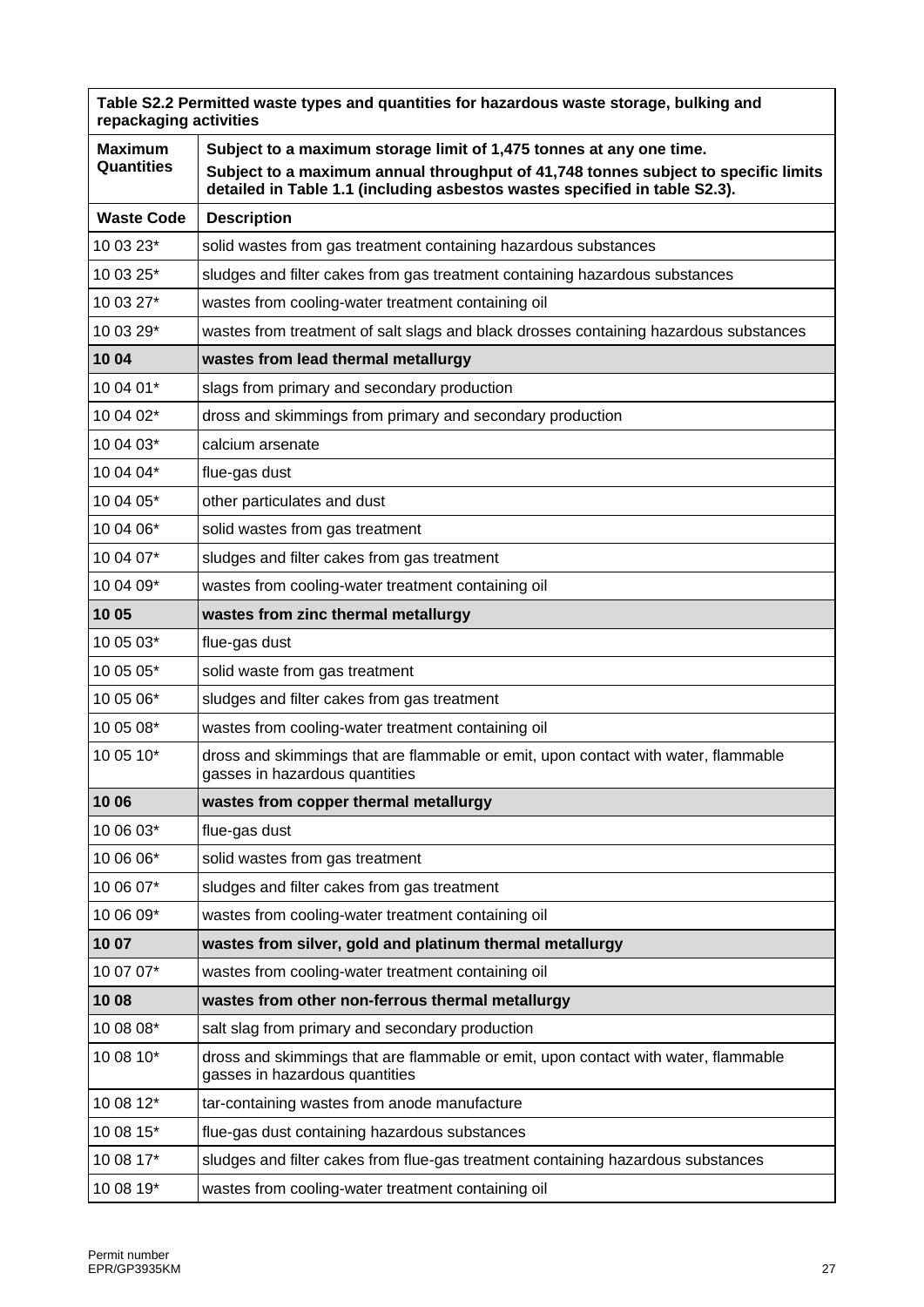| Table S2.2 Permitted waste types and quantities for hazardous waste storage, bulking and<br>repackaging activities |                                                                                                                                                                  |
|--------------------------------------------------------------------------------------------------------------------|------------------------------------------------------------------------------------------------------------------------------------------------------------------|
| <b>Maximum</b>                                                                                                     | Subject to a maximum storage limit of 1,475 tonnes at any one time.                                                                                              |
| Quantities                                                                                                         | Subject to a maximum annual throughput of 41,748 tonnes subject to specific limits<br>detailed in Table 1.1 (including asbestos wastes specified in table S2.3). |
| <b>Waste Code</b>                                                                                                  | <b>Description</b>                                                                                                                                               |
| 10 09                                                                                                              | wastes from casting of ferrous pieces                                                                                                                            |
| 10 09 05*                                                                                                          | casting cores and moulds which have not undergone pouring containing hazardous<br>substances                                                                     |
| 10 09 07*                                                                                                          | casting cores and moulds which have undergone pouring containing hazardous substances                                                                            |
| 10 09 09*                                                                                                          | flue-gas dust containing hazardous substances                                                                                                                    |
| 10 09 11*                                                                                                          | other particulates containing hazardous substances                                                                                                               |
| 10 09 13*                                                                                                          | waste binders containing hazardous substances                                                                                                                    |
| 10 09 15*                                                                                                          | waste crack-indicating agent containing hazardous substances                                                                                                     |
| 10 10                                                                                                              | wastes from casting of non-ferrous pieces                                                                                                                        |
| 10 10 05*                                                                                                          | casting cores and moulds which have not undergone pouring, containing hazardous<br>substances                                                                    |
| 10 10 07*                                                                                                          | casting cores and moulds which have undergone pouring, containing hazardous<br>substances                                                                        |
| 10 10 09*                                                                                                          | flue-gas dust containing hazardous substances                                                                                                                    |
| 10 10 11*                                                                                                          | other particulates containing hazardous substances                                                                                                               |
| 10 10 13*                                                                                                          | waste binders containing hazardous substances                                                                                                                    |
| 10 10 15*                                                                                                          | waste crack-indicating agent containing hazardous substances                                                                                                     |
| 10 11                                                                                                              | wastes from manufacture of glass and glass products                                                                                                              |
| 10 11 09*                                                                                                          | waste preparation mixture before thermal processing, containing hazardous substances                                                                             |
| 10 11 11*                                                                                                          | waste glass in small particles and glass powder containing heavy metals (for example<br>cathode ray tubes)                                                       |
| 10 11 13*                                                                                                          | glass-polishing and -grinding sludge containing hazardous substances                                                                                             |
| 10 11 15*                                                                                                          | solid wastes from flue-gas treatment containing hazardous substances                                                                                             |
| 10 11 17*                                                                                                          | sludges and filter cakes from flue-gas treatment containing hazardous substances                                                                                 |
| 10 11 19*                                                                                                          | solid wastes from on-site effluent treatment containing hazardous substances                                                                                     |
| 10 12                                                                                                              | wastes from manufacture of ceramic goods, bricks, tiles and construction products                                                                                |
| 10 12 09*                                                                                                          | solid wastes from gas treatment containing hazardous substances                                                                                                  |
| 10 12 11*                                                                                                          | wastes from glazing containing heavy metals                                                                                                                      |
| 10 13                                                                                                              | wastes from manufacture of cement, lime and plaster and articles and products<br>made from them                                                                  |
| 10 13 12*                                                                                                          | solid wastes from gas treatment containing hazardous substances                                                                                                  |
| 10 14                                                                                                              | waste from crematoria                                                                                                                                            |
| 10 14 01*                                                                                                          | waste from gas cleaning containing mercury                                                                                                                       |
| 11                                                                                                                 | Wastes from chemical surface treatment and coating of metals and other materials;<br>non-ferrous hydro-metallury                                                 |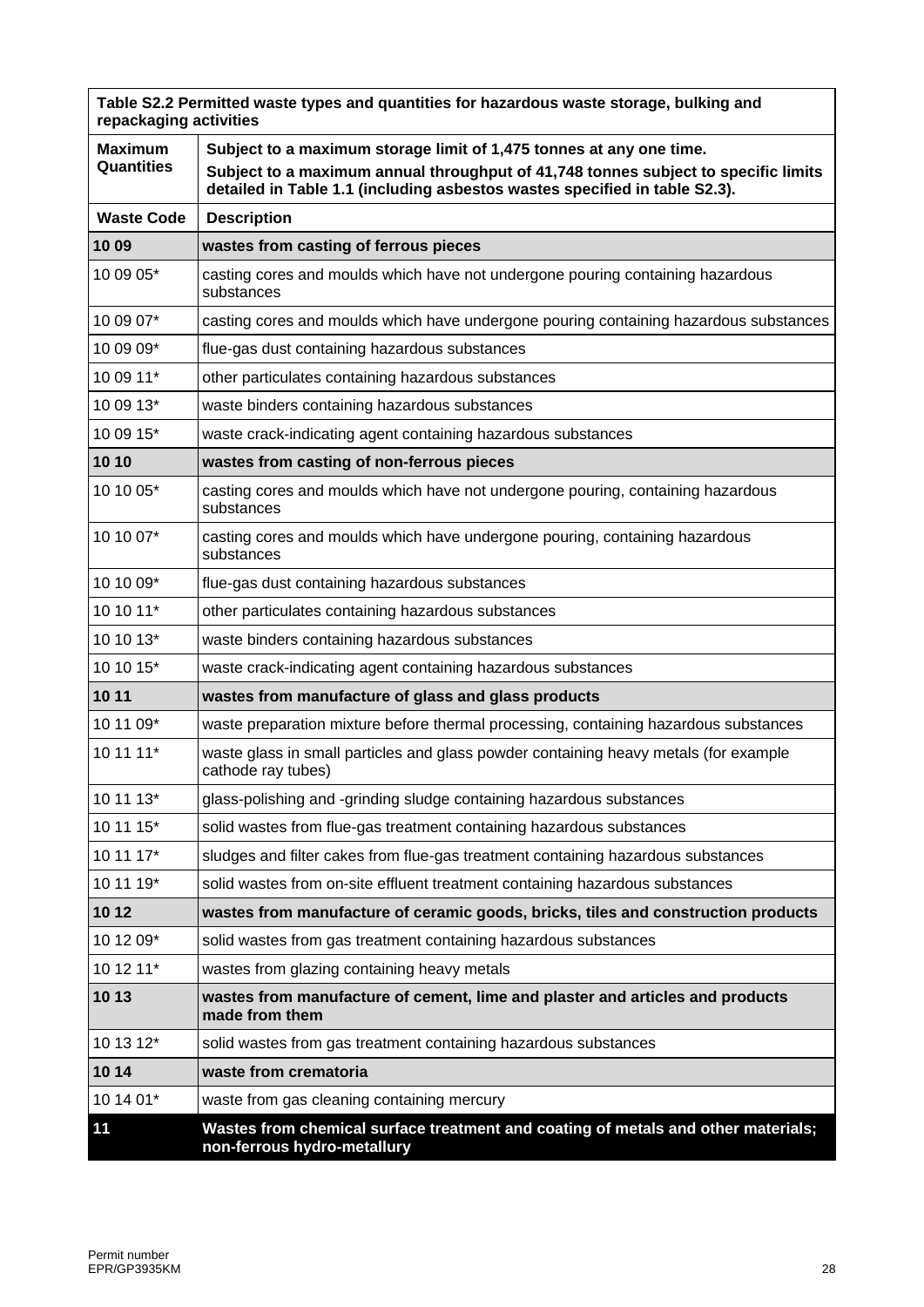| Table S2.2 Permitted waste types and quantities for hazardous waste storage, bulking and<br>repackaging activities |                                                                                                                                                                                                                                         |  |
|--------------------------------------------------------------------------------------------------------------------|-----------------------------------------------------------------------------------------------------------------------------------------------------------------------------------------------------------------------------------------|--|
| <b>Maximum</b><br>Quantities                                                                                       | Subject to a maximum storage limit of 1,475 tonnes at any one time.<br>Subject to a maximum annual throughput of 41,748 tonnes subject to specific limits<br>detailed in Table 1.1 (including asbestos wastes specified in table S2.3). |  |
| <b>Waste Code</b>                                                                                                  | <b>Description</b>                                                                                                                                                                                                                      |  |
| 11 01                                                                                                              | wastes from chemical surface treatment and coating of metals and other materials<br>(for example galvanic processes, zinc coating processes, etching, phosphating,<br>alkaline degreasing, anodising)                                   |  |
| 11 01 05*                                                                                                          | pickling acids                                                                                                                                                                                                                          |  |
| 11 01 06*                                                                                                          | acids not otherwise specified                                                                                                                                                                                                           |  |
| 11 01 07*                                                                                                          | pickling bases                                                                                                                                                                                                                          |  |
| 11 01 08*                                                                                                          | phosphatising sludges                                                                                                                                                                                                                   |  |
| 11 01 09*                                                                                                          | sludges and filter cakes containing hazardous substances                                                                                                                                                                                |  |
| 11 01 11*                                                                                                          | aqueous rinsing liquids containing hazardous substances                                                                                                                                                                                 |  |
| 11 01 13*                                                                                                          | degreasing wastes containing hazardous substances                                                                                                                                                                                       |  |
| 11 01 15*                                                                                                          | eluate and sludges from membrane systems or ion exchange systems containing<br>hazardous substances                                                                                                                                     |  |
| 11 01 16*                                                                                                          | saturated or spent ion exchange resins                                                                                                                                                                                                  |  |
| 11 01 98*                                                                                                          | other wastes containing hazardous substances                                                                                                                                                                                            |  |
| 11 02                                                                                                              | wastes from non-ferrous hydrometallurgical processes                                                                                                                                                                                    |  |
| 11 02 02*                                                                                                          | sludges from zinc hydrometallurgy (including jarosite, goethite)                                                                                                                                                                        |  |
| 11 02 05*                                                                                                          | wastes from copper hydrometallurgical processes containing hazardous substances                                                                                                                                                         |  |
| 11 02 07*                                                                                                          | other wastes containing hazardous substances                                                                                                                                                                                            |  |
| 11 03                                                                                                              | sludges and solids from tempering processes                                                                                                                                                                                             |  |
| 11 03 01*                                                                                                          | wastes containing cyanide                                                                                                                                                                                                               |  |
| 11 03 02*                                                                                                          | other wastes                                                                                                                                                                                                                            |  |
| 11 05                                                                                                              | wastes from hot galvanising processes                                                                                                                                                                                                   |  |
| 11 05 03*                                                                                                          | solid wastes from gas treatment                                                                                                                                                                                                         |  |
| 11 05 04*                                                                                                          | spent flux                                                                                                                                                                                                                              |  |
| 12                                                                                                                 | Wastes from shaping and physical and mechanical surface treatment of metals and<br>plastics                                                                                                                                             |  |
| 1201                                                                                                               | wastes from shaping and physical and mechanical surface treatment of metals and<br>plastics                                                                                                                                             |  |
| 12 01 06*                                                                                                          | mineral-based machining oils containing halogens (except emulsions and solutions)                                                                                                                                                       |  |
| 12 01 07*                                                                                                          | mineral-based machining oils free of halogens (except emulsions and solutions)                                                                                                                                                          |  |
| 12 01 08*                                                                                                          | machining emulsions and solutions containing halogens                                                                                                                                                                                   |  |
| 12 01 09*                                                                                                          | machining emulsions and solutions free of halogens                                                                                                                                                                                      |  |
| 12 01 10*                                                                                                          | synthetic machining oils                                                                                                                                                                                                                |  |
| 12 01 12*                                                                                                          | spent waxes and fats                                                                                                                                                                                                                    |  |
| 12 01 14*                                                                                                          | machining sludges containing hazardous substances                                                                                                                                                                                       |  |
| 12 01 16*                                                                                                          | waste blasting material containing hazardous substances                                                                                                                                                                                 |  |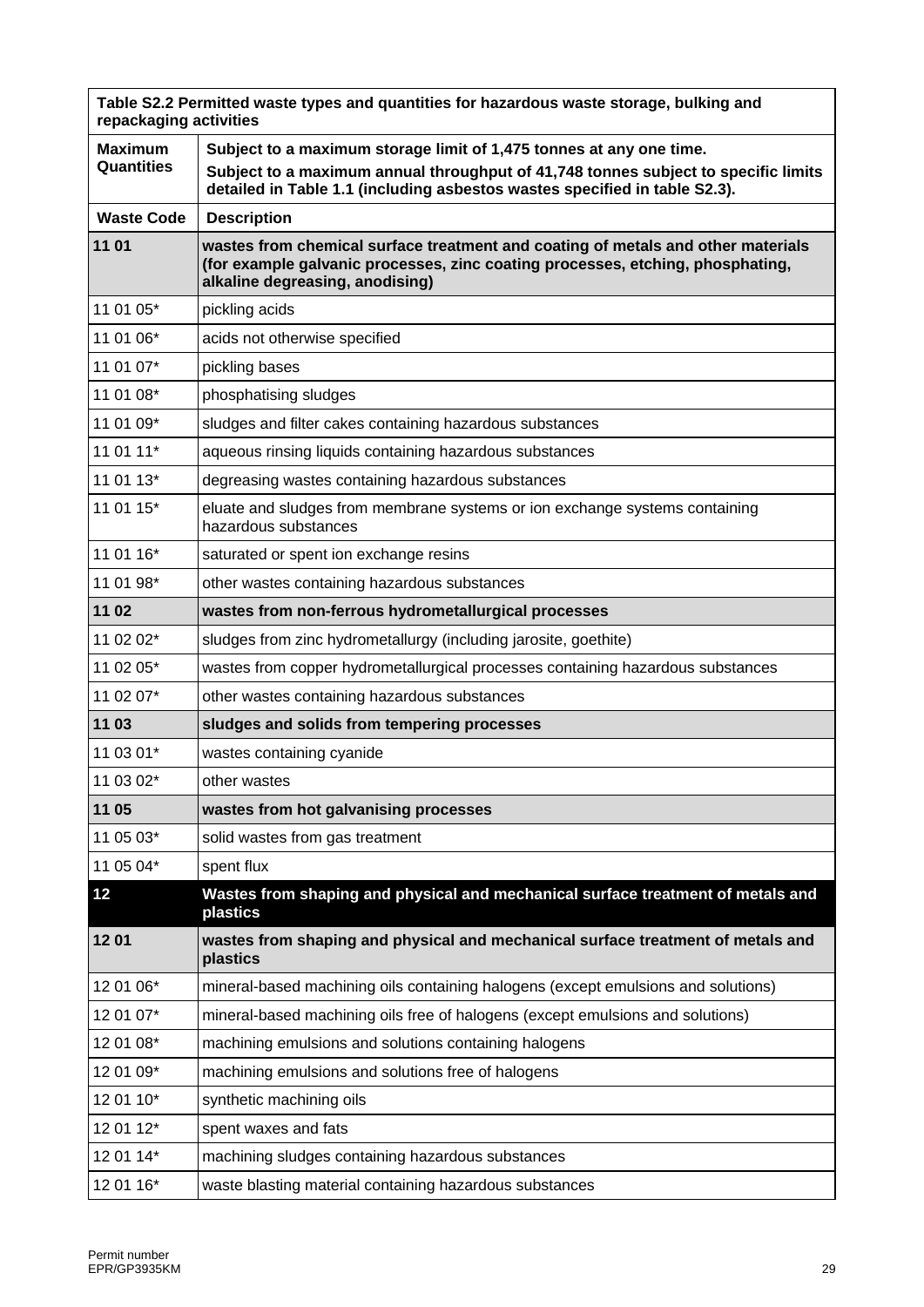| Table S2.2 Permitted waste types and quantities for hazardous waste storage, bulking and<br>repackaging activities |                                                                                                                                                                  |  |
|--------------------------------------------------------------------------------------------------------------------|------------------------------------------------------------------------------------------------------------------------------------------------------------------|--|
| <b>Maximum</b>                                                                                                     | Subject to a maximum storage limit of 1,475 tonnes at any one time.                                                                                              |  |
| Quantities                                                                                                         | Subject to a maximum annual throughput of 41,748 tonnes subject to specific limits<br>detailed in Table 1.1 (including asbestos wastes specified in table S2.3). |  |
| <b>Waste Code</b>                                                                                                  | <b>Description</b>                                                                                                                                               |  |
| 12 01 18*                                                                                                          | metal sludge (grinding, honing and lapping sludge) containing oil                                                                                                |  |
| 12 01 19*                                                                                                          | readily biodegradable machining oil                                                                                                                              |  |
| 12 01 20*                                                                                                          | spent grinding bodies and grinding materials containing hazardous substances                                                                                     |  |
| 1203                                                                                                               | wastes from water and steam degreasing processes (except 11)                                                                                                     |  |
| 12 03 01*                                                                                                          | aqueous washing liquids                                                                                                                                          |  |
| 12 03 02*                                                                                                          | steam degreasing wastes                                                                                                                                          |  |
| 13                                                                                                                 | Oil wastes and wastes of liquid fuels (except edible oils, and those in chapters 5, 12<br>and 19)                                                                |  |
| 1301                                                                                                               | waste hydraulic oils                                                                                                                                             |  |
| 13 01 01*                                                                                                          | hydraulic oils, containing PCBs                                                                                                                                  |  |
| 13 01 04*                                                                                                          | chlorinated emulsions                                                                                                                                            |  |
| 13 01 05*                                                                                                          | non-chlorinated emulsions                                                                                                                                        |  |
| 13 01 09*                                                                                                          | mineral-based chlorinated hydraulic oils                                                                                                                         |  |
| 13 01 10*                                                                                                          | mineral based non-chlorinated hydraulic oils                                                                                                                     |  |
| 13 01 11*                                                                                                          | synthetic hydraulic oils                                                                                                                                         |  |
| 13 01 12*                                                                                                          | readily biodegradable hydraulic oils                                                                                                                             |  |
| 13 01 13*                                                                                                          | other hydraulic oils                                                                                                                                             |  |
| 1302                                                                                                               | waste engine, gear and lubricating oils                                                                                                                          |  |
| 13 02 04*                                                                                                          | mineral-based chlorinated engine, gear and lubricating oils                                                                                                      |  |
| 13 02 05*                                                                                                          | mineral-based non-chlorinated engine, gear and lubricating oils                                                                                                  |  |
| 13 02 06*                                                                                                          | synthetic engine, gear and lubricating oils                                                                                                                      |  |
| 13 02 07*                                                                                                          | readily biodegradable engine, gear and lubricating oils                                                                                                          |  |
| 13 02 08*                                                                                                          | other engine, gear and lubricating oils                                                                                                                          |  |
| 1303                                                                                                               | waste insulating and heat transmission oils                                                                                                                      |  |
| 13 03 01*                                                                                                          | insulating or heat transmission oils containing PCBs                                                                                                             |  |
| 13 03 06*                                                                                                          | mineral-based chlorinated insulating and heat transmission oils other than those mentioned<br>in 13 03 01                                                        |  |
| 13 03 07*                                                                                                          | mineral-based non-chlorinated insulating and heat transmission oils                                                                                              |  |
| 13 03 08*                                                                                                          | synthetic insulating and heat transmission oils                                                                                                                  |  |
| 13 03 09*                                                                                                          | readily biodegradable insulating and heat transmission oils                                                                                                      |  |
| 13 03 10*                                                                                                          | other insulating and heat transmission oils                                                                                                                      |  |
| 1304                                                                                                               | bilge oils                                                                                                                                                       |  |
| 13 04 01*                                                                                                          | bilge oils from inland navigation                                                                                                                                |  |
| 13 04 02*                                                                                                          | bilge oils from jetty sewers                                                                                                                                     |  |
| 13 04 03*                                                                                                          | bilge oils from other navigation                                                                                                                                 |  |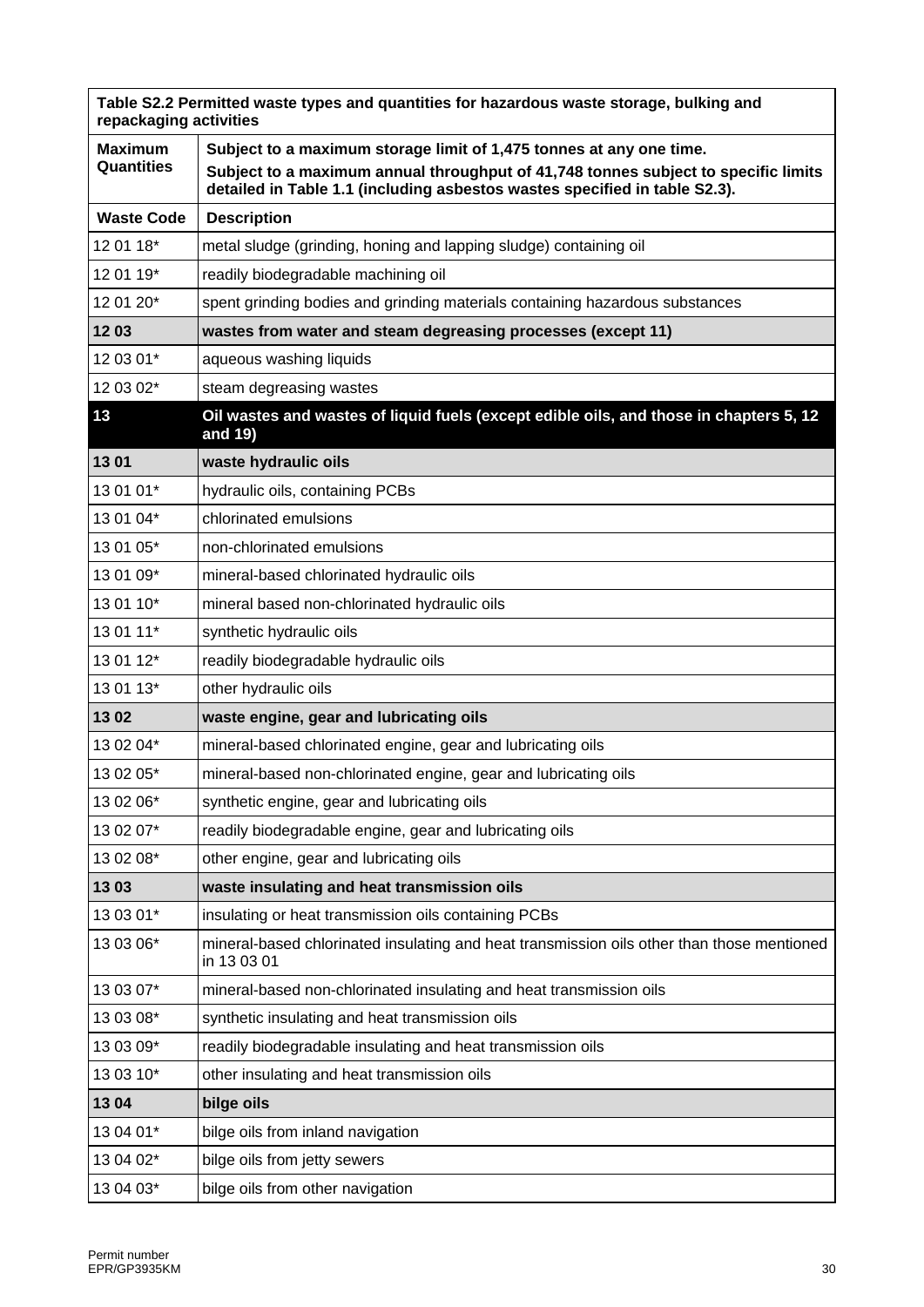| Table S2.2 Permitted waste types and quantities for hazardous waste storage, bulking and<br>repackaging activities |                                                                                                                                                                                                                                         |  |
|--------------------------------------------------------------------------------------------------------------------|-----------------------------------------------------------------------------------------------------------------------------------------------------------------------------------------------------------------------------------------|--|
| <b>Maximum</b><br><b>Quantities</b>                                                                                | Subject to a maximum storage limit of 1,475 tonnes at any one time.<br>Subject to a maximum annual throughput of 41,748 tonnes subject to specific limits<br>detailed in Table 1.1 (including asbestos wastes specified in table S2.3). |  |
| <b>Waste Code</b>                                                                                                  | <b>Description</b>                                                                                                                                                                                                                      |  |
| 13 05                                                                                                              | oil/water separator contents                                                                                                                                                                                                            |  |
| 13 05 01*                                                                                                          | solids from grit chambers and oil/water separators                                                                                                                                                                                      |  |
| 13 05 02*                                                                                                          | sludges from oil/water separators                                                                                                                                                                                                       |  |
| 13 05 03*                                                                                                          | interceptor sludges                                                                                                                                                                                                                     |  |
| 13 05 06*                                                                                                          | oil from oil/water separators                                                                                                                                                                                                           |  |
| 13 05 07*                                                                                                          | oily water from oil/water separators                                                                                                                                                                                                    |  |
| 13 05 08*                                                                                                          | mixtures of wastes from grit chambers and oil/water separators                                                                                                                                                                          |  |
| 1307                                                                                                               | wastes of liquid fuels                                                                                                                                                                                                                  |  |
| 13 07 01*                                                                                                          | fuel oil and diesel                                                                                                                                                                                                                     |  |
| 13 07 02*                                                                                                          | petrol                                                                                                                                                                                                                                  |  |
| 13 07 03*                                                                                                          | other fuels (including mixtures)                                                                                                                                                                                                        |  |
| 13 08                                                                                                              | oil wastes not otherwise specified                                                                                                                                                                                                      |  |
| 13 08 01*                                                                                                          | desalter sludges or emulsions                                                                                                                                                                                                           |  |
| 13 08 02*                                                                                                          | other emulsions                                                                                                                                                                                                                         |  |
| 14                                                                                                                 | Waste organic solvents, refrigerants and propellants (except 07 and 08)                                                                                                                                                                 |  |
| 14 06                                                                                                              | waste organic solvents, refrigerants and foam/aerosol propellants                                                                                                                                                                       |  |
| 14 06 01*                                                                                                          | chlorofluorocarbons, HCFC, HFC                                                                                                                                                                                                          |  |
| 14 06 02*                                                                                                          | other halogenated solvents and solvent mixtures                                                                                                                                                                                         |  |
| 14 06 03*                                                                                                          | other solvents and solvent mixtures                                                                                                                                                                                                     |  |
| 14 06 04*                                                                                                          | sludges or solid wastes containing halogenated solvents                                                                                                                                                                                 |  |
| 14 06 05*                                                                                                          | sludges or solid wastes containing other solvents                                                                                                                                                                                       |  |
| 15                                                                                                                 | Waste packaging; absorbents, wiping cloths, filter materials and protective clothing<br>not otherwise specified                                                                                                                         |  |
| 15 01                                                                                                              | packaging (including separately collected municipal packaging waste)                                                                                                                                                                    |  |
| 15 01 10*                                                                                                          | packaging containing residues of or contaminated by hazardous substances                                                                                                                                                                |  |
| 15 01 11*                                                                                                          | metallic packaging containing a hazardous solid porous matrix (for example asbestos),<br>including empty pressure containers                                                                                                            |  |
| 15 02                                                                                                              | absorbents, filter materials, wiping cloths and protective clothing                                                                                                                                                                     |  |
| 15 02 02*                                                                                                          | absorbents, filter materials (including oil filters not otherwise specified), wiping cloths,<br>protective clothing contaminated by hazardous substances                                                                                |  |
| 16                                                                                                                 | Wastes not otherwise specified in the list                                                                                                                                                                                              |  |
| 16 01                                                                                                              | end-of-life vehicles from different means of transport (including off road machinery)<br>and waste from dismantling of end-of-life vehicle maintenance (except 13, 14,1606<br>and 1608)                                                 |  |
| 16 01 07*                                                                                                          | oil filters                                                                                                                                                                                                                             |  |
| 16 01 08*                                                                                                          | components containing mercury                                                                                                                                                                                                           |  |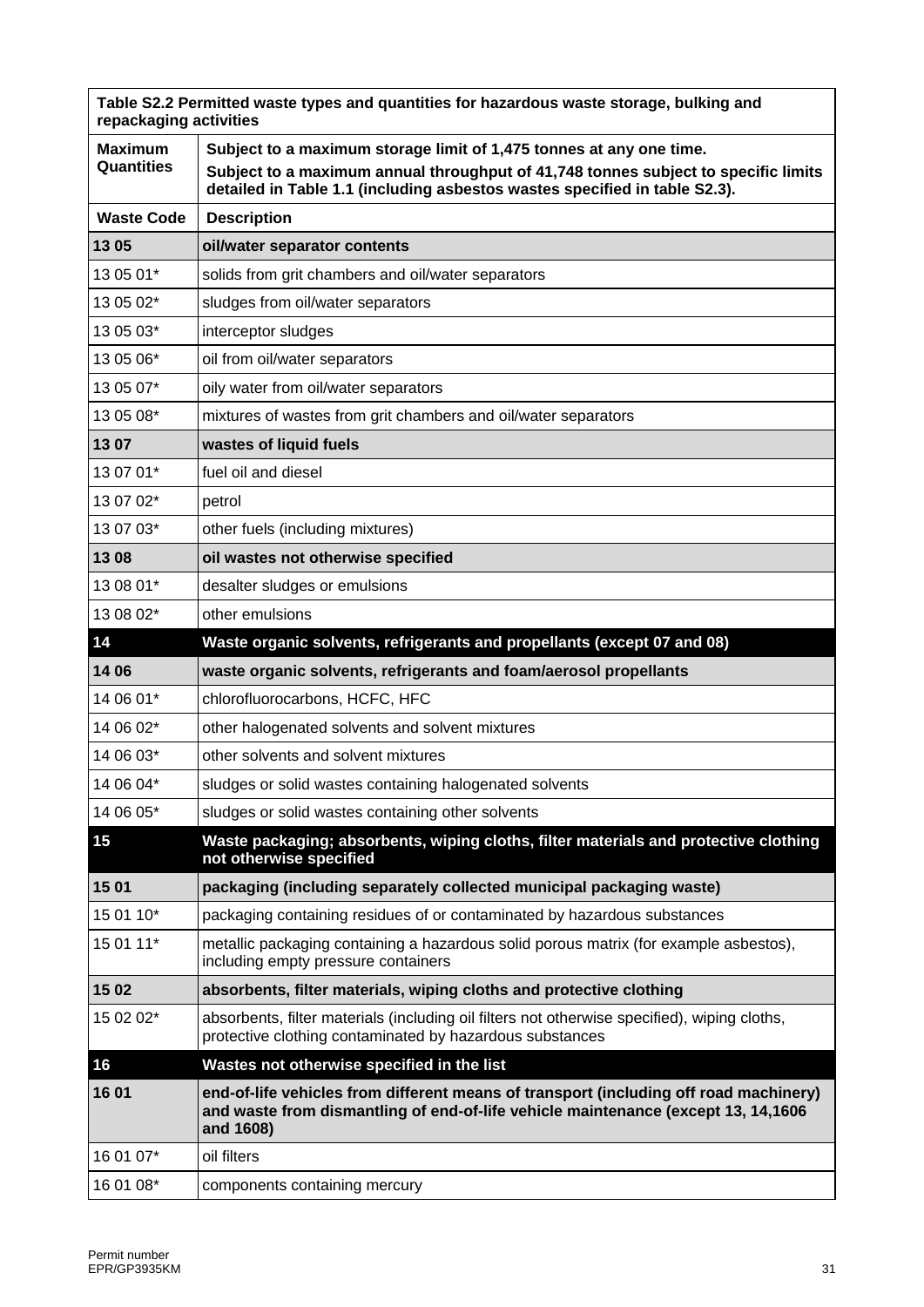| Table S2.2 Permitted waste types and quantities for hazardous waste storage, bulking and<br>repackaging activities |                                                                                                                                                                                                                                         |  |
|--------------------------------------------------------------------------------------------------------------------|-----------------------------------------------------------------------------------------------------------------------------------------------------------------------------------------------------------------------------------------|--|
| <b>Maximum</b><br>Quantities                                                                                       | Subject to a maximum storage limit of 1,475 tonnes at any one time.<br>Subject to a maximum annual throughput of 41,748 tonnes subject to specific limits<br>detailed in Table 1.1 (including asbestos wastes specified in table S2.3). |  |
| <b>Waste Code</b>                                                                                                  | <b>Description</b>                                                                                                                                                                                                                      |  |
| 16 01 09*                                                                                                          | components containing PCBs                                                                                                                                                                                                              |  |
| 16 01 13*                                                                                                          | brake fluids                                                                                                                                                                                                                            |  |
| 16 01 14*                                                                                                          | antifreeze fluids containing hazardous substances                                                                                                                                                                                       |  |
| 16 01 21*                                                                                                          | hazardous components other than those mentioned in 16 01 07 to 16 01 11 and 16 01 13<br>and 16 01 14                                                                                                                                    |  |
| 16 02                                                                                                              | wastes from electrical and electronic equipment                                                                                                                                                                                         |  |
| 16 02 09*                                                                                                          | transformers and capacitors containing PCBs                                                                                                                                                                                             |  |
| 16 02 10*                                                                                                          | discarded equipment containing or contaminated by PCBs other than those mentioned in<br>160209                                                                                                                                          |  |
| 16 02 11*                                                                                                          | discarded equipment containing chlorofluorocarbons, HCFC, HFC                                                                                                                                                                           |  |
| 16 02 13*                                                                                                          | discarded equipment containing hazardous components other than those mentioned in 16<br>02 09 to 16 02 12                                                                                                                               |  |
| 16 02 15*                                                                                                          | hazardous components removed from discarded equipment                                                                                                                                                                                   |  |
| 16 03                                                                                                              | off-specification batches and unused products                                                                                                                                                                                           |  |
| 16 03 03*                                                                                                          | inorganic wastes containing hazardous substances                                                                                                                                                                                        |  |
| 16 03 05*                                                                                                          | organic wastes containing hazardous substances                                                                                                                                                                                          |  |
| 16 05                                                                                                              | gasses in pressure containers and discarded chemicals                                                                                                                                                                                   |  |
| 16 05 04*                                                                                                          | gases in pressure containers (including halons) containing hazardous substances                                                                                                                                                         |  |
| 16 05 06*                                                                                                          | laboratory chemicals, consisting of or containing hazardous substances, including mixtures<br>of laboratory chemicals                                                                                                                   |  |
| 16 05 07*                                                                                                          | discarded inorganic chemicals consisting of or containing hazardous substances                                                                                                                                                          |  |
| 16 05 08*                                                                                                          | discarded organic chemicals consisting of or containing hazardous substances                                                                                                                                                            |  |
| 16 06                                                                                                              | batteries and accumulators                                                                                                                                                                                                              |  |
| 16 06 01*                                                                                                          | Lead batteries                                                                                                                                                                                                                          |  |
| 16 06 02*                                                                                                          | ni-cad batteries                                                                                                                                                                                                                        |  |
| 16 06 03*                                                                                                          | mercury-containing batteries                                                                                                                                                                                                            |  |
| 16 06 06*                                                                                                          | separately collected electrolyte from batteries and accumulators                                                                                                                                                                        |  |
| 1607                                                                                                               | wastes from transport tank, storage tank and barrel cleaning (except 05 and 13)                                                                                                                                                         |  |
| 16 07 08*                                                                                                          | wastes containing oil                                                                                                                                                                                                                   |  |
| 16 07 09*                                                                                                          | wastes containing other hazardous substances                                                                                                                                                                                            |  |
| 16 08                                                                                                              | spent catalysts                                                                                                                                                                                                                         |  |
| 16 08 02*                                                                                                          | spent catalysts containing hazardous transition metals or hazardous transition metal<br>compounds                                                                                                                                       |  |
| 16 08 05*                                                                                                          | spent catalysts containing phosphoric acid                                                                                                                                                                                              |  |
| 16 08 06*                                                                                                          | spent liquids used as catalysts                                                                                                                                                                                                         |  |
| 16 08 07*                                                                                                          | spent catalysts contaminated with hazardous substances                                                                                                                                                                                  |  |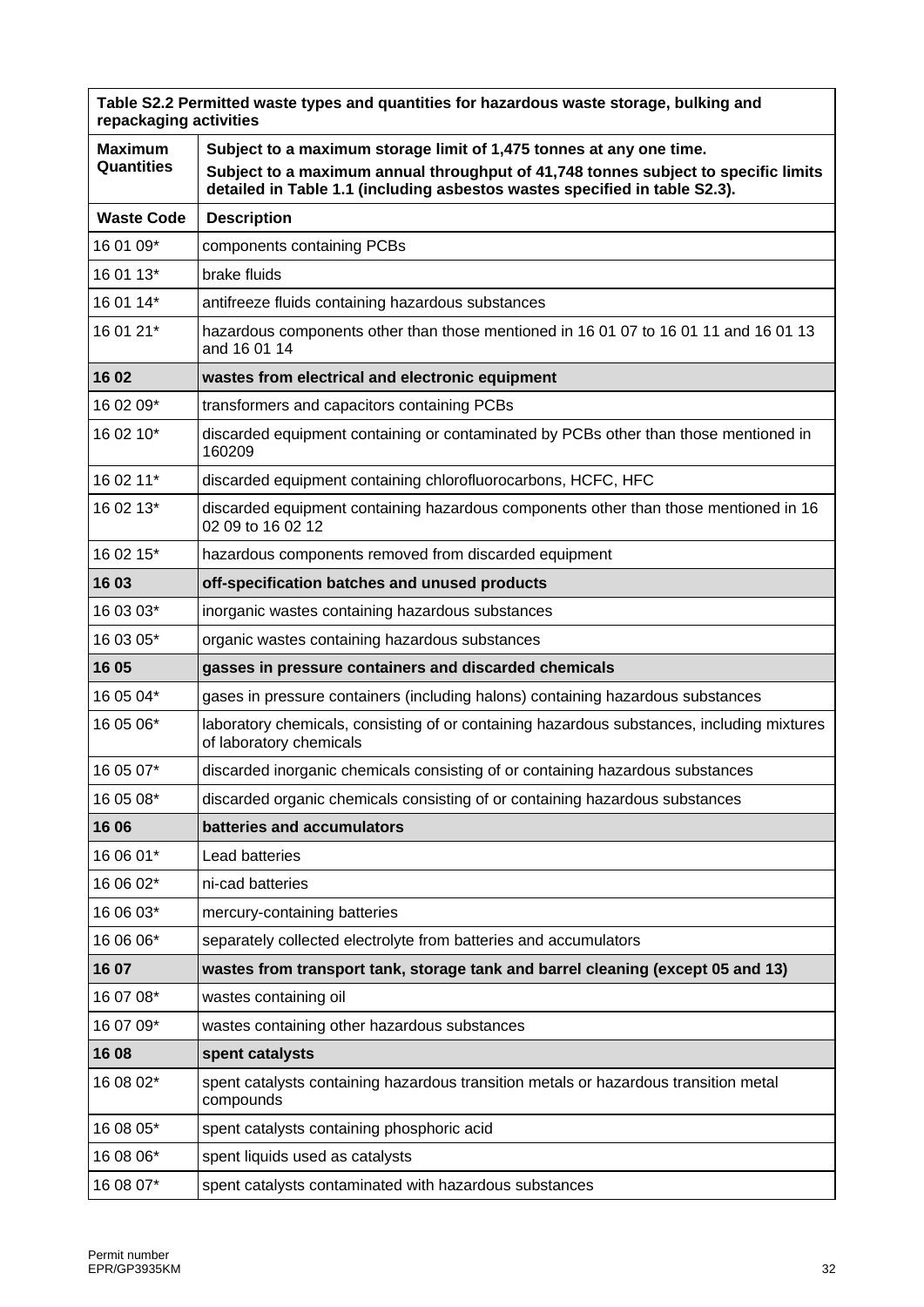| repackaging activities       | Table S2.2 Permitted waste types and quantities for hazardous waste storage, bulking and                                                                                                                                                |
|------------------------------|-----------------------------------------------------------------------------------------------------------------------------------------------------------------------------------------------------------------------------------------|
| <b>Maximum</b><br>Quantities | Subject to a maximum storage limit of 1,475 tonnes at any one time.<br>Subject to a maximum annual throughput of 41,748 tonnes subject to specific limits<br>detailed in Table 1.1 (including asbestos wastes specified in table S2.3). |
| <b>Waste Code</b>            | <b>Description</b>                                                                                                                                                                                                                      |
| 16 09                        | oxidising substances                                                                                                                                                                                                                    |
| 16 09 01*                    | permanganates, for example potassium permanganate                                                                                                                                                                                       |
| 16 09 02*                    | chromates, for example potassium chromate, potassium or sodium dichromate                                                                                                                                                               |
| 16 09 03*                    | peroxides, for example hydrogen peroxide                                                                                                                                                                                                |
| 16 09 04*                    | oxidising substances, not otherwise specified                                                                                                                                                                                           |
| 16 10                        | aqueous liquid wastes destined for off-site treatment                                                                                                                                                                                   |
| 16 10 01*                    | aqueous liquid wastes containing hazardous substances                                                                                                                                                                                   |
| 16 10 03*                    | aqueous concentrates containing hazardous substances                                                                                                                                                                                    |
| 16 11                        | waste linings and refractories                                                                                                                                                                                                          |
| 16 11 01*                    | carbon-based linings and refractories from metallurgical processes containing hazardous<br>substances                                                                                                                                   |
| 16 11 03*                    | other linings and refractories from metallurgical processes containing hazardous<br>substances                                                                                                                                          |
| 16 11 05*                    | linings and refractories from non-metallurgical processes containing hazardous substances                                                                                                                                               |
| 17                           | Construction and demolition wastes (including excavated soil from contaminated<br>sites)                                                                                                                                                |
| 1701                         | construction and demolition wastes (including excavation soil from contaminated<br>sites)                                                                                                                                               |
| 17 01 06*                    | mixtures of, or separate fractions of concrete, bricks, tiles and ceramics containing<br>hazardous substances                                                                                                                           |
| 1702                         | wood, bricks and plastic                                                                                                                                                                                                                |
| 17 02 04*                    | glass, plastic and wood containing or contaminated with hazardous substances                                                                                                                                                            |
| 1703                         | bituminous mixtures, coal tar and tarred products                                                                                                                                                                                       |
| 17 03 01*                    | bituminous mixtures containing coal tar                                                                                                                                                                                                 |
| 17 03 03*                    | coal tar and tarred products                                                                                                                                                                                                            |
| 1704                         | metals (including their alloys)                                                                                                                                                                                                         |
| 17 04 09*                    | metal waste contaminated with hazardous substances                                                                                                                                                                                      |
| 17 04 10*                    | cables containing oil, coal tar and other hazardous substances                                                                                                                                                                          |
| 1705                         | soil (including excavated soil from contaminated sites), stones and dredging spoil                                                                                                                                                      |
| 17 05 03*                    | soils and stone containing hazardous substances                                                                                                                                                                                         |
| 17 05 05*                    | dredging spoil containing hazardous substances                                                                                                                                                                                          |
| 17 05 07*                    | track ballast containing hazardous substances                                                                                                                                                                                           |
| 1706                         | insulation materials and asbestos-containing construction materials                                                                                                                                                                     |
| 17 06 03*                    | other insulation materials consisting of, or containing hazardous substances                                                                                                                                                            |
| 1708                         | gypsum-based construction materials                                                                                                                                                                                                     |
| 17 08 01*                    | gypsum-based construction materials contaminated with hazardous substances                                                                                                                                                              |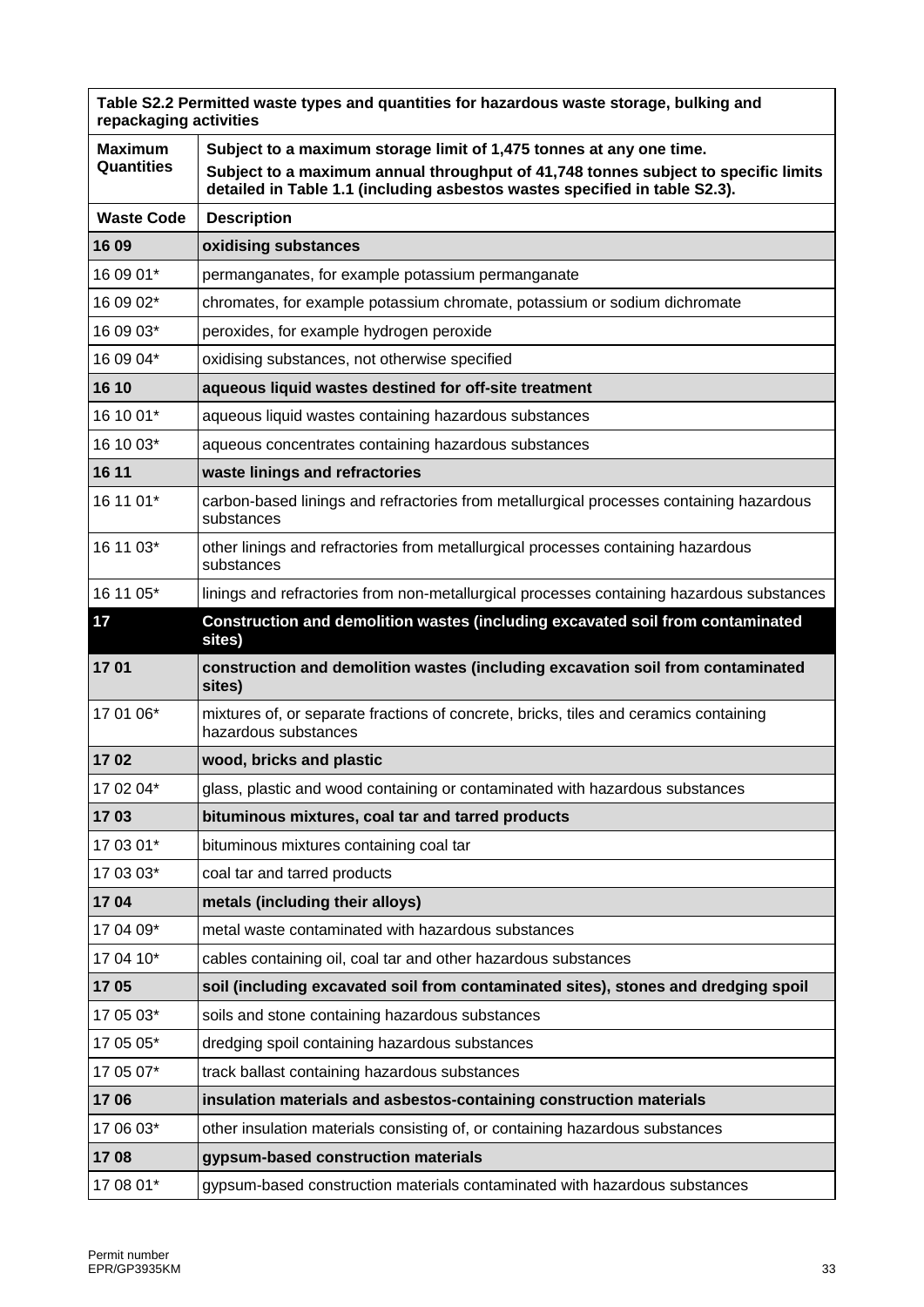| repackaging activities       | Table S2.2 Permitted waste types and quantities for hazardous waste storage, bulking and                                                                                                                                                |
|------------------------------|-----------------------------------------------------------------------------------------------------------------------------------------------------------------------------------------------------------------------------------------|
| <b>Maximum</b><br>Quantities | Subject to a maximum storage limit of 1,475 tonnes at any one time.<br>Subject to a maximum annual throughput of 41,748 tonnes subject to specific limits<br>detailed in Table 1.1 (including asbestos wastes specified in table S2.3). |
| <b>Waste Code</b>            | <b>Description</b>                                                                                                                                                                                                                      |
| 1709                         | other construction and demolition wastes                                                                                                                                                                                                |
| 17 09 01*                    | construction and demolition wastes containing mercury                                                                                                                                                                                   |
| 17 09 02*                    | construction and demolition wastes containing PCB (for example PCB containing sealants)                                                                                                                                                 |
| 17 09 03*                    | other construction and demolition wastes (including mixed wastes) containing hazardous<br>substances                                                                                                                                    |
| 18                           | Wastes from human or animal health care and/or related research (except kitchen<br>and restaurant wastes not arising from immediate health care)                                                                                        |
| 18 01                        | wastes from natal care, diagnosis, treatment or prevention of disease in humans                                                                                                                                                         |
| 18 01 06*                    | chemicals consisting of or containing hazardous substances                                                                                                                                                                              |
| 18 01 08*                    | cytotoxic and cytostatic medicines                                                                                                                                                                                                      |
| 18 01 10*                    | amalgam waste from dental care                                                                                                                                                                                                          |
| 18 02                        | wastes from research, diagnosis, treatment or prevention of disease involving<br>animals                                                                                                                                                |
| 18 02 05*                    | chemicals consisting of or containing hazardous substances                                                                                                                                                                              |
| 18 02 07*                    | cytotoxic and cytostatic medicines                                                                                                                                                                                                      |
| 19                           | Wastes from waste management facilities, off-site waste water treatment plants and<br>the preparation of water intended for human consumption and industrial use                                                                        |
| 1901                         | wastes from incineration or pyrolysis of waste                                                                                                                                                                                          |
| 19 01 05*                    | filter cake from gas treatment                                                                                                                                                                                                          |
| 19 01 06*                    | aqueous liquid wastes from gas treatment and other aqueous liquid wastes                                                                                                                                                                |
| 19 01 07*                    | solid wastes from gas treatment                                                                                                                                                                                                         |
| 19 01 10*                    | spent activated carbon from flue-gas treatment                                                                                                                                                                                          |
| 19 01 11*                    | bottom ash and slag containing hazardous substances                                                                                                                                                                                     |
| 19 01 13*                    | fly ash containing hazardous substances                                                                                                                                                                                                 |
| 19 01 15*                    | boiler dust containing hazardous substances                                                                                                                                                                                             |
| 19 01 17*                    | pyrolysis wastes containing hazardous substances                                                                                                                                                                                        |
| 1902                         | wastes from physico/chemical treatments of waste (including dechromatation,<br>decyanidation, neutralisation)                                                                                                                           |
| 19 02 04*                    | premixed wastes composed of at least one hazardous waste                                                                                                                                                                                |
| 19 02 05*                    | sludges from physico/chemical treatment containing hazardous substances                                                                                                                                                                 |
| 19 02 07*                    | oil and concentrates from separation                                                                                                                                                                                                    |
| 19 02 08*                    | liquid combustible wastes containing hazardous substances                                                                                                                                                                               |
| 19 02 09*                    | solid combustible wastes containing hazardous substances                                                                                                                                                                                |
| 19 02 11*                    | other wastes containing hazardous substances                                                                                                                                                                                            |
| 1903                         | stabilised/solidified wastes                                                                                                                                                                                                            |
| 19 03 04*                    | wastes marked as hazardous, partly stabilised                                                                                                                                                                                           |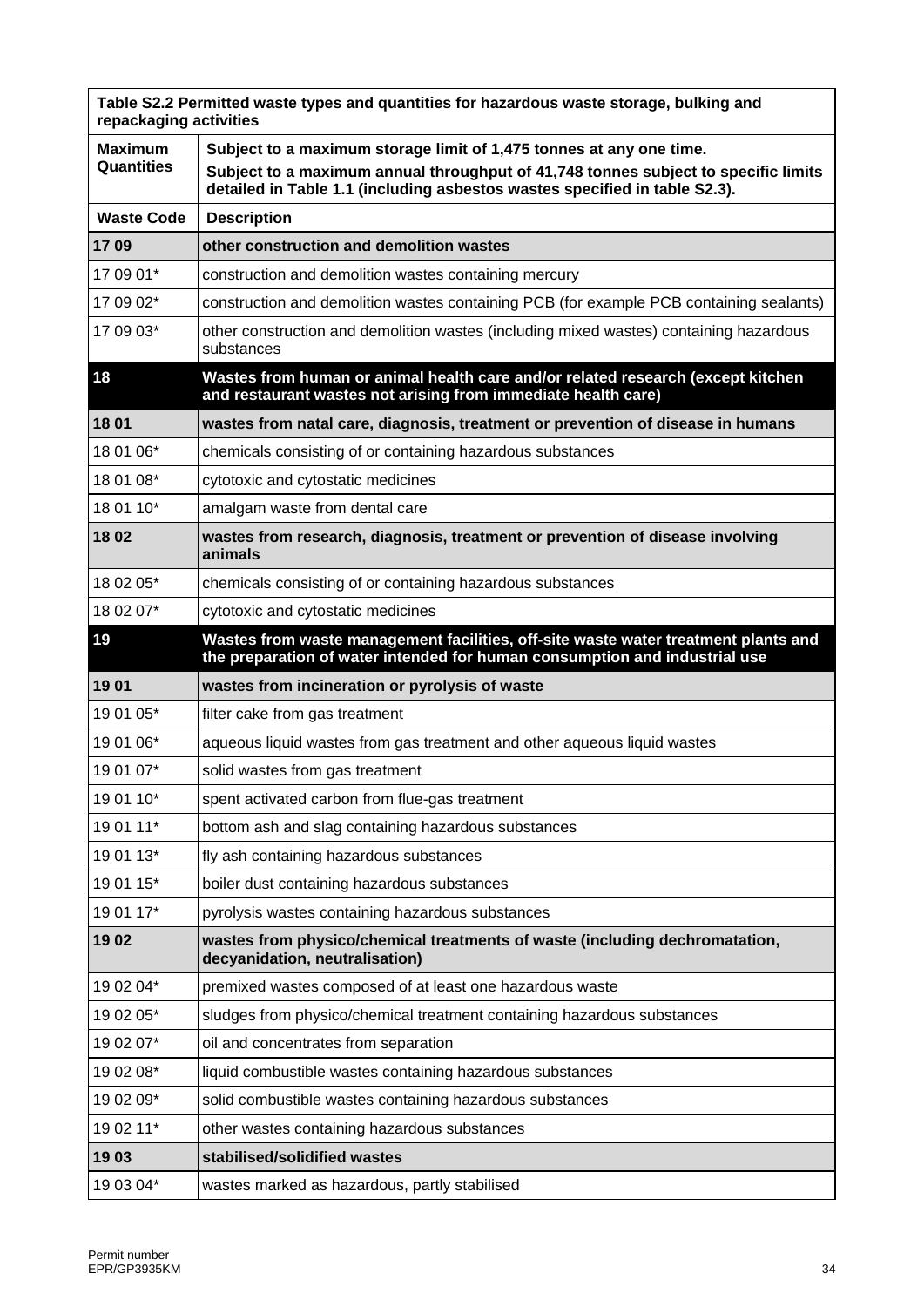| repackaging activities              | Table S2.2 Permitted waste types and quantities for hazardous waste storage, bulking and                                                                         |
|-------------------------------------|------------------------------------------------------------------------------------------------------------------------------------------------------------------|
| <b>Maximum</b><br><b>Quantities</b> | Subject to a maximum storage limit of 1,475 tonnes at any one time.                                                                                              |
|                                     | Subject to a maximum annual throughput of 41,748 tonnes subject to specific limits<br>detailed in Table 1.1 (including asbestos wastes specified in table S2.3). |
| <b>Waste Code</b>                   | <b>Description</b>                                                                                                                                               |
| 19 03 06*                           | wastes marked as hazardous, solidified                                                                                                                           |
| 1904                                | vitrified waste and wastes from vitrification                                                                                                                    |
| 19 04 02*                           | fly ash and other flue-gas treatment wastes                                                                                                                      |
| 19 04 03*                           | non-vitrified solid phase                                                                                                                                        |
| 1907                                | landfill leachate                                                                                                                                                |
| 19 07 02*                           | landfill leachate containing hazardous substances                                                                                                                |
| 1908                                | wastes from waste water treatment plants not otherwise specified                                                                                                 |
| 19 08 06*                           | saturated or spent ion exchange resins                                                                                                                           |
| 19 08 07*                           | solutions and sludges from regeneration of ion exchangers                                                                                                        |
| 19 08 08*                           | membrane system waste containing heavy metals                                                                                                                    |
| 19 08 10*                           | grease and oil mixture from oil/water separation other than those mentioned in 19 08 09                                                                          |
| 19 08 11*                           | sludges containing hazardous substances from biological treatment of industrial waste<br>water                                                                   |
| 19 08 13*                           | sludges containing hazardous substances from other treatment of industrial waste water                                                                           |
| 19 10                               | wastes from shredding of metal-containing wastes                                                                                                                 |
| 19 10 03*                           | fluff-light fraction and dust containing hazardous substances                                                                                                    |
| 19 10 05*                           | other fractions containing hazardous substances                                                                                                                  |
| 19 11                               | wastes from oil regeneration                                                                                                                                     |
| 19 11 01*                           | spent filter clays                                                                                                                                               |
| 19 11 02*                           | acid tars                                                                                                                                                        |
| 19 11 03*                           | aqueous liquid wastes                                                                                                                                            |
| 19 11 04*                           | wastes from cleaning of fuel with bases                                                                                                                          |
| 19 11 05*                           | sludges from on-site effluent treatment containing hazardous substances                                                                                          |
| 19 11 07*                           | wastes from flue-gas cleaning                                                                                                                                    |
| 19 12                               | wastes from the mechanical treatment of waste (for example sorting, crushing,<br>compacting, pelletising) not otherwise specified                                |
| 19 12 06*                           | wood containing hazardous substances                                                                                                                             |
| 19 12 11*                           | other wastes (including mixtures of materials) from mechanical treatment of waste<br>containing hazardous substances                                             |
| 19 13                               | wastes from soil and groundwater remediation                                                                                                                     |
| 19 13 01*                           | solid wastes from soil remediation containing hazardous substances                                                                                               |
| 19 13 03*                           | sludges from soil remediation containing hazardous substances                                                                                                    |
| 19 13 05*                           | sludges from groundwater remediation containing hazardous substances                                                                                             |
| 19 13 07*                           | aqueous liquid wastes and aqueous concentrates from groundwater remediation containing<br>hazardous substances                                                   |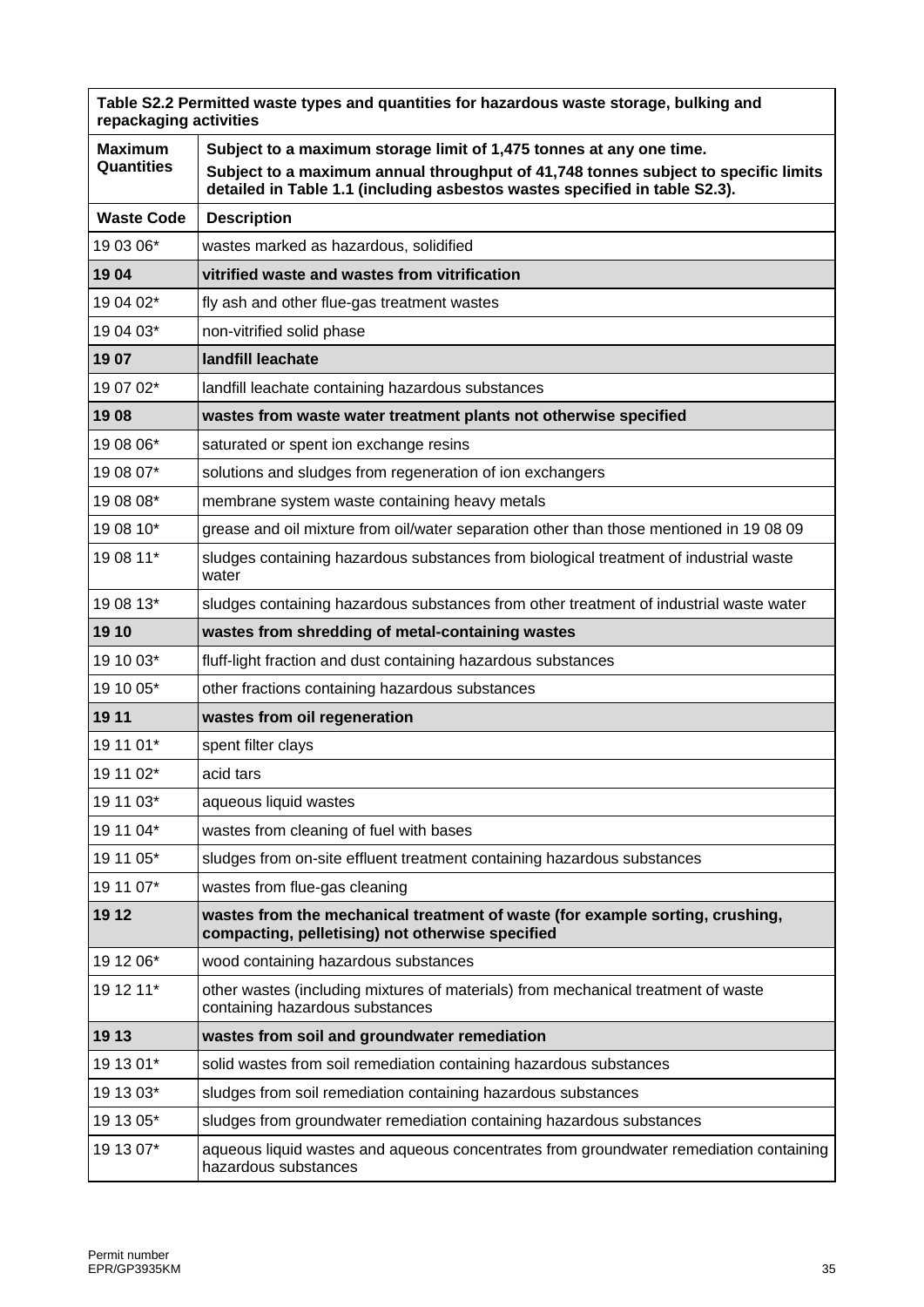| repackaging activities | Table S2.2 Permitted waste types and quantities for hazardous waste storage, bulking and                                                                         |
|------------------------|------------------------------------------------------------------------------------------------------------------------------------------------------------------|
| <b>Maximum</b>         | Subject to a maximum storage limit of 1,475 tonnes at any one time.                                                                                              |
| Quantities             | Subject to a maximum annual throughput of 41,748 tonnes subject to specific limits<br>detailed in Table 1.1 (including asbestos wastes specified in table S2.3). |
| <b>Waste Code</b>      | <b>Description</b>                                                                                                                                               |
| 20                     | Municipal wastes (household waste and similar commercial, industrial and<br>institutional wastes) including separately collected fractions                       |
| 20 01                  | separately collected fractions (except 1501)                                                                                                                     |
| 20 01 13*              | solvents                                                                                                                                                         |
| 20 01 14*              | acids                                                                                                                                                            |
| 20 01 15*              | alkalines                                                                                                                                                        |
| 20 01 17*              | photochemicals                                                                                                                                                   |
| 20 01 19*              | pesticides                                                                                                                                                       |
| 20 01 21*              | fluorescent tubes and other mercury-containing waste                                                                                                             |
| 20 01 23*              | discarded equipment containing chlorofluorocarbons                                                                                                               |
| 20 01 26*              | oil and fat other than those mentioned in 20 01 25                                                                                                               |
| 20 01 27*              | paint, inks, adhesives and resins containing hazardous substances                                                                                                |
| 20 01 29*              | detergents containing hazardous substances                                                                                                                       |
| 20 01 31*              | cytotoxic and cytostatic medicines                                                                                                                               |
| 20 01 33*              | batteries and accumulators included in 16 06 01, 16 06 02 or 16 06 03 and unsorted<br>batteries and accumulators containing these batteries                      |
| 20 01 35*              | discarded electrical and electronic equipment other than those mentioned in 20 01 21 and<br>20 01 23 containing hazardous compounds                              |
| 20 01 37*              | wood containing hazardous substances                                                                                                                             |

|                                     | Table S2.3 Permitted waste types and quantities for asbestos storage area only                                                                                                            |
|-------------------------------------|-------------------------------------------------------------------------------------------------------------------------------------------------------------------------------------------|
| <b>Maximum</b><br><b>Quantities</b> | Subject to a maximum storage limit of 12 $m3$ .                                                                                                                                           |
| <b>Waste Code</b>                   | Description (wastes accepted at the site must have a six figure EWC code and<br>description)                                                                                              |
| 06                                  | <b>Wastes from inorganic chemical processes</b>                                                                                                                                           |
| 06 07                               | wastes from the MFSU of halogens and halogen chemical processes                                                                                                                           |
| 06 07 01*                           | wastes containing asbestos from electrolysis                                                                                                                                              |
| 06 13                               | wastes from inorganic chemical processes not otherwise specified                                                                                                                          |
| 06 13 04*                           | wastes from asbestos processing                                                                                                                                                           |
| 10                                  | <b>Wastes from thermal processes</b>                                                                                                                                                      |
| 10 13                               | wastes from manufacture of cement, lime and plaster and articles and products<br>made from them                                                                                           |
| 10 13 09*                           | wastes from asbestos-cement manufacture containing asbestos                                                                                                                               |
| 16                                  | Wastes not otherwise specified in the list                                                                                                                                                |
| 16 01                               | end-of-life vehicles from different means of transport (including off road machinery)<br>and waste from dismantling of end-of-life vehicle maintenance (except 13, 14,16 06<br>and 16 08) |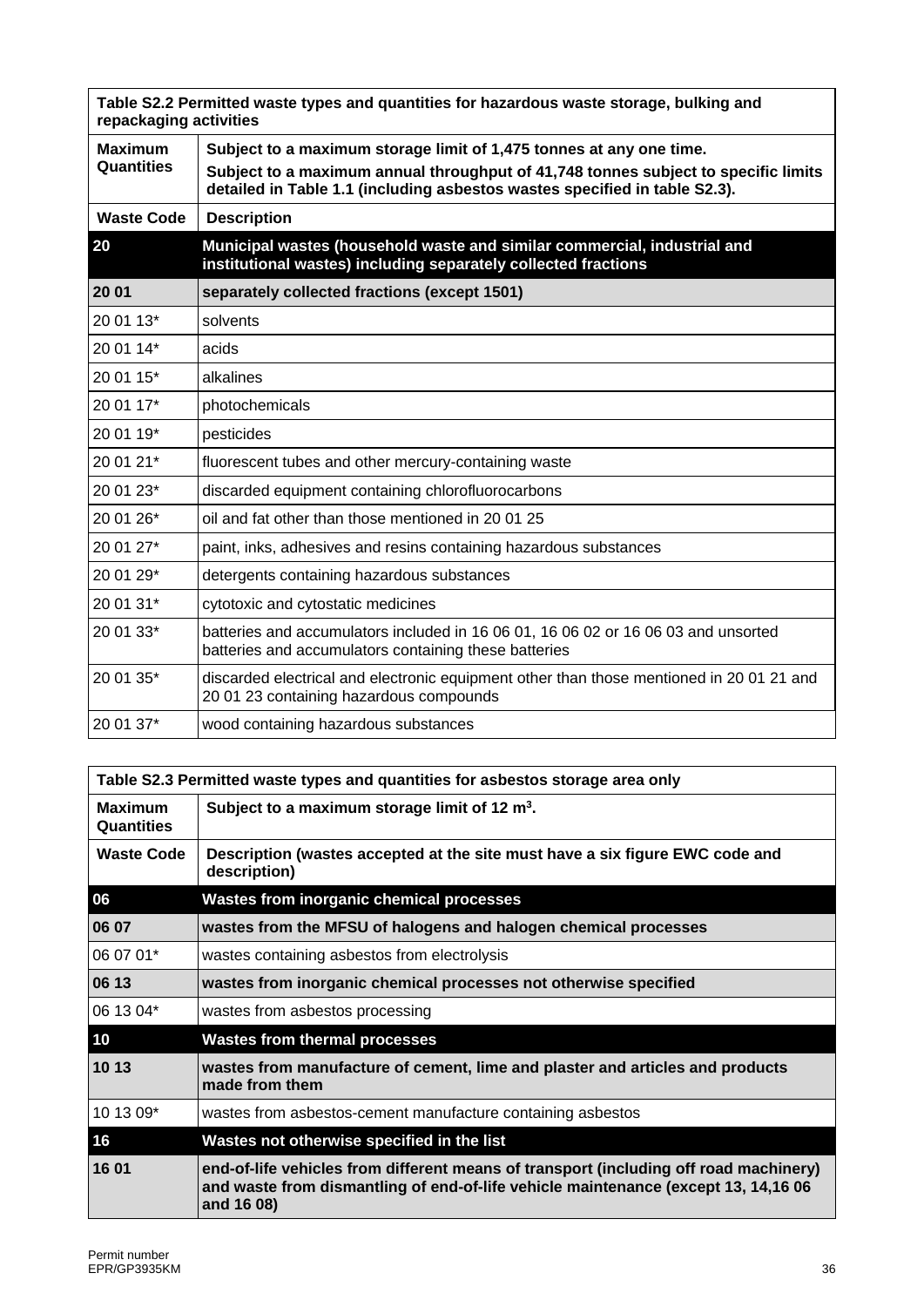|           | Table S2.3 Permitted waste types and quantities for asbestos storage area only                  |
|-----------|-------------------------------------------------------------------------------------------------|
| 16 01 11* | brake pads containing asbestos                                                                  |
| 16 02     | wastes from electrical and electronic equipment                                                 |
| 16 02 12* | discarded equipment containing free asbestos                                                    |
| 17        | <b>Construction and demolition wastes (including excavated soil from contaminated</b><br>sites) |
| 1706      | insulation materials and asbestos-containing construction materials                             |
| 17 06 01* | insulation material containing asbestos                                                         |
| 17 06 05* | construction materials containing asbestos                                                      |

|                            | Table S2.4 Permitted waste types and quantities for the aerosol destruction plant facility                                                                                                                                                                                                                                                                                                                                                                                                                       |
|----------------------------|------------------------------------------------------------------------------------------------------------------------------------------------------------------------------------------------------------------------------------------------------------------------------------------------------------------------------------------------------------------------------------------------------------------------------------------------------------------------------------------------------------------|
| <b>Maximum</b><br>quantity | Subject to a maximum storage limit of 160 tonnes at any one time (see also table<br>$S1.1$ ).                                                                                                                                                                                                                                                                                                                                                                                                                    |
|                            | Subject to a maximum annual throughput of 7,800 tonnes.                                                                                                                                                                                                                                                                                                                                                                                                                                                          |
|                            | Notwithstanding the waste types listed below, wastes shall not be accepted which<br>have any of the following characteristics:                                                                                                                                                                                                                                                                                                                                                                                   |
|                            | Aerosol canisters with contents exhibiting the following hazards: Explosive (H1); Oxidising<br>(H2); Carcinogenic (H7); Corrosive acids (H8); Infectious (H9); Teratogenic (H10);<br>Mutagenic (H11); substances or preparations that release toxic or very toxic gases in<br>contact with water, air or an acid (H12); substances and preparations capable by any<br>means, after disposal, of yielding another substance e.g. a leachate, which possess<br>properties denoted by hazard codes H1 to H12 (H13). |
|                            | Aerosol canisters with the following contents: Isocyanates; Aliphatic chlorinated solvents;<br>Pastes, sealants and fillers; Epoxy resins; Bleaches; Prescription only medicines;<br>Veterinary medicines.                                                                                                                                                                                                                                                                                                       |
|                            | Aerosol canisters containing the following ozone depleting substances:<br>Chlorofluorocarbons; other fully halogenated Chlorofluorocarbons; Halons; Carbon<br>tetrachloride; 1,1,1-trichloethane; Methyl bromide; Hydrobromofluorocarbons;<br>Hydrochloroflurocarbons; Bromochloromethane.                                                                                                                                                                                                                       |
|                            | Aerosol canisters containing the following F-gases: Hydroflurocarbons; Perflurocarbons;<br>Sulphur hexafluoride.                                                                                                                                                                                                                                                                                                                                                                                                 |
| <b>Waste Code</b>          | Description (wastes accepted at the site must have a six figure EWC code and<br>description)                                                                                                                                                                                                                                                                                                                                                                                                                     |
| 08                         | Wastes from the manufacture, formulation, supply and use (MFSU) of coatings<br>(paint, varnishes and vitreous enamels), adhesives sealants and printing inks                                                                                                                                                                                                                                                                                                                                                     |
| 08 01                      | wastes from MFSU and removal of paint and varnish                                                                                                                                                                                                                                                                                                                                                                                                                                                                |
| 08 01 11*                  | waste paint and varnish containing organic solvents or other hazardous substances                                                                                                                                                                                                                                                                                                                                                                                                                                |
| 15                         | Waste packaging; absorbents, wiping cloths, filter materials and protective clothing<br>not otherwise specified                                                                                                                                                                                                                                                                                                                                                                                                  |
| 1501                       | packaging (including separately collected municipal packaging waste)                                                                                                                                                                                                                                                                                                                                                                                                                                             |
| 15 01 10*                  | packaging containing residues of or contaminated by hazardous substances                                                                                                                                                                                                                                                                                                                                                                                                                                         |
| 16                         | Wastes not otherwise specified in the list                                                                                                                                                                                                                                                                                                                                                                                                                                                                       |
| 16 05                      | gasses in pressure containers and discarded chemicals                                                                                                                                                                                                                                                                                                                                                                                                                                                            |
| 16 05 04*                  | gases in pressure containers (including halons) containing hazardous substances                                                                                                                                                                                                                                                                                                                                                                                                                                  |
| 16 05 05                   | gases in pressure containers other than those mentioned in 16 05 04                                                                                                                                                                                                                                                                                                                                                                                                                                              |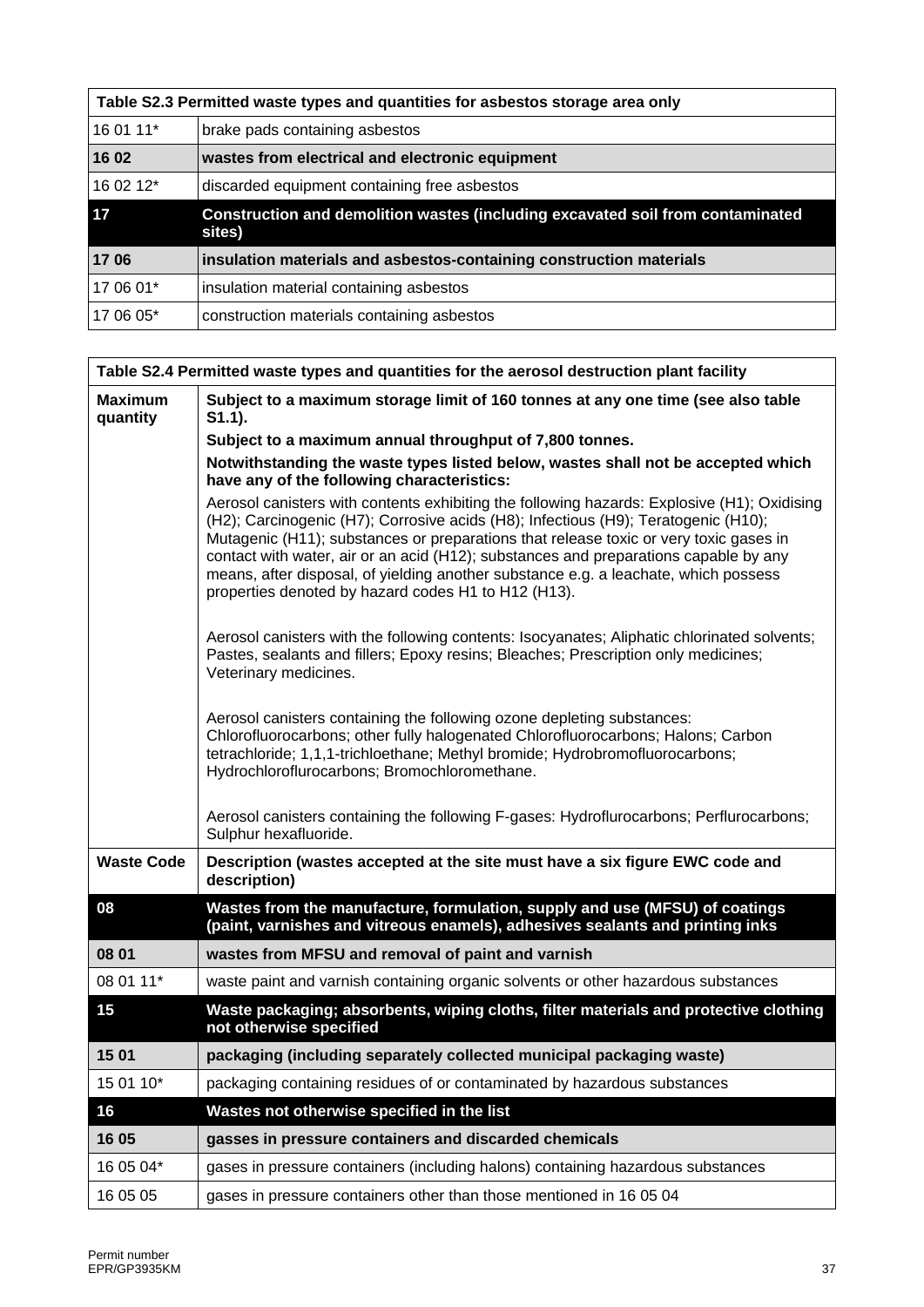| activities.                | Table S2.5 Permitted waste types and quantities for the container wash, crushing and or shredding                                                                             |
|----------------------------|-------------------------------------------------------------------------------------------------------------------------------------------------------------------------------|
| <b>Maximum</b><br>quantity | Subject to a maximum annual throughput of 1040 tonnes                                                                                                                         |
| Waste code                 | <b>Description</b>                                                                                                                                                            |
| 07                         | <b>Wastes from organic chemical processes</b>                                                                                                                                 |
| 07 02                      | wastes from the MFSU of plastics, synthetic rubber and man-made fibres                                                                                                        |
| 07 02 13                   | waste plastic                                                                                                                                                                 |
| 15                         | Waste packaging, absorbents, wiping cloths, filter materials and protective clothing<br>not otherwise specified                                                               |
| 15 01                      | packaging (including separately collected municipal packaging waste)                                                                                                          |
| 15 01 02                   | plastic packaging                                                                                                                                                             |
| 15 01 04                   | Metallic packaging                                                                                                                                                            |
| 15 01 10*                  | packaging containing residues of or contaminated by hazardous substances                                                                                                      |
| 19                         | Wastes from waste management facilities, off-site waste water treatment plants and<br>the preparation of water intended for human consumption and water for industrial<br>use |
| 19 12                      | wastes from the mechanical treatment of waste (for example sorting, crushing,<br>compacting, pelletising) not otherwise specified                                             |
| 19 12 02                   | ferrous metal                                                                                                                                                                 |
| 19 12 04                   | plastic and rubber                                                                                                                                                            |

|                            | Table S2.6 Permitted waste types and quantities for the manual sorting and separation of waste<br>and the bulking into IBC and containers                                                                            |
|----------------------------|----------------------------------------------------------------------------------------------------------------------------------------------------------------------------------------------------------------------|
| <b>Maximum</b><br>quantity | Subject to a maximum storage capacity of 922.5 tonnes at any one time.                                                                                                                                               |
| Waste code                 | <b>Description</b>                                                                                                                                                                                                   |
| 02                         | Wastes from agriculture, horticulture, aquaculture, forestry, hunting and fishing,<br>food preparation and processing                                                                                                |
| 02 01                      | wastes from agriculture, horticulture, aquaculture, forestry, hunting and fishing                                                                                                                                    |
| 02 01 10                   | waste metal                                                                                                                                                                                                          |
| 02 03                      | wastes from fruit, vegetables, cereals, edible oils, cocoa, coffee, tea and tobacco<br>preparation and processing; conserve production; yeast and yeast extract<br>production, molasses preparation and fermentation |
| 02 03 03                   | wastes from solvent extraction                                                                                                                                                                                       |
| 02 03 05                   | sludges from on-site effluent treatment                                                                                                                                                                              |
| 02 05                      | wastes from the dairy products industry                                                                                                                                                                              |
| 02 05 02                   | sludges from on-site effluent treatment                                                                                                                                                                              |
| 02 07                      | wastes from the production of alcoholic and non-alcoholic beverages (except<br>coffee, tea and cocoa)                                                                                                                |
| 02 07 02                   | wastes from spirits distillation                                                                                                                                                                                     |
| 02 07 03                   | wastes from chemical treatment                                                                                                                                                                                       |
| 02 07 05                   | sludges from on-site effluent treatment                                                                                                                                                                              |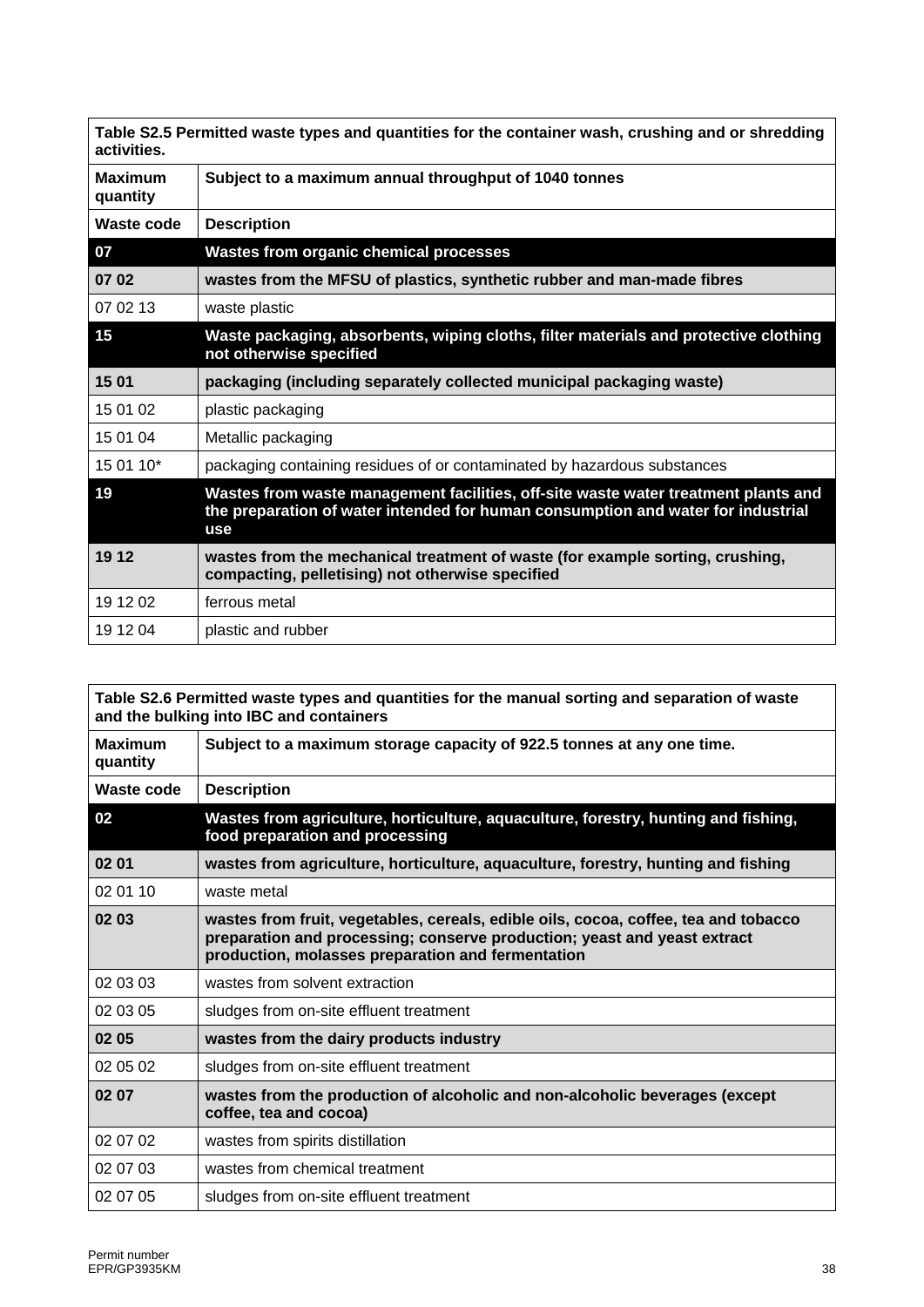|                            | Table S2.6 Permitted waste types and quantities for the manual sorting and separation of waste<br>and the bulking into IBC and containers             |
|----------------------------|-------------------------------------------------------------------------------------------------------------------------------------------------------|
| <b>Maximum</b><br>quantity | Subject to a maximum storage capacity of 922.5 tonnes at any one time.                                                                                |
| <b>Waste code</b>          | <b>Description</b>                                                                                                                                    |
| 03                         | Wastes from wood processing and the production of panels and furniture, pulp,<br>paper and cardboard                                                  |
| 03 03                      | wastes from pulp, paper and cardboard production and processing                                                                                       |
| 03 03 07                   | mechanically separated rejects from pulping of waste paper and cardboard                                                                              |
| 05                         | Wastes from petroleum refining, natural gas purification and pyrolytic treatment of<br>coal                                                           |
| 05 01                      | wastes from petroleum refining                                                                                                                        |
| 05 01 10                   | sludges from on-site effluent treatment other than those mentioned in 05 01 09                                                                        |
| 05 01 17                   | bitumen                                                                                                                                               |
| 05 06                      | wastes from the pyrolytic treatment of coal                                                                                                           |
| 05 06 04                   | waste from cooling columns                                                                                                                            |
| 05 07                      | wastes from natural gas purification and transportation                                                                                               |
| 05 07 02                   | wastes containing sulphur                                                                                                                             |
| 06                         | Wastes from inorganic chemical processes                                                                                                              |
| 06 03                      | wastes from the MFSU of salts and their solutions and metallic oxides                                                                                 |
| 06 03 14                   | solid salts and solutions other than those mentioned in 06 03 11 and 06 03 13                                                                         |
| 06 03 16                   | metallic oxides other than those mentioned in 06 03 15                                                                                                |
| 06 05                      | sludges from on-site effluent treatment                                                                                                               |
| 06 05 03                   | sludges from on-site effluent treatment other than those mentioned in 06 05 02                                                                        |
| 06 11                      | wastes from the manufacture of inorganic pigments and opacificiers                                                                                    |
| 06 11 01                   | calcium-based reaction wastes from titanium dioxide production                                                                                        |
| 06 13                      | wastes from inorganic chemical processes not otherwise specified                                                                                      |
| 06 13 03                   | carbon black                                                                                                                                          |
| 07                         | <b>Wastes from organic chemical processes</b>                                                                                                         |
| 07 01                      | wastes from the manufacture, formulation, supply and use (MFSU) of basic organic<br>chemicals                                                         |
| 07 01 12                   | sludges from on-site effluent treatment other than those mentioned in 07 01 11                                                                        |
| 07 02                      | wastes from the MFSU of plastics, synthetic rubber and man-made fibres                                                                                |
| 07 02 12                   | sludges from on-site effluent treatment other than those mentioned in 07 02 11                                                                        |
| 07 02 13                   | waste plastic                                                                                                                                         |
| 07 02 17                   | waste containing silicones other than those mentioned in 07 02 16                                                                                     |
| 07 03                      | wastes from the MFSU of organic dyes and pigments (except 06 11)                                                                                      |
| 07 03 12                   | sludges from on-site effluent treatment other than those mentioned in 07 03 11                                                                        |
| 07 04                      | wastes from the MFSU of organic plant protection products (except 02 01 08 and 02<br>01 09), wood preserving agents (except 03 02) and other biocides |
| 07 04 12                   | sludges from on-site effluent treatment other than those mentioned in 07 04 11                                                                        |
| 07 05                      | wastes from the MFSU of pharmaceuticals                                                                                                               |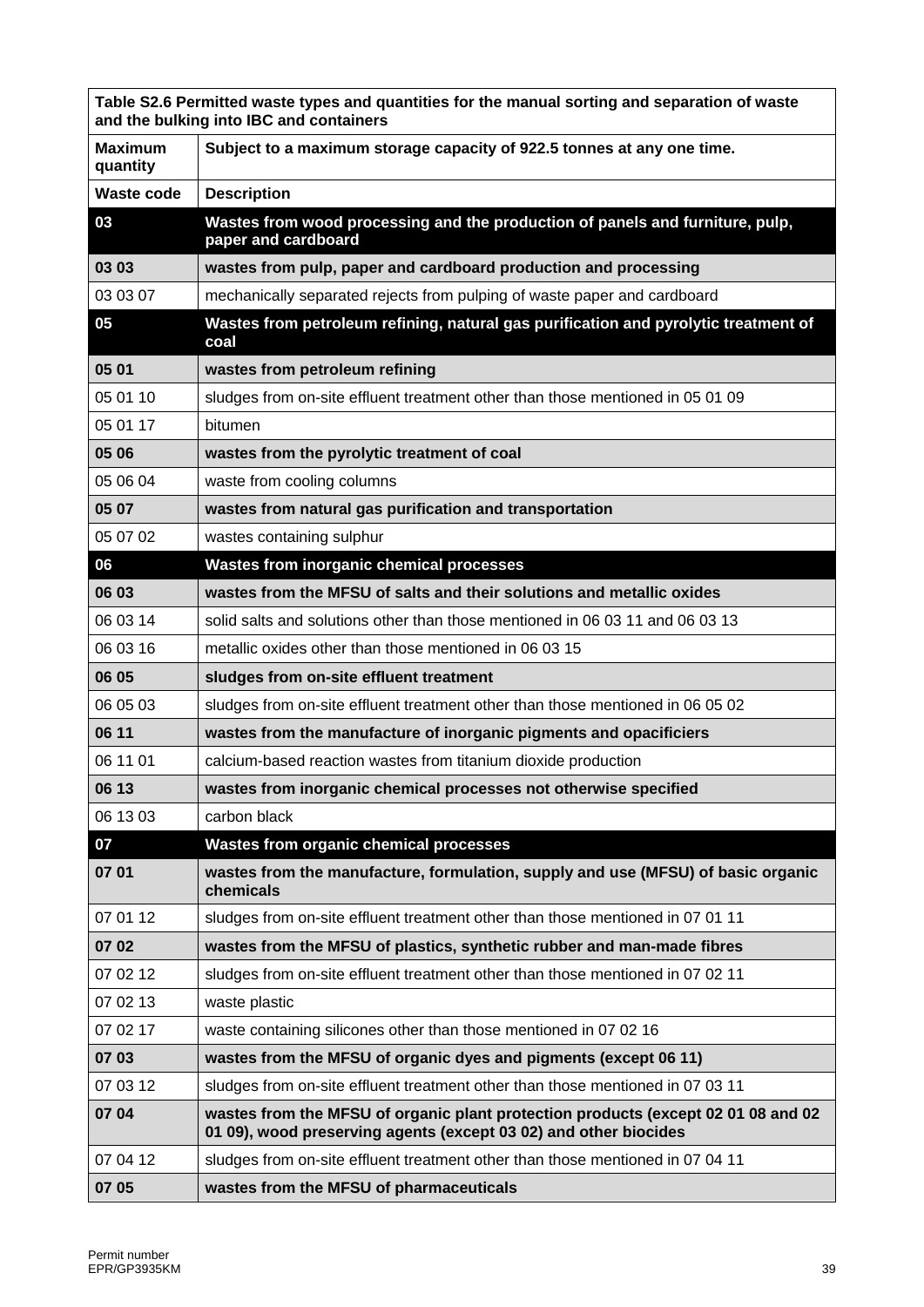|                            | Table S2.6 Permitted waste types and quantities for the manual sorting and separation of waste<br>and the bulking into IBC and containers                      |
|----------------------------|----------------------------------------------------------------------------------------------------------------------------------------------------------------|
| <b>Maximum</b><br>quantity | Subject to a maximum storage capacity of 922.5 tonnes at any one time.                                                                                         |
| <b>Waste code</b>          | <b>Description</b>                                                                                                                                             |
| 07 05 12                   | sludges from on-site effluent treatment other than those mentioned in 07 05 11                                                                                 |
| 07 05 14                   | solid wastes other than those mentioned in 07 05 13                                                                                                            |
| 07 06                      | wastes from the MFSU of fats, grease, soaps, detergents, disinfectants and<br>cosmetics                                                                        |
| 07 06 12                   | sludges from on-site effluent treatment other than those mentioned in 07 06 11                                                                                 |
| 07 07                      | wastes from the MFSU of fine chemicals and chemical products not otherwise<br>specified                                                                        |
| 07 07 12                   | sludges from on-site effluent treatment other than those mentioned in 07 07 11                                                                                 |
| 08                         | Wastes from the manufacture, formulation, supply and use (MFSU) of coatings<br>(paints, varnishes and vitreous enamels), adhesives, sealants and printing inks |
| 08 01                      | wastes from MFSU and removal of paint and varnish                                                                                                              |
| 08 01 12                   | waste paint and varnish other than those mentioned in 08 01 11                                                                                                 |
| 08 01 14                   | sludges from paint or varnish other than those mentioned in 08 01 13                                                                                           |
| 08 01 16                   | aqueous sludges containing paint or varnish other than those mentioned in 08 01 15                                                                             |
| 08 01 18                   | wastes from paint or varnish removal other than those mentioned in 08 01 17                                                                                    |
| 08 01 20                   | aqueous suspensions containing paint or varnish other than those mentioned in 08 01 19                                                                         |
| 08 02                      | wastes from MFSU of other coatings (including ceramic materials)                                                                                               |
| 08 02 01                   | waste coating powders                                                                                                                                          |
| 08 02 02                   | aqueous sludges containing ceramic materials                                                                                                                   |
| 08 02 03                   | aqueous suspensions containing ceramic materials                                                                                                               |
| 08 03                      | wastes from MFSU of printing inks                                                                                                                              |
| 08 03 08                   | aqueous liquid waste containing ink                                                                                                                            |
| 08 03 13                   | waste ink other than those mentioned in 08 03 12                                                                                                               |
| 08 03 18                   | waste printing toner other than those mentioned in 08 03 17                                                                                                    |
| 08 04                      | wastes from MFSU of adhesives and sealants (including water proofing products)                                                                                 |
| 08 04 10                   | waste adhesives and sealants other than those mentioned in 08 04 09                                                                                            |
| 08 04 12                   | adhesive and sealant sludges other than those mentioned in 08 04 11                                                                                            |
| 08 04 16                   | aqueous liquid waste containing adhesives or sealants other than those mentioned in 08<br>04 15                                                                |
| 09                         | Wastes from the photographic industry                                                                                                                          |
| 09 01                      | wastes from the photographic industry                                                                                                                          |
| 09 01 07                   | photographic film and paper containing silver or silver compounds                                                                                              |
| 09 01 08                   | photographic film and paper free of silver or silver compounds                                                                                                 |
| 09 01 10                   | single-use cameras without batteries                                                                                                                           |
| 09 01 12                   | single-use cameras containing batteries other than those mentioned in 09 01 11                                                                                 |
| 11                         | Wastes from chemical surface treatment and coating of metals and other materials;<br>non-ferrous hydro-metallurgy                                              |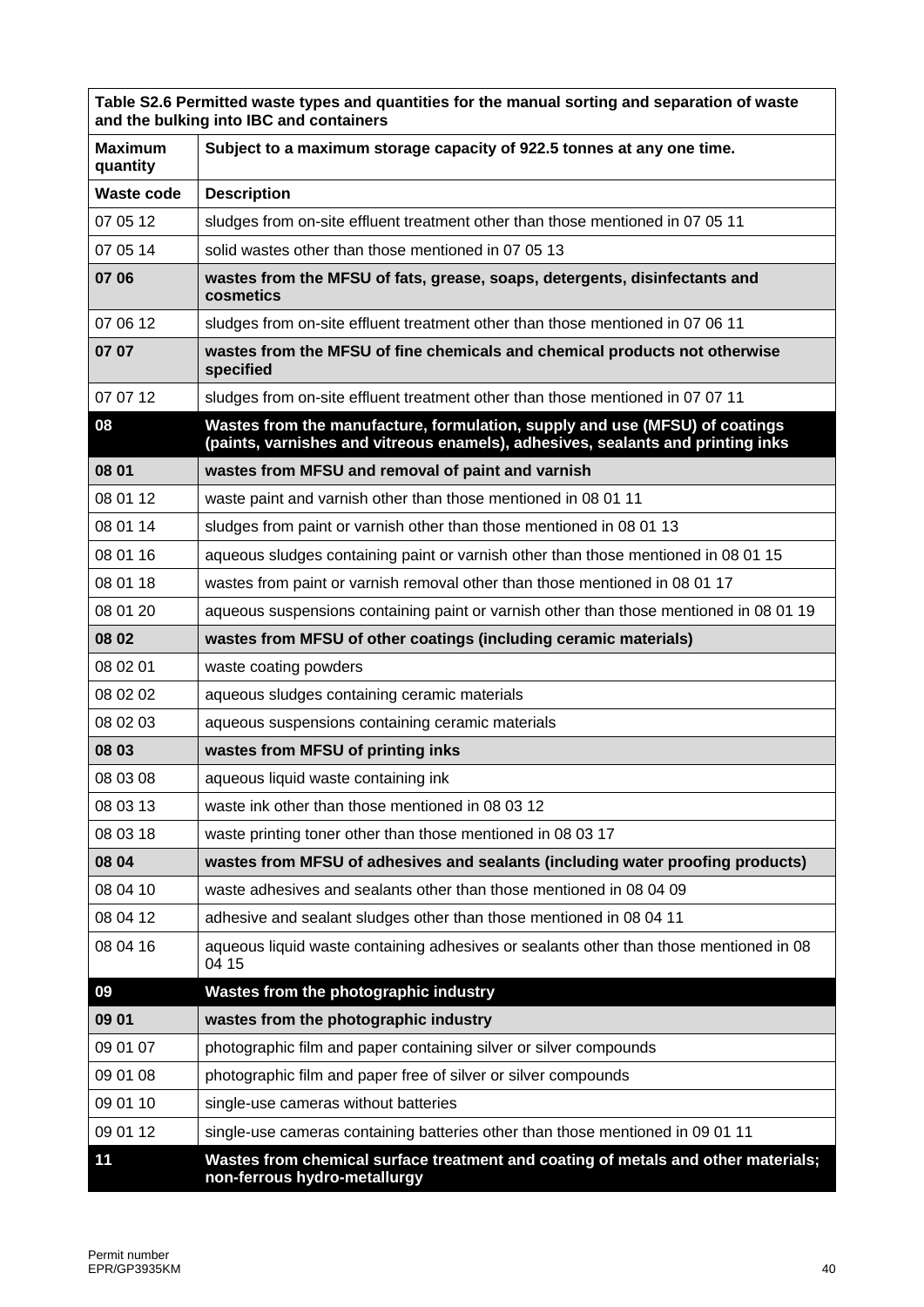|                            | Table S2.6 Permitted waste types and quantities for the manual sorting and separation of waste<br>and the bulking into IBC and containers                                                                                 |
|----------------------------|---------------------------------------------------------------------------------------------------------------------------------------------------------------------------------------------------------------------------|
| <b>Maximum</b><br>quantity | Subject to a maximum storage capacity of 922.5 tonnes at any one time.                                                                                                                                                    |
| <b>Waste code</b>          | <b>Description</b>                                                                                                                                                                                                        |
| 11 01                      | wastes from chemical surface treatment and coating of metals and other materials<br>(for example galvanic processes, zinc coating processes, pickling processes,<br>etching, phosphating, alkaline degreasing, anodising) |
| 11 01 10                   | sludges and filter cakes other than those mentioned in 11 01 09                                                                                                                                                           |
| 11 01 12                   | aqueous rinsing liquids other than those mentioned in 11 01 11                                                                                                                                                            |
| 11 02                      | wastes from non-ferrous hydrometallurgical processes                                                                                                                                                                      |
| 11 02 03                   | wastes from the production of anodes for aqueous electrolytical processes                                                                                                                                                 |
| 11 02 06                   | wastes from copper hydrometallurgical processes other than those mentioned in 11 02 05                                                                                                                                    |
| 12                         | Wastes from shaping and physical and mechanical surface treatment of metals and<br>plastics                                                                                                                               |
| 1201                       | wastes from shaping and physical and mechanical surface treatment of metals and<br>plastics                                                                                                                               |
| 12 01 01                   | ferrous metal filings and turnings                                                                                                                                                                                        |
| 12 01 02                   | ferrous metal dust and particles                                                                                                                                                                                          |
| 12 01 03                   | non-ferrous metal filings and turnings                                                                                                                                                                                    |
| 12 01 04                   | non-ferrous metal dust and particles                                                                                                                                                                                      |
| 12 01 05                   | plastics shavings and turnings                                                                                                                                                                                            |
| 15                         | Waste packaging, absorbents, wiping cloths, filter materials and protective clothing                                                                                                                                      |
|                            | not otherwise specified                                                                                                                                                                                                   |
| 15 01                      | packaging (including separately collected municipal packaging waste)                                                                                                                                                      |
| 15 01 01                   | paper and cardboard packaging                                                                                                                                                                                             |
| 15 01 02                   | plastic packaging                                                                                                                                                                                                         |
| 15 01 03                   | wooden packaging                                                                                                                                                                                                          |
| 15 01 04                   | metallic packaging                                                                                                                                                                                                        |
| 15 01 05                   | composite packaging                                                                                                                                                                                                       |
| 15 01 06                   | mixed packaging                                                                                                                                                                                                           |
| 15 01 07                   | glass packaging                                                                                                                                                                                                           |
| 15 01 09                   | textile packaging                                                                                                                                                                                                         |
| 15 02                      | absorbents, filter materials, wiping cloths and protective clothing                                                                                                                                                       |
| 15 02 03                   | absorbents, filter materials, wiping cloths and protective clothing other than those<br>mentioned in 15 02 02                                                                                                             |
| 16                         | Wastes not otherwise specified in the list                                                                                                                                                                                |
| 16 01                      | end-of-life vehicles from different means of transport (including off-road machinery)<br>and wastes from dismantling of end-of-life vehicles and vehicle maintenance<br>(except 13, 14, 16 06 and 16 08)                  |
| 16 01 12                   | brake pads other than those mentioned in 16 01 11                                                                                                                                                                         |
| 16 01 15                   | antifreeze fluids other than those mentioned in 16 01 14                                                                                                                                                                  |
| 16 01 17                   | ferrous metal                                                                                                                                                                                                             |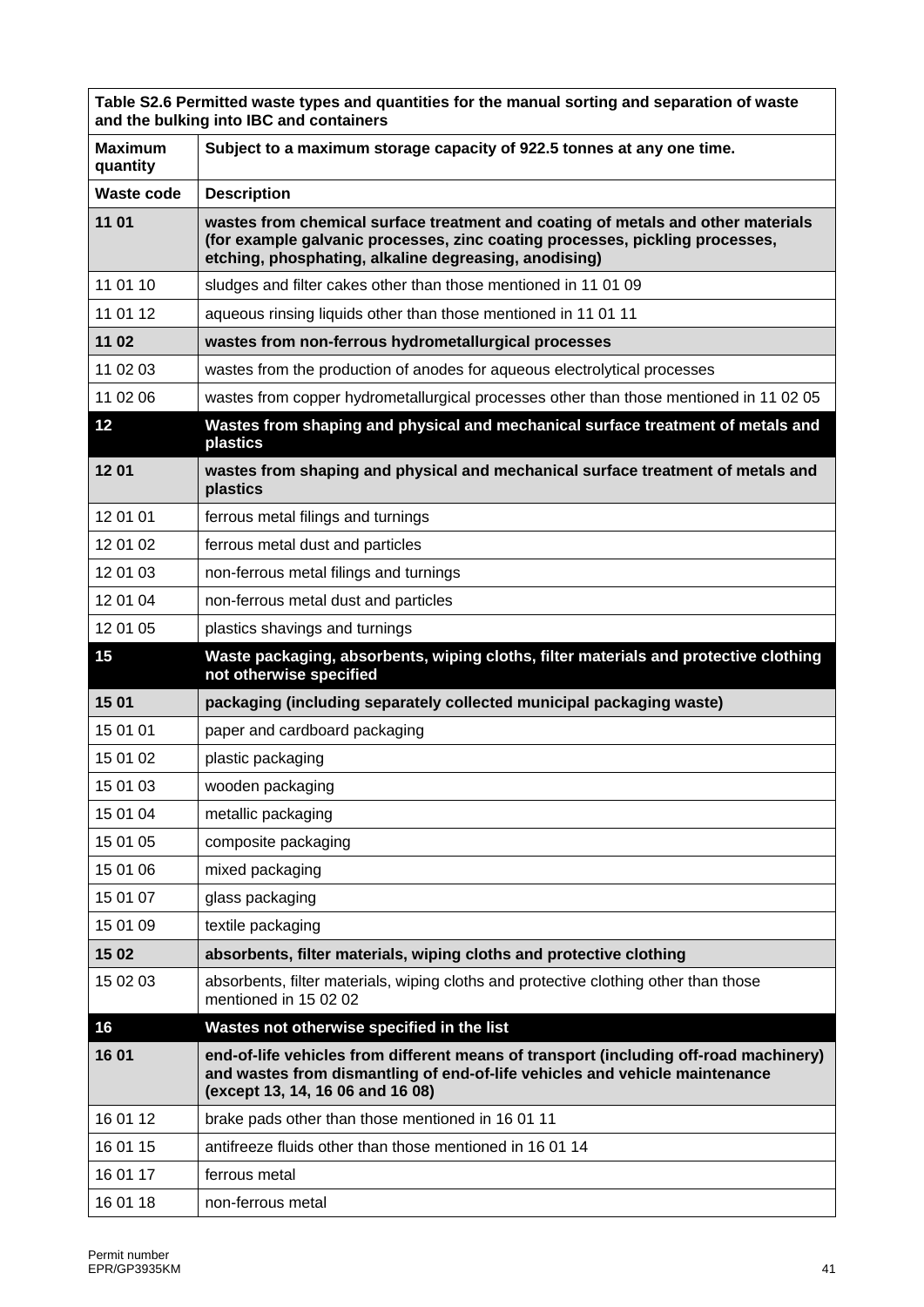| Table S2.6 Permitted waste types and quantities for the manual sorting and separation of waste<br>and the bulking into IBC and containers |                                                                                                               |  |
|-------------------------------------------------------------------------------------------------------------------------------------------|---------------------------------------------------------------------------------------------------------------|--|
| <b>Maximum</b><br>quantity                                                                                                                | Subject to a maximum storage capacity of 922.5 tonnes at any one time.                                        |  |
| <b>Waste code</b>                                                                                                                         | <b>Description</b>                                                                                            |  |
| 16 01 19                                                                                                                                  | plastic                                                                                                       |  |
| 16 01 20                                                                                                                                  | glass                                                                                                         |  |
| 16 02                                                                                                                                     | wastes from electrical and electronic equipment                                                               |  |
| 16 02 14                                                                                                                                  | discarded equipment other than those mentioned in 16 02 09 to 16 02 13                                        |  |
| 16 02 16                                                                                                                                  | components removed from discarded equipment other than those mentioned in 16 02 15                            |  |
| 16 03                                                                                                                                     | off-specification batches and unused products                                                                 |  |
| 16 03 04                                                                                                                                  | inorganic wastes other than those mentioned in 16 03 03                                                       |  |
| 16 03 06                                                                                                                                  | organic wastes other than those mentioned in 16 03 05                                                         |  |
| 16 05                                                                                                                                     | gases in pressure containers and discarded chemicals                                                          |  |
| 16 05 09                                                                                                                                  | discarded chemicals other than those mentioned in 16 05 06, 16 05 07 or 16 05 08                              |  |
| 16 06                                                                                                                                     | <b>Batteries and accumulators</b>                                                                             |  |
| 16 06 04                                                                                                                                  | alkaline batteries (except 16 06 03)                                                                          |  |
| 16 06 05                                                                                                                                  | other batteries and accumulators                                                                              |  |
| 16 10                                                                                                                                     | aqueous liquid wastes destined for off-site treatment                                                         |  |
| 16 10 02                                                                                                                                  | aqueous liquid wastes other than those mentioned in 16 10 01                                                  |  |
| 16 10 04                                                                                                                                  | aqueous concentrates other than those mentioned in 16 10 03                                                   |  |
| 16 11                                                                                                                                     | waste linings and refractories                                                                                |  |
| 16 11 02                                                                                                                                  | carbon-based linings and refractories from metallurgical processes others than those<br>mentioned in 16 11 01 |  |
| 16 11 04                                                                                                                                  | other linings and refractories from metallurgical processes other than those mentioned in<br>16 11 03         |  |
| 16 11 06                                                                                                                                  | linings and refractories from non-metallurgical processes others than those mentioned in<br>16 11 05          |  |
| 17                                                                                                                                        | Construction and demolition wastes (including excavated soil from contaminated<br>sites)                      |  |
| 1701                                                                                                                                      | concrete, bricks, tiles and ceramics                                                                          |  |
| 17 01 01                                                                                                                                  | concrete                                                                                                      |  |
| 17 01 02                                                                                                                                  | bricks                                                                                                        |  |
| 17 01 03                                                                                                                                  | tiles and ceramics                                                                                            |  |
| 17 01 07                                                                                                                                  | mixtures of concrete, bricks, tiles and ceramics other than those mentioned in 17 01 06                       |  |
| 1702                                                                                                                                      | wood, glass and plastic                                                                                       |  |
| 17 02 01                                                                                                                                  | wood                                                                                                          |  |
| 17 02 02                                                                                                                                  | glass                                                                                                         |  |
| 17 02 03                                                                                                                                  | plastic                                                                                                       |  |
| 1703                                                                                                                                      | bituminous mixtures, coal tar and tarred products                                                             |  |
| 17 03 02                                                                                                                                  | bituminous mixtures other than those mentioned in 17 03 01                                                    |  |
| 1704                                                                                                                                      | metals (including their alloys)                                                                               |  |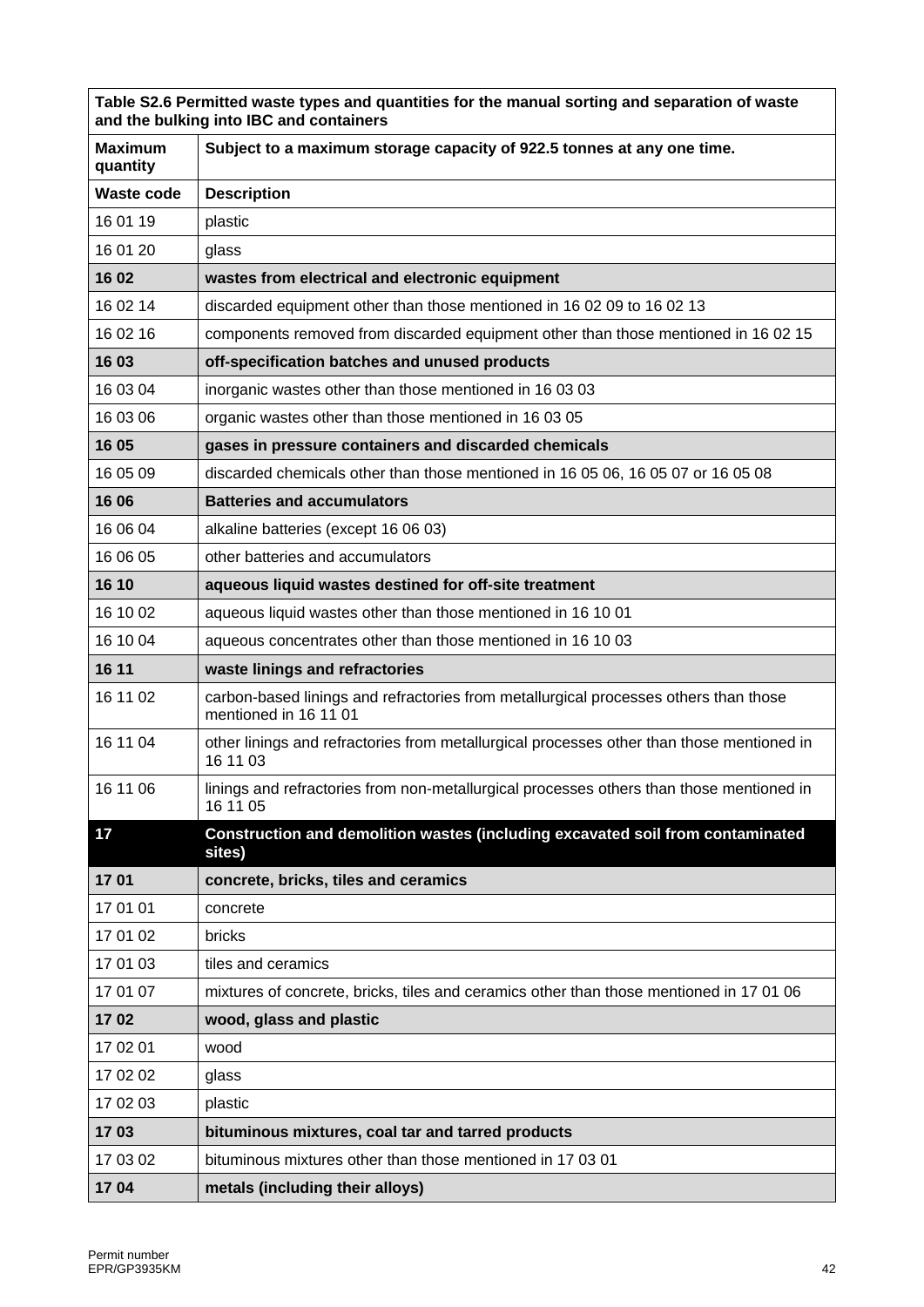| Table S2.6 Permitted waste types and quantities for the manual sorting and separation of waste<br>and the bulking into IBC and containers |                                                                                                                                                                                      |  |
|-------------------------------------------------------------------------------------------------------------------------------------------|--------------------------------------------------------------------------------------------------------------------------------------------------------------------------------------|--|
| <b>Maximum</b><br>quantity                                                                                                                | Subject to a maximum storage capacity of 922.5 tonnes at any one time.                                                                                                               |  |
| <b>Waste code</b>                                                                                                                         | <b>Description</b>                                                                                                                                                                   |  |
| 17 04 01                                                                                                                                  | copper, bronze, brass                                                                                                                                                                |  |
| 17 04 02                                                                                                                                  | aluminium                                                                                                                                                                            |  |
| 17 04 03                                                                                                                                  | lead                                                                                                                                                                                 |  |
| 17 04 04                                                                                                                                  | zinc                                                                                                                                                                                 |  |
| 17 04 05                                                                                                                                  | iron and steel                                                                                                                                                                       |  |
| 17 04 06                                                                                                                                  | tin                                                                                                                                                                                  |  |
| 17 04 07                                                                                                                                  | mixed metals                                                                                                                                                                         |  |
| 17 04 11                                                                                                                                  | cables other than those mentioned in 17 04 10                                                                                                                                        |  |
| 1705                                                                                                                                      | soil (including excavated soil from contaminated sites), stones and dredging spoil                                                                                                   |  |
| 17 05 04                                                                                                                                  | soil and stones other than those mentioned in 17 05 03                                                                                                                               |  |
| 1706                                                                                                                                      | insulation materials and asbestos-containing construction materials                                                                                                                  |  |
| 17 06 04                                                                                                                                  | insulation materials other than those mentioned in 17 06 01 and 17 06 03                                                                                                             |  |
| 1708                                                                                                                                      | gypsum-based construction material                                                                                                                                                   |  |
| 17 08 02                                                                                                                                  | gypsum-based construction materials other than those mentioned in 17 08 01                                                                                                           |  |
| 1709                                                                                                                                      | other construction and demolition wastes                                                                                                                                             |  |
| 17 09 04                                                                                                                                  | mixed construction and demolition wastes other than those mentioned in 17 09 01, 17 09<br>02 and 17 09 03                                                                            |  |
| 18                                                                                                                                        | Wastes from human or animal health care and/or related research (except kitchen<br>and restaurant wastes not arising from immediate health care)                                     |  |
| 18 01                                                                                                                                     | wastes from natal care, diagnosis, treatment or prevention of disease in humans                                                                                                      |  |
| 18 01 09                                                                                                                                  | medicines other than those mentioned in 18 01 08                                                                                                                                     |  |
| 1802                                                                                                                                      | wastes from research, diagnosis, treatment or prevention of disease involving<br>animals                                                                                             |  |
| 18 02 08                                                                                                                                  | medicines other than those mentioned in 18 02 07                                                                                                                                     |  |
| 19                                                                                                                                        | Wastes from waste management facilities, off-site waste water treatment plants and<br>the preparation of water intended for human consumption and water for industrial<br><b>use</b> |  |
| 1902                                                                                                                                      | wastes from physico/chemical treatments of waste (including dechromatation,<br>decyanidation, neutralisation)                                                                        |  |
| 19 02 03                                                                                                                                  | premixed wastes composed only of non-hazardous wastes                                                                                                                                |  |
| 1903                                                                                                                                      | stabilised/solidified wastes                                                                                                                                                         |  |
| 19 03 05                                                                                                                                  | stabilised wastes other than those mentioned in 19 03 04                                                                                                                             |  |
| 19 03 07                                                                                                                                  | solidified wastes other than those mentioned in 19 03 06                                                                                                                             |  |
| 1909                                                                                                                                      | wastes from the preparation of water intended for human consumption or water for<br>industrial use                                                                                   |  |
| 19 09 04                                                                                                                                  | spent activated carbon                                                                                                                                                               |  |
| 19 09 05                                                                                                                                  | saturated or spent ion exchange resins                                                                                                                                               |  |
| 19 09 06                                                                                                                                  | solutions and sludges from regeneration of ion exchangers                                                                                                                            |  |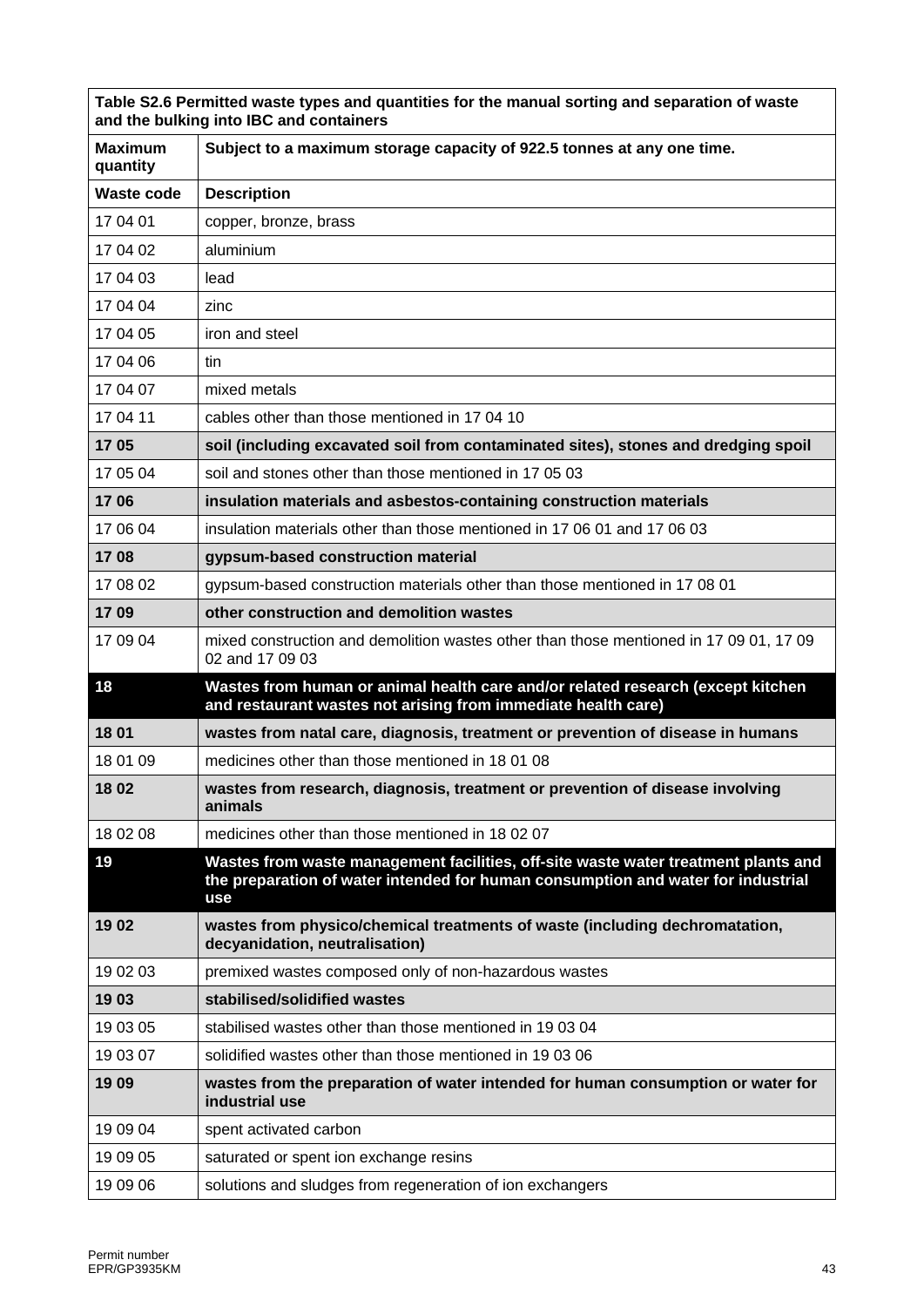| Table S2.6 Permitted waste types and quantities for the manual sorting and separation of waste<br>and the bulking into IBC and containers |                                                                                                                                            |  |
|-------------------------------------------------------------------------------------------------------------------------------------------|--------------------------------------------------------------------------------------------------------------------------------------------|--|
| <b>Maximum</b><br>quantity                                                                                                                | Subject to a maximum storage capacity of 922.5 tonnes at any one time.                                                                     |  |
| <b>Waste code</b>                                                                                                                         | <b>Description</b>                                                                                                                         |  |
| 19 10                                                                                                                                     | wastes from shredding of metal-containing wastes                                                                                           |  |
| 19 10 01                                                                                                                                  | iron and steel waste                                                                                                                       |  |
| 19 10 02                                                                                                                                  | non-ferrous waste                                                                                                                          |  |
| 19 12                                                                                                                                     | wastes from the mechanical treatment of waste (for example sorting, crushing,<br>compacting, pelletising) not otherwise specified          |  |
| 19 12 01                                                                                                                                  | paper and cardboard                                                                                                                        |  |
| 19 12 02                                                                                                                                  | ferrous metal                                                                                                                              |  |
| 19 12 03                                                                                                                                  | non-ferrous metal                                                                                                                          |  |
| 19 12 04                                                                                                                                  | plastic and rubber                                                                                                                         |  |
| 19 12 05                                                                                                                                  | glass                                                                                                                                      |  |
| 19 12 07                                                                                                                                  | wood other than that mentioned in 19 12 06                                                                                                 |  |
| 19 12 08                                                                                                                                  | textiles                                                                                                                                   |  |
| 19 12 09                                                                                                                                  | minerals (for example sand, stones)                                                                                                        |  |
| 20                                                                                                                                        | Municipal wastes (household waste and similar commercial, industrial and<br>institutional wastes) including separately collected fractions |  |
| 20 01                                                                                                                                     | separately collected fractions (except 15 01)                                                                                              |  |
| 20 01 01                                                                                                                                  | paper and cardboard                                                                                                                        |  |
| 20 01 02                                                                                                                                  | glass                                                                                                                                      |  |
| 20 01 10                                                                                                                                  | clothes                                                                                                                                    |  |
| 20 01 11                                                                                                                                  | textiles                                                                                                                                   |  |
| 20 01 28                                                                                                                                  | paint, inks, adhesives and resins other than those mentioned in 20 01 27                                                                   |  |
| 20 01 30                                                                                                                                  | detergents other than those mentioned in 20 01 29                                                                                          |  |
| 20 01 32                                                                                                                                  | medicines other than those mentioned in 2001 31                                                                                            |  |
| 20 01 34                                                                                                                                  | batteries and accumulators other than those mentioned in 2001 33                                                                           |  |
| 20 01 36                                                                                                                                  | discarded electrical and electronic equipment other than those mentioned in 2001 21, 20<br>01 23 and 20 01 35                              |  |
| 20 01 38                                                                                                                                  | wood other than that mentioned in 20 01 37                                                                                                 |  |
| 20 01 39                                                                                                                                  | plastics                                                                                                                                   |  |
| 20 01 40                                                                                                                                  | metals                                                                                                                                     |  |
| 20 01 41                                                                                                                                  | wastes from chimney sweeping                                                                                                               |  |
| 20 02                                                                                                                                     | garden and park wastes (including cemetery waste)                                                                                          |  |
| 20 02 02                                                                                                                                  | soil and stones                                                                                                                            |  |
| 20 02 03                                                                                                                                  | other non-biodegradable wastes                                                                                                             |  |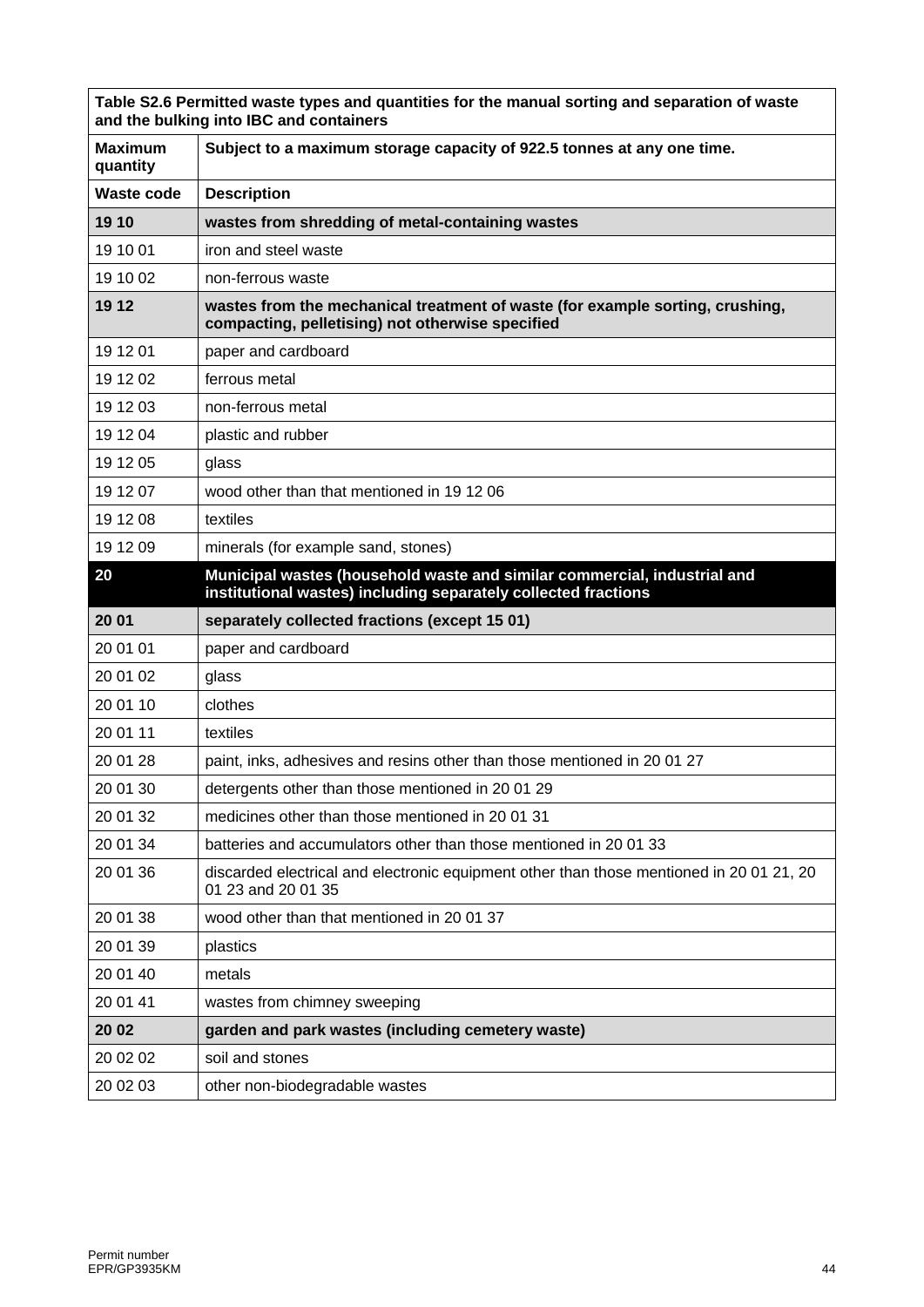| Table S2.7 Permitted waste types and quantities for the storage of non-hazardous waste |                                                                                                                        |  |
|----------------------------------------------------------------------------------------|------------------------------------------------------------------------------------------------------------------------|--|
| <b>Maximum</b><br>quantity                                                             | Subject to a maximum storage capacity of 922.5 tonnes                                                                  |  |
| <b>Waste code</b>                                                                      | <b>Description</b>                                                                                                     |  |
| 01                                                                                     | Wastes resulting from exploration, mining, quarrying, and physical and chemical<br>treatment of minerals               |  |
| 01 01                                                                                  | wastes from mineral excavation                                                                                         |  |
| 01 01 01                                                                               | wastes from mineral metalliferous excavation                                                                           |  |
| 01 01 02                                                                               | wastes from mineral non-metalliferous excavation                                                                       |  |
| 01 03                                                                                  | wastes from physical and chemical processing of metalliferous minerals                                                 |  |
| 01 03 06                                                                               | tailings other than those mentioned in 01 03 04 and 01 03 05                                                           |  |
| 01 03 08                                                                               | dusty and powdery wastes other than those mentioned in 01 03 07                                                        |  |
| 01 03 09                                                                               | red mud from alumina production other than the wastes mentioned in 01 03 10                                            |  |
| 01 04                                                                                  | wastes from physical and chemical processing of non-metalliferous minerals                                             |  |
| 01 04 08                                                                               | waste gravel and crushed rocks other than those mentioned in 01 04 07                                                  |  |
| 01 04 09                                                                               | waste sand and clays                                                                                                   |  |
| 01 04 10                                                                               | dusty and powdery wastes other than those mentioned in 01 04 07                                                        |  |
| 01 04 11                                                                               | wastes from potash and rock salt processing other than those mentioned in 01 04 07                                     |  |
| 01 04 12                                                                               | tailings and other wastes from washing and cleaning of minerals other than those<br>mentioned in 01 04 07 and 01 04 11 |  |
| 01 04 13                                                                               | wastes from stone cutting and sawing other than those mentioned in 01 04 07                                            |  |
| 01 04 99                                                                               | wastes not otherwise specified                                                                                         |  |
| 01 05                                                                                  | drilling muds and other drilling wastes                                                                                |  |
| 01 05 04                                                                               | freshwater drilling muds and wastes                                                                                    |  |
| 01 05 07                                                                               | barite-containing drilling muds and wastes other than those mentioned in 01 05 05 and 01<br>05 06                      |  |
| 01 05 08                                                                               | chloride-containing drilling muds and wastes other than those mentioned in 01 05 05 and<br>01 05 06                    |  |
| 02                                                                                     | Wastes from agriculture, horticulture, aquaculture, forestry, hunting and fishing,<br>food preparation and processing  |  |
| 02 01                                                                                  | wastes from agriculture, horticulture, aquaculture, forestry, hunting and fishing                                      |  |
| 02 01 01                                                                               | sludges from washing and cleaning                                                                                      |  |
| 02 01 02                                                                               | animal-tissue waste                                                                                                    |  |
| 02 01 03                                                                               | plant-tissue waste                                                                                                     |  |
| 02 01 04                                                                               |                                                                                                                        |  |
|                                                                                        | waste plastics (except packaging)                                                                                      |  |
| 02 01 06                                                                               | animal faeces, urine and manure (including spoiled straw), effluent, collected separately<br>and treated off-site      |  |
| 02 01 07                                                                               | wastes from forestry                                                                                                   |  |
| 02 01 09                                                                               | agrochemical waste other than those mentioned in 02 01 08                                                              |  |
| 02 02                                                                                  | wastes from the preparation and processing of meat, fish and other foods of animal<br>origin                           |  |
| 02 02 01                                                                               | sludges from washing and cleaning                                                                                      |  |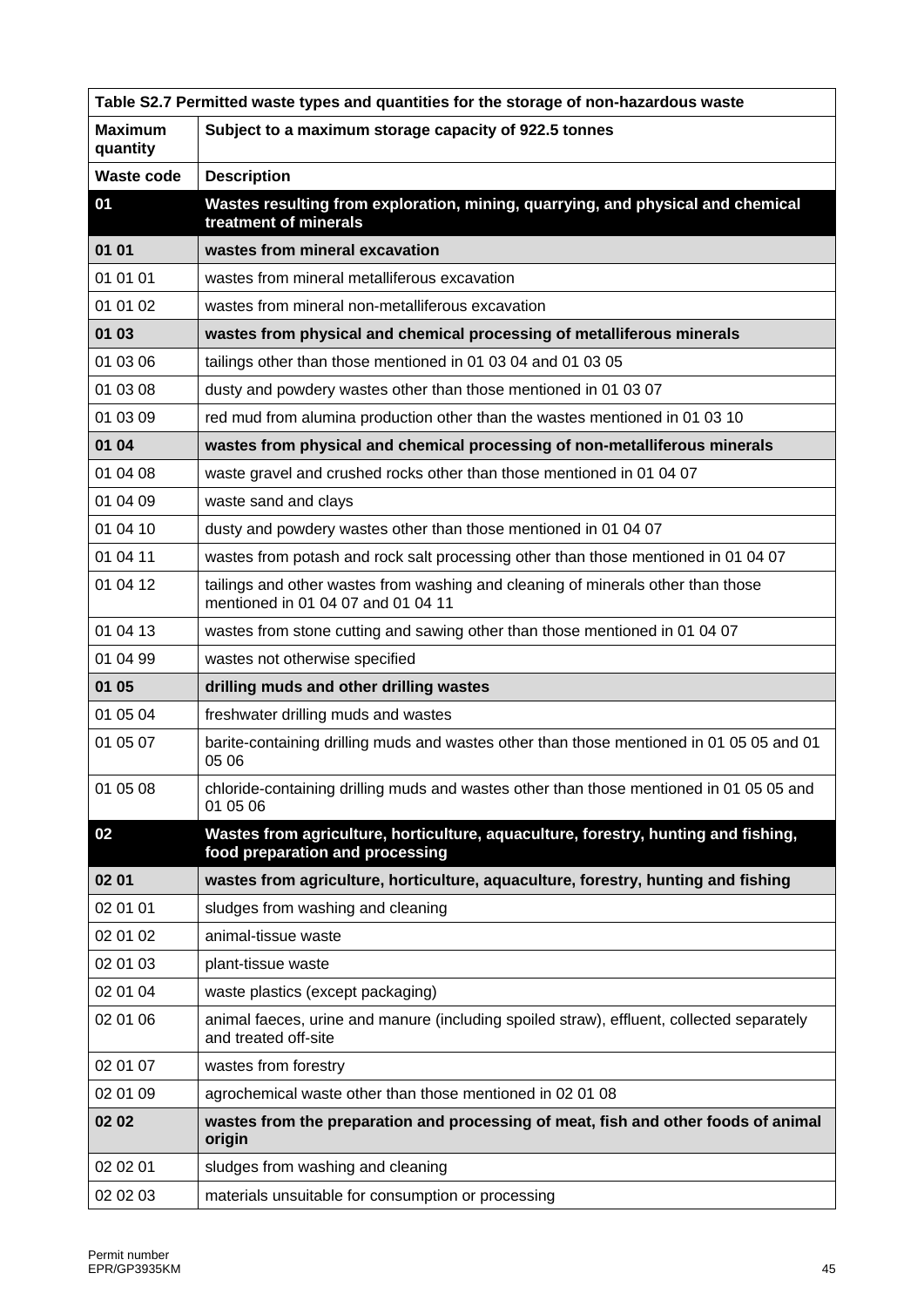| Table S2.7 Permitted waste types and quantities for the storage of non-hazardous waste |                                                                                                                                                                                                                      |  |
|----------------------------------------------------------------------------------------|----------------------------------------------------------------------------------------------------------------------------------------------------------------------------------------------------------------------|--|
| <b>Maximum</b><br>quantity                                                             | Subject to a maximum storage capacity of 922.5 tonnes                                                                                                                                                                |  |
| <b>Waste code</b>                                                                      | <b>Description</b>                                                                                                                                                                                                   |  |
| 02 02 04                                                                               | sludges from on-site effluent treatment                                                                                                                                                                              |  |
| 02 03                                                                                  | wastes from fruit, vegetables, cereals, edible oils, cocoa, coffee, tea and tobacco<br>preparation and processing; conserve production; yeast and yeast extract<br>production, molasses preparation and fermentation |  |
| 02 03 01                                                                               | sludges from washing, cleaning, peeling, centrifuging and separation                                                                                                                                                 |  |
| 02 03 02                                                                               | wastes from preserving agents                                                                                                                                                                                        |  |
| 02 03 04                                                                               | materials unsuitable for consumption or processing                                                                                                                                                                   |  |
| 02 04                                                                                  | wastes from sugar processing                                                                                                                                                                                         |  |
| 02 04 01                                                                               | soil from cleaning and washing beet                                                                                                                                                                                  |  |
| 02 04 02                                                                               | off-specification calcium carbonate                                                                                                                                                                                  |  |
| 02 04 03                                                                               | sludges from on-site effluent treatment                                                                                                                                                                              |  |
| 02 05                                                                                  | wastes from the dairy products industry                                                                                                                                                                              |  |
| 02 05 01                                                                               | materials unsuitable for consumption or processing                                                                                                                                                                   |  |
| 02 06                                                                                  | wastes from the baking and confectionery industry                                                                                                                                                                    |  |
| 02 06 01                                                                               | materials unsuitable for consumption or processing                                                                                                                                                                   |  |
| 02 06 02                                                                               | wastes from preserving agents                                                                                                                                                                                        |  |
| 02 06 03                                                                               | sludges from on-site effluent treatment                                                                                                                                                                              |  |
| 02 07                                                                                  | wastes from the production of alcoholic and non-alcoholic beverages (except<br>coffee, tea and cocoa)                                                                                                                |  |
| 02 07 01                                                                               | wastes from washing, cleaning and mechanical reduction of raw materials                                                                                                                                              |  |
| 02 07 04                                                                               | materials unsuitable for consumption or processing                                                                                                                                                                   |  |
| 03                                                                                     | Wastes from wood processing and the production of panels and furniture, pulp,<br>paper and cardboard                                                                                                                 |  |
| 03 01                                                                                  | wastes from wood processing and the production of panels and furniture                                                                                                                                               |  |
| 03 01 01                                                                               | waste bark and cork                                                                                                                                                                                                  |  |
| 03 01 05                                                                               | sawdust, shavings, cuttings, wood, particle board and veneer other than those mentioned<br>in 03 01 04                                                                                                               |  |
| 03 03                                                                                  | wastes from pulp, paper and cardboard production and processing                                                                                                                                                      |  |
| 03 03 01                                                                               | waste bark and wood                                                                                                                                                                                                  |  |
| 03 03 02                                                                               | green liquor sludge (from recovery of cooking liquor)                                                                                                                                                                |  |
| 03 03 05                                                                               | de-inking sludges from paper recycling                                                                                                                                                                               |  |
| 03 03 08                                                                               | wastes from sorting of paper and cardboard destined for recycling                                                                                                                                                    |  |
| 03 03 09                                                                               | lime mud waste                                                                                                                                                                                                       |  |
| 03 03 10                                                                               | fibre rejects, fibre-, filler- and coating-sludges from mechanical separation                                                                                                                                        |  |
| 03 03 11                                                                               | sludges from on-site effluent treatment other than those mentioned in 03 03 10                                                                                                                                       |  |
| 04                                                                                     | Wastes from the leather, fur and textile industries                                                                                                                                                                  |  |
| 04 01                                                                                  | wastes from the leather and fur industry                                                                                                                                                                             |  |
| 04 01 01                                                                               | fleshings and lime split wastes                                                                                                                                                                                      |  |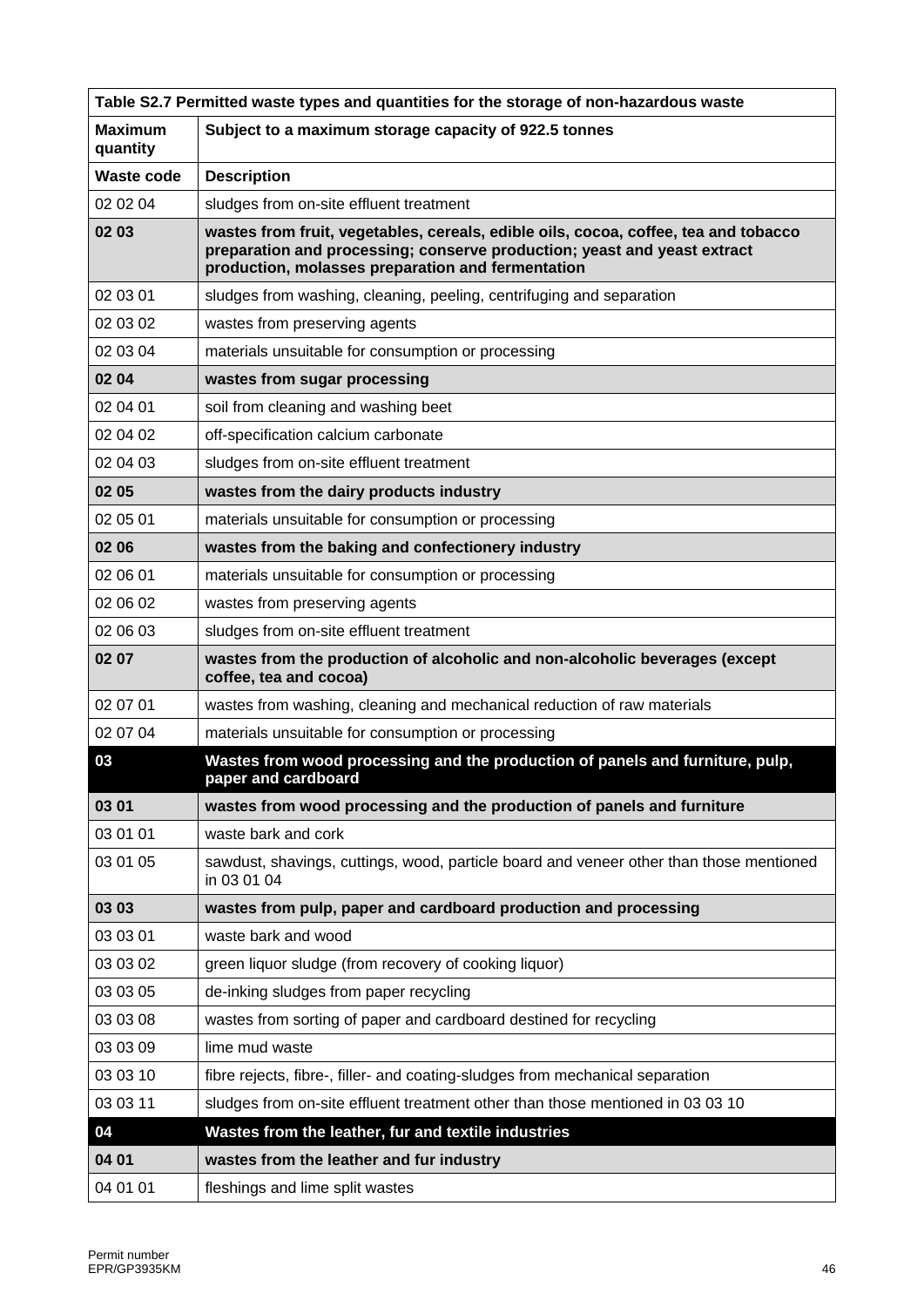| Table S2.7 Permitted waste types and quantities for the storage of non-hazardous waste |                                                                                                                                                                |  |
|----------------------------------------------------------------------------------------|----------------------------------------------------------------------------------------------------------------------------------------------------------------|--|
| <b>Maximum</b><br>quantity                                                             | Subject to a maximum storage capacity of 922.5 tonnes                                                                                                          |  |
| <b>Waste code</b>                                                                      | <b>Description</b>                                                                                                                                             |  |
| 04 01 02                                                                               | liming waste                                                                                                                                                   |  |
| 04 01 04                                                                               | tanning liquor containing chromium                                                                                                                             |  |
| 04 01 05                                                                               | tanning liquor free of chromium                                                                                                                                |  |
| 04 01 06                                                                               | sludges, in particular from on-site effluent treatment containing chromium                                                                                     |  |
| 04 01 07                                                                               | sludges, in particular from on-site effluent treatment free of chromium                                                                                        |  |
| 04 01 08                                                                               | waste tanned leather (blue sheetings, shavings, cuttings, buffing dust) containing<br>chromium                                                                 |  |
| 04 01 09                                                                               | wastes from dressing and finishing                                                                                                                             |  |
| 04 02                                                                                  | wastes from the textile industry                                                                                                                               |  |
| 04 02 09                                                                               | wastes from composite materials (impregnated textile, elastomer, plastomer)                                                                                    |  |
| 04 02 10                                                                               | organic matter from natural products (for example grease, wax)                                                                                                 |  |
| 04 02 15                                                                               | wastes from finishing other than those mentioned in 04 02 14                                                                                                   |  |
| 04 02 17                                                                               | dyestuffs and pigments other than those mentioned in 04 02 16                                                                                                  |  |
| 04 02 20                                                                               | sludges from on-site effluent treatment other than those mentioned in 04 02 19                                                                                 |  |
| 04 02 21                                                                               | wastes from unprocessed textile fibres                                                                                                                         |  |
| 04 02 22                                                                               | wastes from processed textile fibres                                                                                                                           |  |
| 05                                                                                     | Wastes from petroleum refining, natural gas purification and pyrolytic treatment of<br>coal                                                                    |  |
| 05 01                                                                                  | wastes from petroleum refining                                                                                                                                 |  |
| 05 01 13                                                                               | boiler feedwater sludges                                                                                                                                       |  |
| 05 01 14                                                                               | wastes from cooling columns                                                                                                                                    |  |
| 05 01 16                                                                               | sulphur-containing wastes from petroleum desulphurisation                                                                                                      |  |
| 06                                                                                     | Wastes from inorganic chemical processes                                                                                                                       |  |
| 06 06                                                                                  | wastes from the MFSU of sulphur chemicals, sulphur chemical processes and<br>desulphurisation processes                                                        |  |
| 06 06 03                                                                               | wastes containing sulphides other than those mentioned in 06 06 02                                                                                             |  |
| 06 09                                                                                  | wastes from the MSFU of phosphorous chemicals and phosphorous chemical<br>processes                                                                            |  |
| 06 09 02                                                                               | phosphorous slag                                                                                                                                               |  |
| 06 09 04                                                                               | calcium-based reaction wastes other than those mentioned in 06 09 03                                                                                           |  |
| 07                                                                                     | <b>Wastes from organic chemical processes</b>                                                                                                                  |  |
| 07 02                                                                                  | wastes from the MFSU of plastics, synthetic rubber and man-made fibres                                                                                         |  |
| 07 02 15                                                                               | wastes from additives other than those mentioned in 07 02 14                                                                                                   |  |
| 08                                                                                     | Wastes from the manufacture, formulation, supply and use (MFSU) of coatings<br>(paints, varnishes and vitreous enamels), adhesives, sealants and printing inks |  |
| 08 03                                                                                  | wastes from MFSU of printing inks                                                                                                                              |  |
| 08 03 07                                                                               | aqueous sludges containing ink                                                                                                                                 |  |
| 08 03 15                                                                               | ink sludges other than those mentioned in 08 03 14                                                                                                             |  |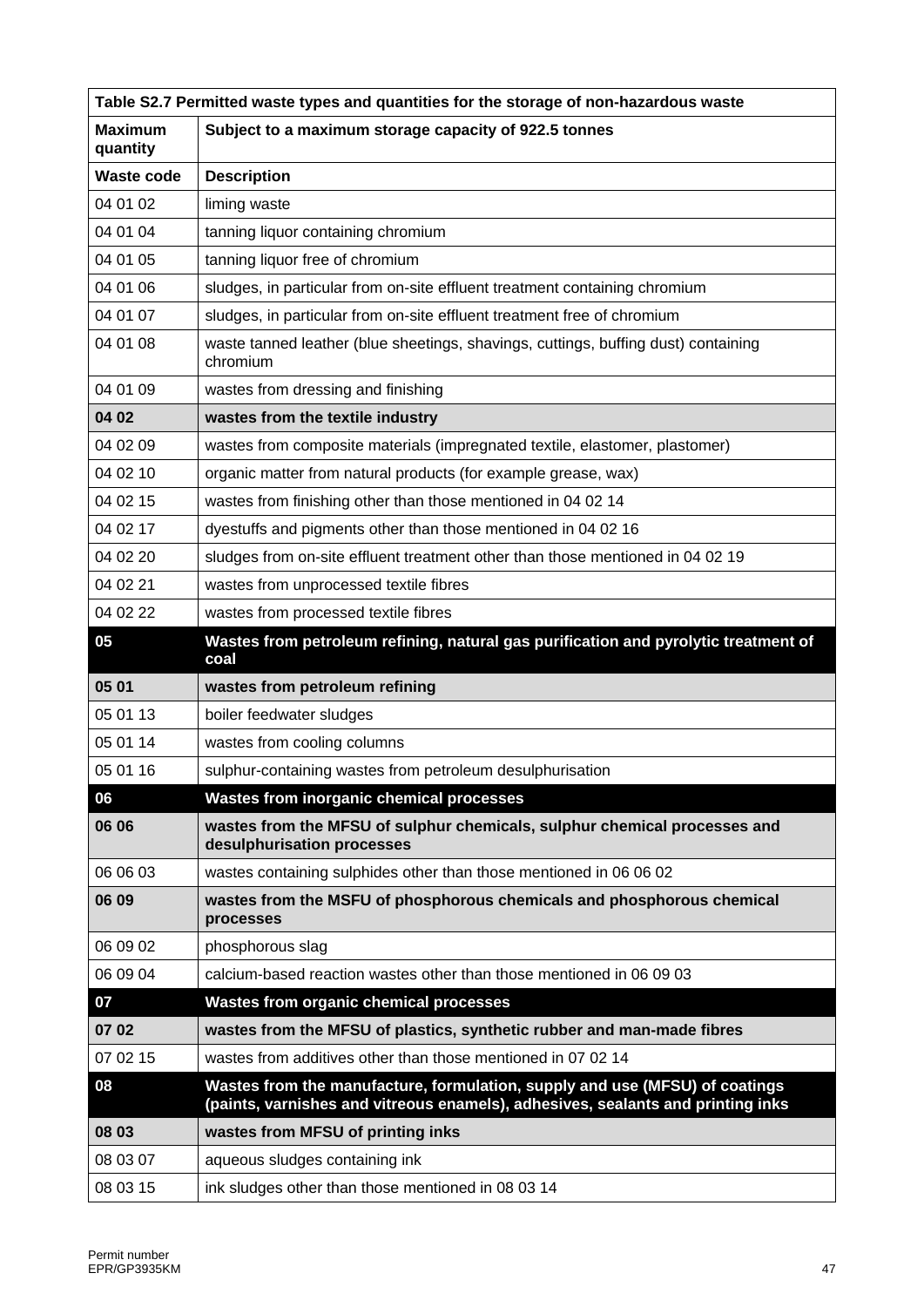| Table S2.7 Permitted waste types and quantities for the storage of non-hazardous waste |                                                                                                 |  |
|----------------------------------------------------------------------------------------|-------------------------------------------------------------------------------------------------|--|
| <b>Maximum</b><br>quantity                                                             | Subject to a maximum storage capacity of 922.5 tonnes                                           |  |
| <b>Waste code</b>                                                                      | <b>Description</b>                                                                              |  |
| 08 04                                                                                  | wastes from MFSU of adhesives and sealants (including water proofing products)                  |  |
| 08 04 14                                                                               | aqueous sludges containing adhesives or sealants other than those mentioned in 08 04 13         |  |
| 10                                                                                     | <b>Wastes from thermal processes</b>                                                            |  |
| 1001                                                                                   | wastes from power stations and other combustion plants (except 19)                              |  |
| 10 01 01                                                                               | bottom ash, slag and boiler dust (excluding boiler dust mentioned in 10 01 04)                  |  |
| 10 01 02                                                                               | coal fly ash                                                                                    |  |
| 10 01 03                                                                               | fly ash from peat and untreated wood                                                            |  |
| 10 01 05                                                                               | calcium-based reaction wastes from flue-gas desulphurisation in solid form                      |  |
| 10 01 07                                                                               | calcium-based reaction wastes from flue-gas desulphurisation in sludge form                     |  |
| 10 01 15                                                                               | bottom ash, slag and boiler dust from co-incineration other than those mentioned in 10 01<br>14 |  |
| 10 01 17                                                                               | fly ash from co-incineration other than those mentioned in 10 01 16                             |  |
| 10 01 19                                                                               | wastes from gas cleaning other than those mentioned in 10 01 05, 10 01 07 and 10 01 18          |  |
| 10 01 21                                                                               | sludges from on-site effluent treatment other than those mentioned in 10 01 20                  |  |
| 10 01 23                                                                               | aqueous sludges from boiler cleansing other than those mentioned in 10 01 22                    |  |
| 10 01 24                                                                               | sands from fluidised beds                                                                       |  |
| 10 01 25                                                                               | wastes from fuel storage and preparation of coal-fired power plants                             |  |
| 10 01 26                                                                               | wastes from cooling-water treatment                                                             |  |
| 10 02                                                                                  | wastes from the iron and steel industry                                                         |  |
| 10 02 01                                                                               | wastes from the processing of slag                                                              |  |
| 10 02 02                                                                               | unprocessed slag                                                                                |  |
| 10 02 08                                                                               | solid wastes from gas treatment other than those mentioned in 10 02 07                          |  |
| 10 02 10                                                                               | mill scales                                                                                     |  |
| 10 02 12                                                                               | wastes from cooling-water treatment other than those mentioned in 10 02 11                      |  |
| 10 02 14                                                                               | sludges and filter cakes from gas treatment other than those mentioned in 10 02 13              |  |
| 10 02 15                                                                               | other sludges and filter cakes                                                                  |  |
| 1003                                                                                   | wastes from aluminium thermal metallurgy                                                        |  |
| 10 03 02                                                                               | anode scraps                                                                                    |  |
| 10 03 05                                                                               | waste alumina                                                                                   |  |
| 10 03 16                                                                               | skimmings other than those mentioned in 10 03 15                                                |  |
| 10 03 18                                                                               | carbon-containing wastes from anode manufacture other than those mentioned in 10 03 17          |  |
| 10 03 20                                                                               | flue-gas dust other than those mentioned in 10 03 19                                            |  |
| 10 03 22                                                                               | other particulates and dust (including ball-mill dust) other than those mentioned in 10 03 21   |  |
| 10 03 26                                                                               | sludges and filter cakes from gas treatment other than those mentioned in 10 03 25              |  |
| 10 03 28                                                                               | wastes from cooling-water treatment other than those mentioned in 10 03 27                      |  |
| 10 03 30                                                                               | wastes from treatment of salt slags and black drosses other than those mentioned in 10 03<br>29 |  |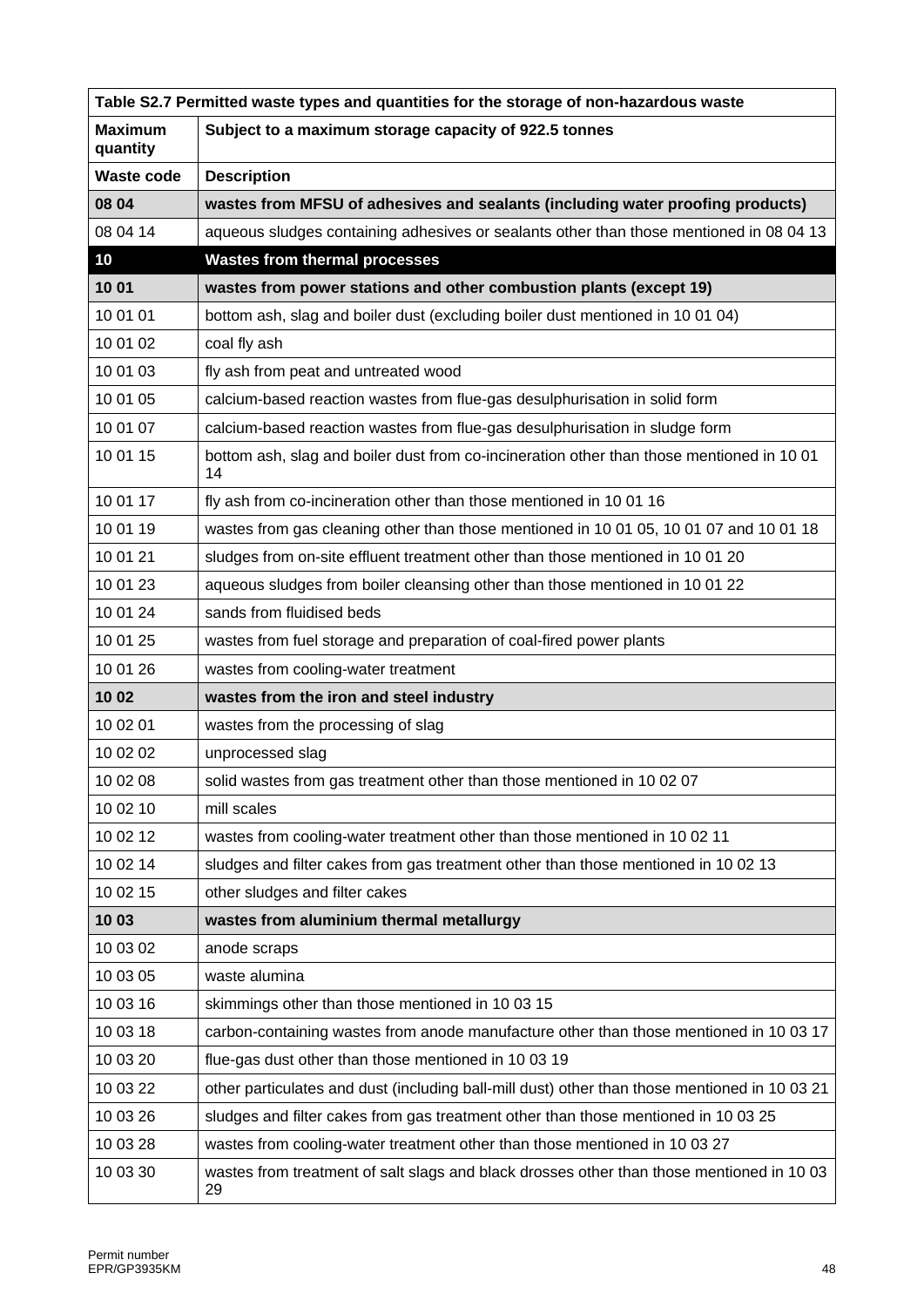| Table S2.7 Permitted waste types and quantities for the storage of non-hazardous waste |                                                                                                     |  |
|----------------------------------------------------------------------------------------|-----------------------------------------------------------------------------------------------------|--|
| <b>Maximum</b><br>quantity                                                             | Subject to a maximum storage capacity of 922.5 tonnes                                               |  |
| <b>Waste code</b>                                                                      | <b>Description</b>                                                                                  |  |
| 10 04                                                                                  | wastes from lead thermal metallurgy                                                                 |  |
| 10 04 10                                                                               | wastes from cooling-water treatment other than those mentioned in 10 04 09                          |  |
| 10 05                                                                                  | wastes from zinc thermal metallurgy                                                                 |  |
| 10 05 01                                                                               | slags from primary and secondary production                                                         |  |
| 10 05 04                                                                               | other particulates and dust                                                                         |  |
| 10 05 09                                                                               | wastes from cooling-water treatment other than those mentioned in 10 05 08                          |  |
| 10 05 11                                                                               | dross and skimmings other than those mentioned in 10 05 10                                          |  |
| 10 06                                                                                  | wastes from copper thermal metallurgy                                                               |  |
| 10 06 01                                                                               | slags from primary and secondary production                                                         |  |
| 10 06 02                                                                               | dross and skimmings from primary and secondary production                                           |  |
| 10 06 04                                                                               | other particulates and dust                                                                         |  |
| 10 06 10                                                                               | wastes from cooling-water treatment other than those mentioned in 10 06 09                          |  |
| 10 07                                                                                  | wastes from silver, gold and platinum thermal metallurgy                                            |  |
| 10 07 01                                                                               | slags from primary and secondary production                                                         |  |
| 10 07 02                                                                               | dross and skimmings from primary and secondary production                                           |  |
| 10 07 03                                                                               | solid wastes from gas treatment                                                                     |  |
| 10 07 04                                                                               | other particulates and dust                                                                         |  |
| 10 07 05                                                                               | sludges and filter cakes from gas treatment                                                         |  |
| 10 07 08                                                                               | wastes from cooling-water treatment other than those mentioned in 10 07 07                          |  |
| 1008                                                                                   | wastes from other non-ferrous thermal metallurgy                                                    |  |
| 10 08 04                                                                               | particulates and dust                                                                               |  |
| 10 08 09                                                                               | other slags                                                                                         |  |
| 10 08 11                                                                               | dross and skimmings other than those mentioned in 10 08 10                                          |  |
| 10 08 13                                                                               | carbon-containing wastes from anode manufacture other than those mentioned in 10 08 12              |  |
| 10 08 14                                                                               | anode scrap                                                                                         |  |
| 10 08 16                                                                               | flue-gas dust other than those mentioned in 10 08 15                                                |  |
| 10 08 18                                                                               | sludges and filter cakes from flue-gas treatment other than those mentioned in 10 08 17             |  |
| 10 08 20                                                                               | wastes from cooling-water treatment other than those mentioned in 10 08 19                          |  |
| 1009                                                                                   | wastes from casting of ferrous pieces                                                               |  |
| 10 09 03                                                                               | furnace slag                                                                                        |  |
| 10 09 06                                                                               | casting cores and moulds which have not undergone pouring other than those mentioned<br>in 10 09 05 |  |
| 10 09 08                                                                               | casting cores and moulds which have undergone pouring other than those mentioned in 10<br>09 07     |  |
| 10 09 10                                                                               | flue-gas dust other than those mentioned in 10 09 09                                                |  |
| 10 09 12                                                                               | other particulates other than those mentioned in 10 09 11                                           |  |
| 10 09 14                                                                               | waste binders other than those mentioned in 10 09 13                                                |  |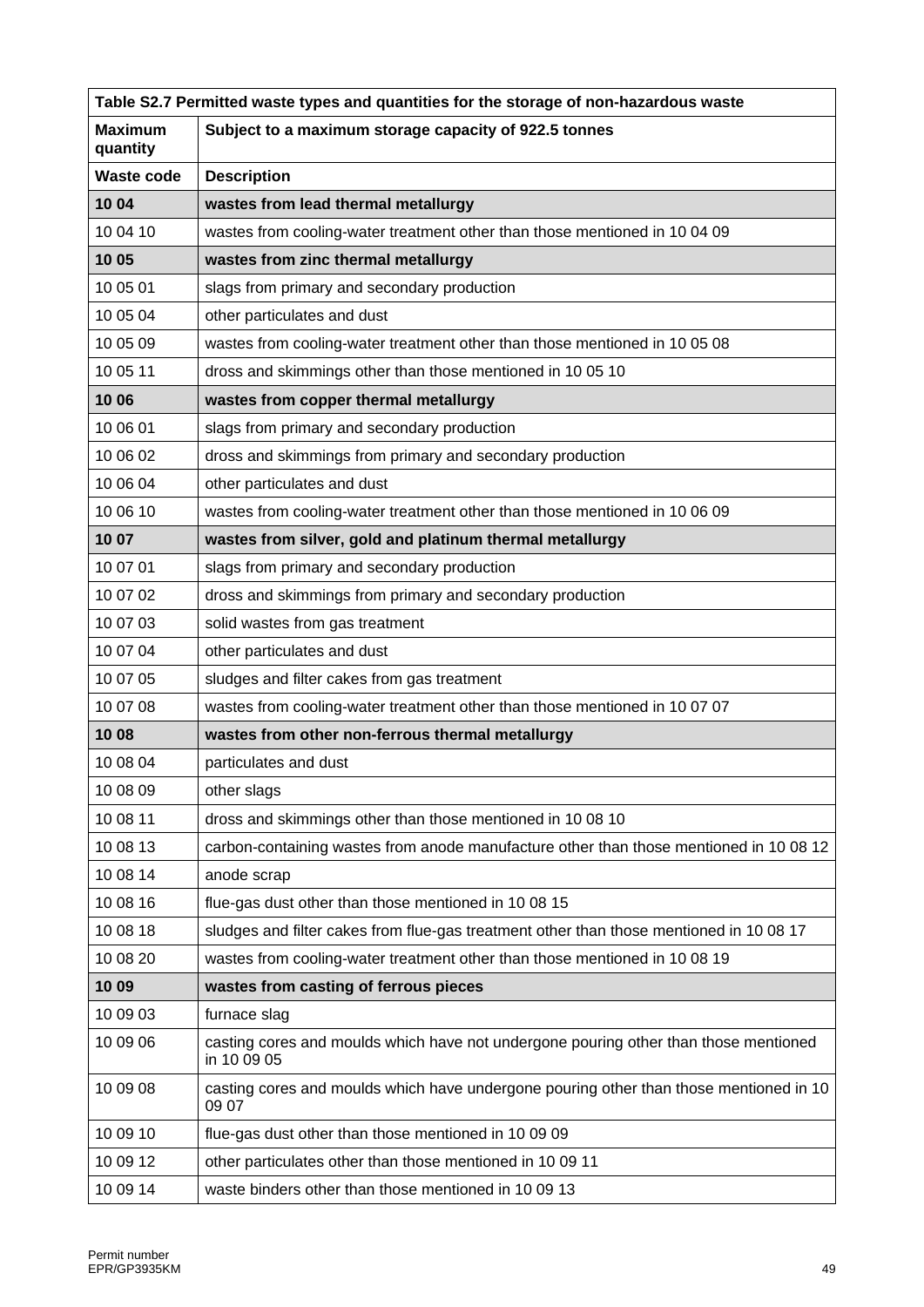| Table S2.7 Permitted waste types and quantities for the storage of non-hazardous waste |                                                                                                      |  |
|----------------------------------------------------------------------------------------|------------------------------------------------------------------------------------------------------|--|
| <b>Maximum</b><br>quantity                                                             | Subject to a maximum storage capacity of 922.5 tonnes                                                |  |
| <b>Waste code</b>                                                                      | <b>Description</b>                                                                                   |  |
| 10 09 16                                                                               | waste crack-indicating agent other than those mentioned in 10 09 15                                  |  |
| 10 10                                                                                  | wastes from casting of non-ferrous pieces                                                            |  |
| 10 10 03                                                                               | furnace slag                                                                                         |  |
| 10 10 06                                                                               | casting cores and moulds which have not undergone pouring, other than those mentioned<br>in 10 10 05 |  |
| 10 10 08                                                                               | casting cores and moulds which have undergone pouring, other than those mentioned in<br>10 10 07     |  |
| 10 10 10                                                                               | flue-gas dust other than those mentioned in 10 10 09                                                 |  |
| 10 10 12                                                                               | other particulates other than those mentioned in 10 10 11                                            |  |
| 10 10 14                                                                               | waste binders other than those mentioned in 10 10 13                                                 |  |
| 10 10 16                                                                               | waste crack-indicating agent other than those mentioned in 10 10 15                                  |  |
| 10 11                                                                                  | wastes from manufacture of glass and glass products                                                  |  |
| 10 11 03                                                                               | waste glass-based fibrous materials                                                                  |  |
| 10 11 05                                                                               | particulates and dust                                                                                |  |
| 10 11 10                                                                               | waste preparation mixture before thermal processing, other than those mentioned in 10 11<br>09       |  |
| 10 11 12                                                                               | waste glass other than those mentioned in 10 11 11                                                   |  |
| 10 11 14                                                                               | glass-polishing and -grinding sludge other than those mentioned in 10 11 13                          |  |
| 10 11 16                                                                               | solid wastes from flue-gas treatment other than those mentioned in 10 11 15                          |  |
| 10 11 18                                                                               | sludges and filter cakes from flue-gas treatment other than those mentioned in 10 11 17              |  |
| 10 11 20                                                                               | solid wastes from on-site effluent treatment other than those mentioned in 10 11 19                  |  |
| 10 12                                                                                  | wastes from manufacture of ceramic goods, bricks, tiles and construction products                    |  |
| 10 12 01                                                                               | waste preparation mixture before thermal processing                                                  |  |
| 10 12 03                                                                               | particulates and dust                                                                                |  |
| 10 12 05                                                                               | sludges and filter cakes from gas treatment                                                          |  |
| 10 12 06                                                                               | discarded moulds                                                                                     |  |
| 10 12 08                                                                               | waste ceramics, bricks, tiles and construction products (after thermal processing)                   |  |
| 10 12 10                                                                               | solid wastes from gas treatment other than those mentioned in 10 12 09                               |  |
| 10 12 12                                                                               | wastes from glazing other than those mentioned in 10 12 11                                           |  |
| 10 12 13                                                                               | sludge from on-site effluent treatment                                                               |  |
| 10 13                                                                                  | wastes from manufacture of cement, lime and plaster and articles and products<br>made from them      |  |
| 10 13 01                                                                               | waste preparation mixture before thermal processing                                                  |  |
| 10 13 04                                                                               | wastes from calcination and hydration of lime                                                        |  |
| 10 13 06                                                                               | particulates and dust (except 10 13 12 and 10 13 13)                                                 |  |
| 10 13 07                                                                               | sludges and filter cakes from gas treatment                                                          |  |
| 10 13 10                                                                               | wastes from asbestos-cement manufacture other than those mentioned in 10 13 09                       |  |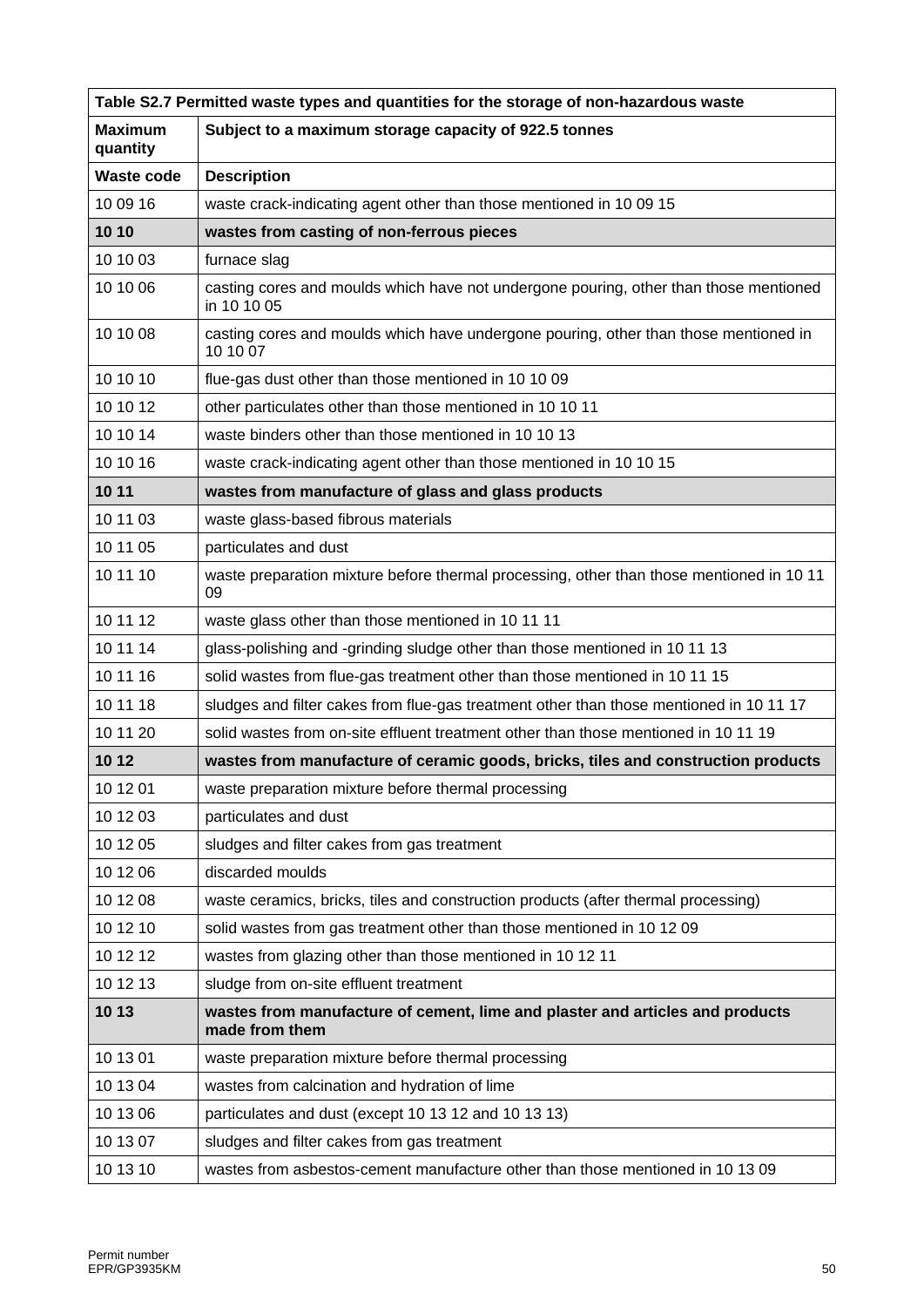| Table S2.7 Permitted waste types and quantities for the storage of non-hazardous waste |                                                                                                                                                                                                                           |  |
|----------------------------------------------------------------------------------------|---------------------------------------------------------------------------------------------------------------------------------------------------------------------------------------------------------------------------|--|
| <b>Maximum</b><br>quantity                                                             | Subject to a maximum storage capacity of 922.5 tonnes                                                                                                                                                                     |  |
| <b>Waste code</b>                                                                      | <b>Description</b>                                                                                                                                                                                                        |  |
| 10 13 11                                                                               | wastes from cement-based composite materials other than those mentioned in 10 13 09<br>and 10 13 10                                                                                                                       |  |
| 10 13 13                                                                               | solid wastes from gas treatment other than those mentioned in 10 13 12                                                                                                                                                    |  |
| 10 13 14                                                                               | waste concrete and concrete sludge                                                                                                                                                                                        |  |
| 11                                                                                     | Wastes from chemical surface treatment and coating of metals and other materials;<br>non-ferrous hydro-metallurgy                                                                                                         |  |
| 11 01                                                                                  | wastes from chemical surface treatment and coating of metals and other materials<br>(for example galvanic processes, zinc coating processes, pickling processes,<br>etching, phosphating, alkaline degreasing, anodising) |  |
| 11 01 14                                                                               | degreasing wastes other than those mentioned in 11 01 13                                                                                                                                                                  |  |
| 11 05                                                                                  | wastes from hot galvanising processes                                                                                                                                                                                     |  |
| 11 05 01                                                                               | hard zinc                                                                                                                                                                                                                 |  |
| 11 05 02                                                                               | zinc ash                                                                                                                                                                                                                  |  |
| 12                                                                                     | Wastes from shaping and physical and mechanical surface treatment of metals and<br>plastics                                                                                                                               |  |
| 1201                                                                                   | wastes from shaping and physical and mechanical surface treatment of metals and<br>plastics                                                                                                                               |  |
| 12 01 13                                                                               | welding wastes                                                                                                                                                                                                            |  |
| 12 01 15                                                                               | machining sludges other than those mentioned in 12 01 14                                                                                                                                                                  |  |
| 12 01 17                                                                               | waste blasting material other than those mentioned in 12 01 16                                                                                                                                                            |  |
| 12 01 21                                                                               | spent grinding bodies and grinding materials other than those mentioned in 12 01 20                                                                                                                                       |  |
| 16                                                                                     | Wastes not otherwise specified in the list                                                                                                                                                                                |  |
| 16 01                                                                                  | end-of-life vehicles from different means of transport (including off-road machinery)<br>and wastes from dismantling of end-of-life vehicles and vehicle maintenance<br>(except 13, 14, 16 06 and 16 08)                  |  |
| 16 01 03                                                                               | end-of-life tyres                                                                                                                                                                                                         |  |
| 16 01 16                                                                               | tanks for liquefied gas                                                                                                                                                                                                   |  |
| 16 01 22                                                                               | components not otherwise specified                                                                                                                                                                                        |  |
| 16 05                                                                                  | gases in pressure containers and discarded chemicals                                                                                                                                                                      |  |
| 16 05 09                                                                               | discarded chemicals other than those mentioned in 16 05 06, 16 05 07 or 16 05 08                                                                                                                                          |  |
| 16 06                                                                                  | <b>Batteries and accumulators</b>                                                                                                                                                                                         |  |
| 16 06 04                                                                               | alkaline batteries (except 16 06 03)                                                                                                                                                                                      |  |
| 16 06 05                                                                               | other batteries and accumulators                                                                                                                                                                                          |  |
| 16 08                                                                                  | spent catalysts                                                                                                                                                                                                           |  |
| 16 08 01                                                                               | spent catalysts containing gold, silver, rhenium, rhodium, palladium, iridium or platinum<br>(except 16 08 07)                                                                                                            |  |
| 16 08 03                                                                               | spent catalysts containing transition metals or transition metal compounds not otherwise<br>specified                                                                                                                     |  |
| 16 08 04                                                                               | spent fluid catalytic cracking catalysts (except 16 08 07)                                                                                                                                                                |  |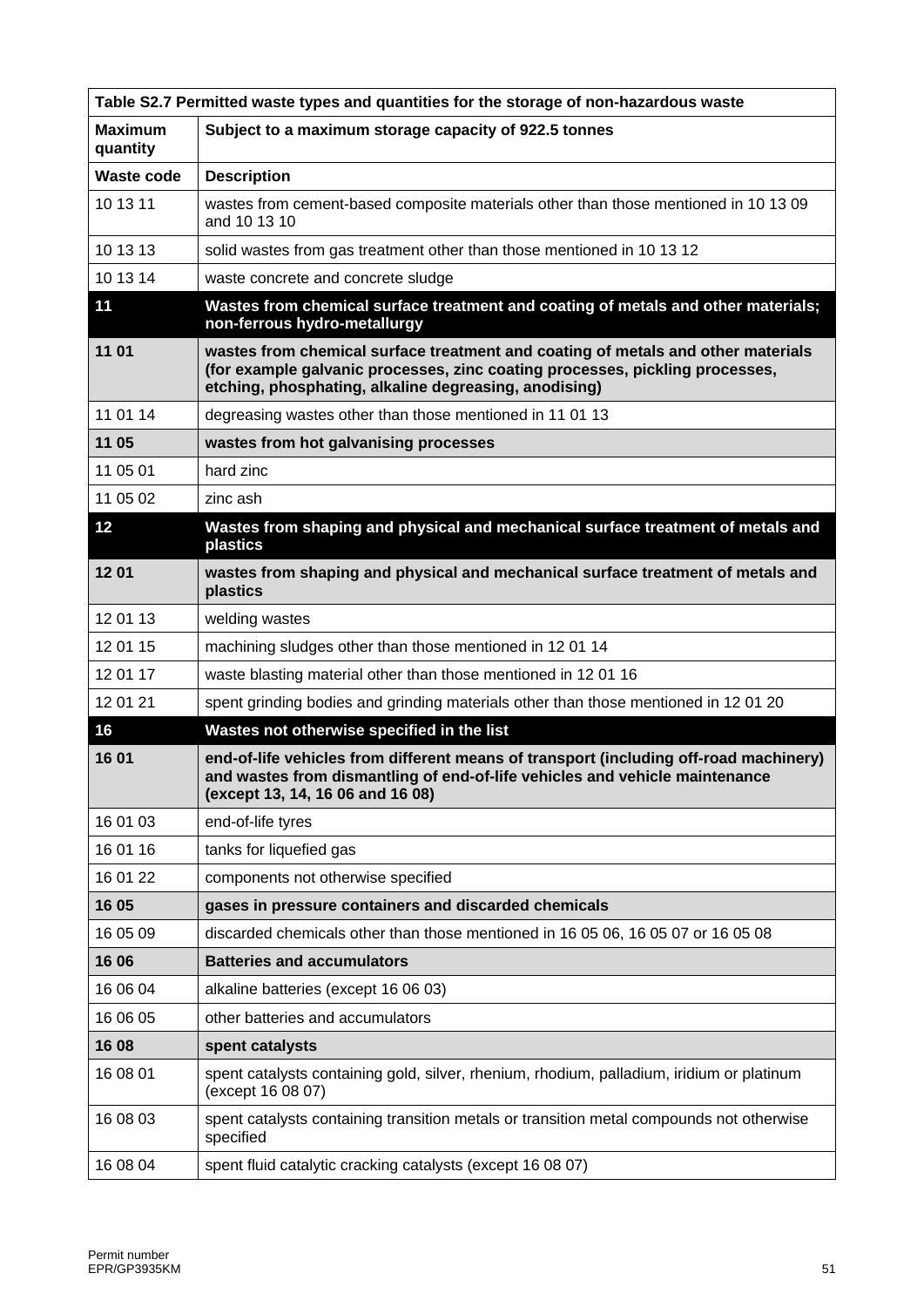| Table S2.7 Permitted waste types and quantities for the storage of non-hazardous waste |                                                                                                                                                                                      |
|----------------------------------------------------------------------------------------|--------------------------------------------------------------------------------------------------------------------------------------------------------------------------------------|
| <b>Maximum</b><br>quantity                                                             | Subject to a maximum storage capacity of 922.5 tonnes                                                                                                                                |
| <b>Waste code</b>                                                                      | <b>Description</b>                                                                                                                                                                   |
| 17                                                                                     | Construction and demolition wastes (including excavated soil from contaminated<br>sites)                                                                                             |
| 1705                                                                                   | soil (including excavated soil from contaminated sites), stones and dredging spoil                                                                                                   |
| 17 05 06                                                                               | dredging spoil other than those mentioned in 17 05 05                                                                                                                                |
| 17 05 08                                                                               | track ballast other than those mentioned in 17 05 07                                                                                                                                 |
| 18                                                                                     | Wastes from human or animal health care and/or related research (except kitchen<br>and restaurant wastes not arising from immediate health care)                                     |
| 18 01                                                                                  | wastes from natal care, diagnosis, treatment or prevention of disease in humans                                                                                                      |
| 18 01 07                                                                               | chemicals other than those mentioned in 18 01 06                                                                                                                                     |
| 1802                                                                                   | wastes from research, diagnosis, treatment or prevention of disease involving<br>animals                                                                                             |
| 18 02 03                                                                               | wastes whose collection and disposal is not subject to special requirements in order to<br>prevent infection                                                                         |
| 18 02 06                                                                               | chemicals other than those mentioned in 18 02 05                                                                                                                                     |
| 19                                                                                     | Wastes from waste management facilities, off-site waste water treatment plants and<br>the preparation of water intended for human consumption and water for industrial<br><b>use</b> |
| 1901                                                                                   | wastes from incineration or pyrolysis of waste                                                                                                                                       |
| 19 01 02                                                                               | ferrous materials removed from bottom ash                                                                                                                                            |
| 19 01 12                                                                               | bottom ash and slag other than those mentioned in 19 01 11                                                                                                                           |
| 19 01 14                                                                               | fly ash other than those mentioned in 1901 13                                                                                                                                        |
| 19 01 16                                                                               | boiler dust other than those mentioned in 1901 15                                                                                                                                    |
| 19 01 18                                                                               | pyrolysis wastes other than those mentioned in 1901 17                                                                                                                               |
| 19 01 19                                                                               | sands from fluidised beds                                                                                                                                                            |
| 1902                                                                                   | wastes from physico/chemical treatments of waste (including dechromatation,<br>decyanidation, neutralisation)                                                                        |
| 19 02 06                                                                               | sludges from physico/chemical treatment other than those mentioned in 19 02 05                                                                                                       |
| 19 02 10                                                                               | combustible wastes other than those mentioned in 19 02 08 and 19 02 09                                                                                                               |
| 1904                                                                                   | vitrified waste and wastes from vitrification                                                                                                                                        |
| 19 04 01                                                                               | vitrified waste                                                                                                                                                                      |
| 19 04 04                                                                               | aqueous liquid wastes from vitrified waste tempering                                                                                                                                 |
| 1905                                                                                   | wastes from aerobic treatment of solid wastes                                                                                                                                        |
| 19 05 01                                                                               | non-composted fraction of municipal and similar wastes                                                                                                                               |
| 19 05 02                                                                               | non-composted fraction of animal and vegetable waste                                                                                                                                 |
| 19 05 03                                                                               | off-specification compost                                                                                                                                                            |
| 1906                                                                                   | wastes from anaerobic treatment of waste                                                                                                                                             |
| 19 06 03                                                                               | liquor from anaerobic treatment of municipal waste                                                                                                                                   |
| 19 06 05                                                                               | liquor from anaerobic treatment of animal and vegetable waste                                                                                                                        |
| 1907                                                                                   | landfill leachate                                                                                                                                                                    |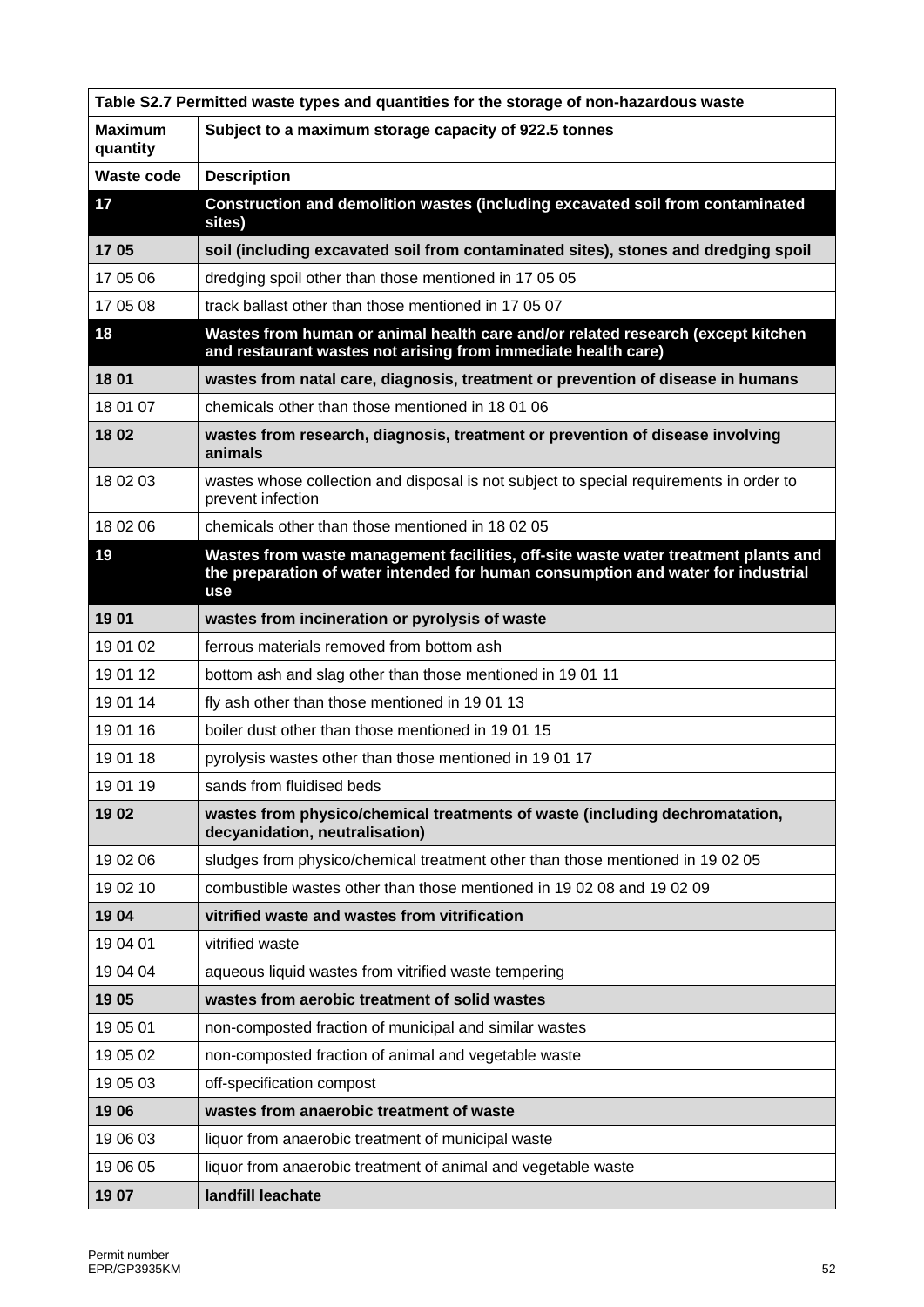| Table S2.7 Permitted waste types and quantities for the storage of non-hazardous waste |                                                                                                                                            |  |
|----------------------------------------------------------------------------------------|--------------------------------------------------------------------------------------------------------------------------------------------|--|
| <b>Maximum</b><br>quantity                                                             | Subject to a maximum storage capacity of 922.5 tonnes                                                                                      |  |
| <b>Waste code</b>                                                                      | <b>Description</b>                                                                                                                         |  |
| 19 07 03                                                                               | landfill leachate other than those mentioned in 190702                                                                                     |  |
| 1908                                                                                   | wastes from waste water treatment plants not otherwise specified                                                                           |  |
| 19 08 02                                                                               | waste from desanding                                                                                                                       |  |
| 19 08 09                                                                               | grease and oil mixture from oil/water separation containing only edible oil and fats                                                       |  |
| 19 08 12                                                                               | sludges from biological treatment of industrial waste water other than those mentioned in<br>19 08 11                                      |  |
| 1909                                                                                   | wastes from the preparation of water intended for human consumption or water for<br>industrial use                                         |  |
| 19 09 01                                                                               | solid waste from primary filtration and screenings                                                                                         |  |
| 19 09 02                                                                               | sludges from water clarification                                                                                                           |  |
| 19 09 03                                                                               | sludges from decarbonation                                                                                                                 |  |
| 19 10                                                                                  | wastes from shredding of metal-containing wastes                                                                                           |  |
| 19 10 04                                                                               | fluff-light fraction and dust other than those mentioned in 19 10 03                                                                       |  |
| 19 10 06                                                                               | other fractions other than those mentioned in 19 10 05                                                                                     |  |
| 19 11                                                                                  | wastes from oil regeneration                                                                                                               |  |
| 19 11 06                                                                               | sludges from on-site effluent treatment other than those mentioned in 19 11 05                                                             |  |
| 19 12                                                                                  | wastes from the mechanical treatment of waste (for example sorting, crushing,<br>compacting, pelletising) not otherwise specified          |  |
| 19 12 10                                                                               | combustible waste (refuse derived fuel)                                                                                                    |  |
| 19 13                                                                                  | wastes from soil and groundwater remediation                                                                                               |  |
| 19 13 02                                                                               | solid wastes from soil remediation other than those mentioned in 19 13 01                                                                  |  |
| 19 13 04                                                                               | sludges from soil remediation other than those mentioned in 19 13 03                                                                       |  |
| 19 13 06                                                                               | sludges from groundwater remediation other than those mentioned in 19 13 05                                                                |  |
| 19 13 08                                                                               | aqueous liquid wastes and aqueous concentrates from groundwater remediation other<br>than those mentioned in 19 13 07                      |  |
| 20                                                                                     | Municipal wastes (household waste and similar commercial, industrial and<br>institutional wastes) including separately collected fractions |  |
| 20 01                                                                                  | separately collected fractions (except 15 01)                                                                                              |  |
| 20 01 08                                                                               | biodegradable kitchen and canteen waste                                                                                                    |  |
| 20 01 25                                                                               | edible oil and fat                                                                                                                         |  |
| 20 02                                                                                  | garden and park wastes (including cemetery waste)                                                                                          |  |
| 20 02 01                                                                               | biodegradable waste                                                                                                                        |  |
| 20 02 03                                                                               | other non-biodegradable wastes                                                                                                             |  |
| 20 03                                                                                  | other municipal wastes                                                                                                                     |  |
| 20 03 01                                                                               | mixed municipal waste                                                                                                                      |  |
| 20 03 02                                                                               | waste from markets                                                                                                                         |  |
| 20 03 03                                                                               | street-cleaning residues                                                                                                                   |  |
| 20 03 04                                                                               | septic tank sludge                                                                                                                         |  |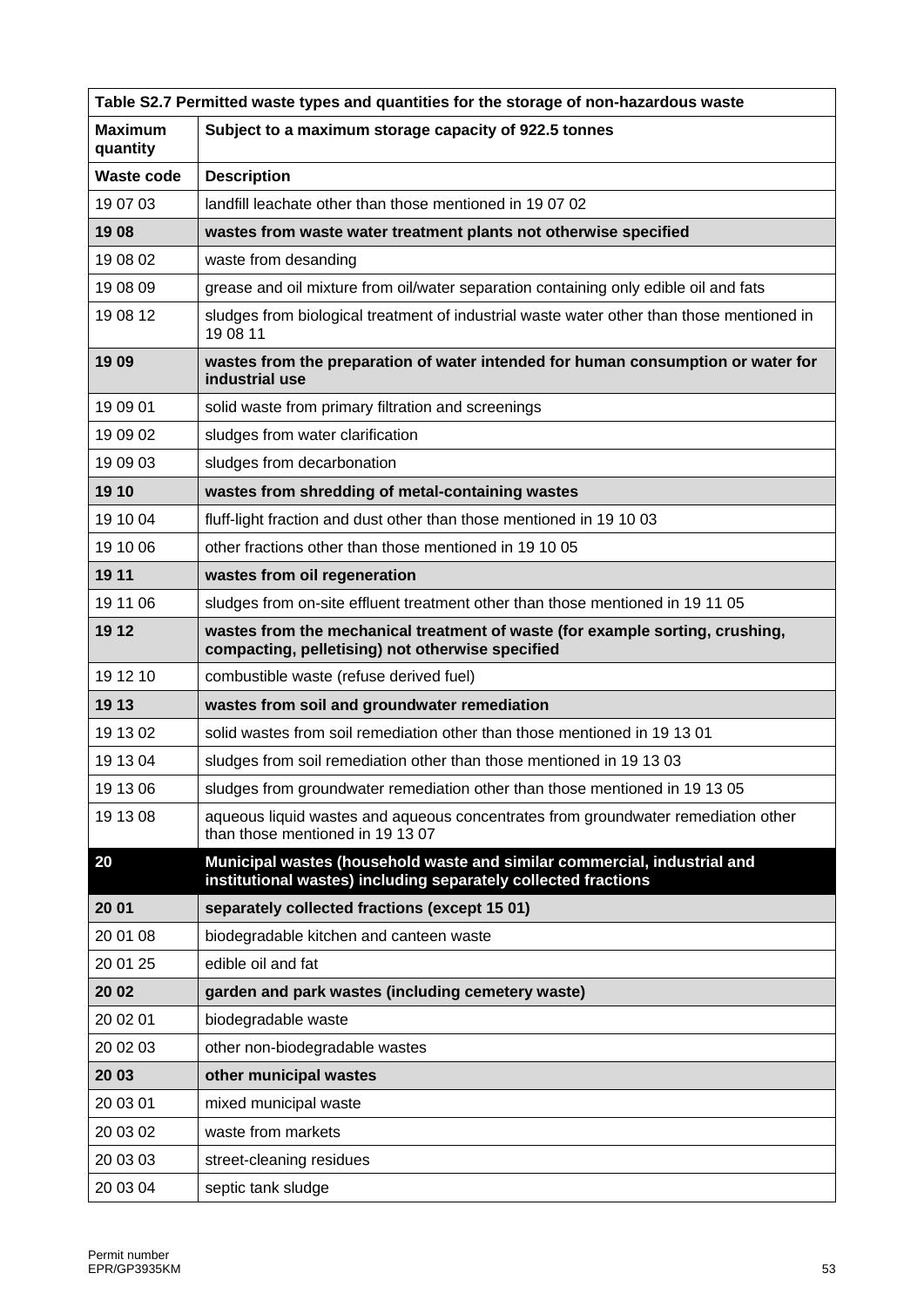| Table S2.7 Permitted waste types and quantities for the storage of non-hazardous waste |                                                       |  |  |
|----------------------------------------------------------------------------------------|-------------------------------------------------------|--|--|
| <b>Maximum</b><br>quantity                                                             | Subject to a maximum storage capacity of 922.5 tonnes |  |  |
| Waste code                                                                             | <b>Description</b>                                    |  |  |
| 20 03 06                                                                               | waste from sewage cleaning                            |  |  |
| 20 03 07                                                                               | bulky waste                                           |  |  |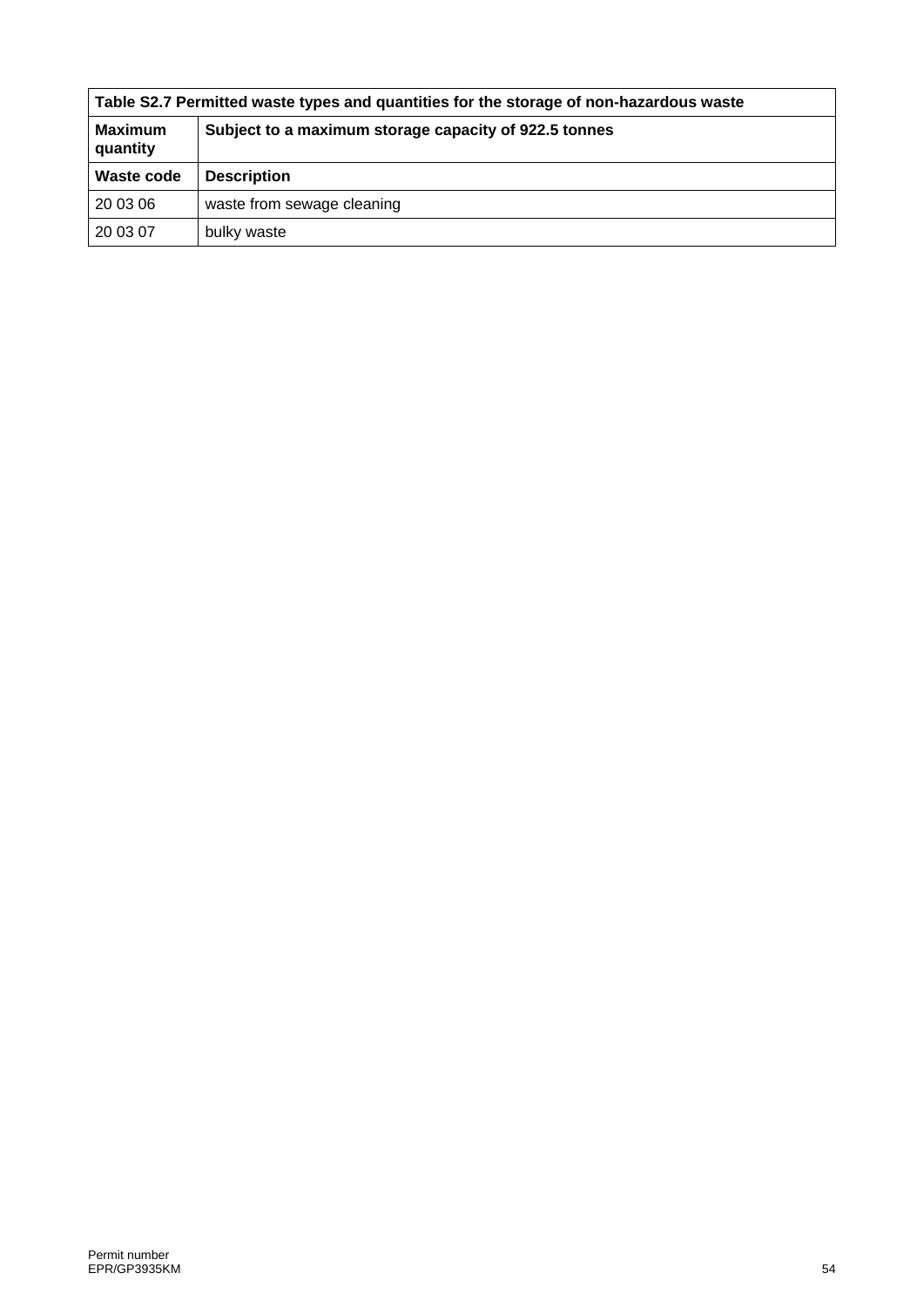# **Schedule 3 – Emissions and monitoring**

| Table S3.1 Point source emissions to air – emission limits and monitoring requirements                                                                |                                        |                                            |                              |                     |                                |                                            |
|-------------------------------------------------------------------------------------------------------------------------------------------------------|----------------------------------------|--------------------------------------------|------------------------------|---------------------|--------------------------------|--------------------------------------------|
| <b>Emission point</b><br>ref. & location                                                                                                              | <b>Source</b>                          | <b>Parameter</b>                           | Limit<br>(including<br>unit) | Reference<br>period | <b>Monitoring</b><br>frequency | <b>Monitoring</b><br>standard or<br>method |
| A1 Stack of<br>Aerosol<br><b>Destruction Plant</b><br>(to be agreed in<br>writing by the<br>Environment<br>Agency upon<br>reintroduction of<br>plant) | Aerosol<br><b>Destruction</b><br>Plant | Volatile<br>Organic<br>Compounds<br>(VOCs) | No limit set                 |                     |                                |                                            |
| Note 1: Monitoring to begin once Aerosol Destruction Plant (activity AR3) is operational                                                              |                                        |                                            |                              |                     |                                |                                            |

**Table S3.2 Point source emissions to sewer, effluent treatment plant or other transfers off-site – emission limits and monitoring requirements**

| <b>Emission point</b><br>ref. & location        | <b>Source</b>                     | <b>Parameter</b>                   | Limit<br>(incl.<br>Unit) | Reference<br>period      | <b>Monitoring</b><br>frequency | <b>Monitoring</b><br>standard or<br>method |
|-------------------------------------------------|-----------------------------------|------------------------------------|--------------------------|--------------------------|--------------------------------|--------------------------------------------|
| Sewer<br>discharges on<br><b>Redfern Street</b> | Uncontaminated  <br>surface water | N <sub>0</sub><br>parameter<br>set | No limit<br>set          | $\overline{\phantom{a}}$ | -                              | -                                          |

| <b>Parameter</b>                  | <b>Monitoring</b><br>frequency Note 1                                                                            | <b>Monitoring</b><br>standard or<br><b>method</b> Note 1                                                         | Other<br>specifications                                                                  |
|-----------------------------------|------------------------------------------------------------------------------------------------------------------|------------------------------------------------------------------------------------------------------------------|------------------------------------------------------------------------------------------|
| Lower<br>Explosive<br>Limit (LEL) | As described in<br>the application<br>unless otherwise<br>approved in<br>writing by the<br>Environment<br>Agency | As described in<br>the application<br>unless otherwise<br>approved in<br>writing by the<br>Environment<br>Agency | ۰                                                                                        |
|                                   |                                                                                                                  |                                                                                                                  | Note 1: Monitoring to begin once Aerosol Destruction Plant (activity AR3) is operational |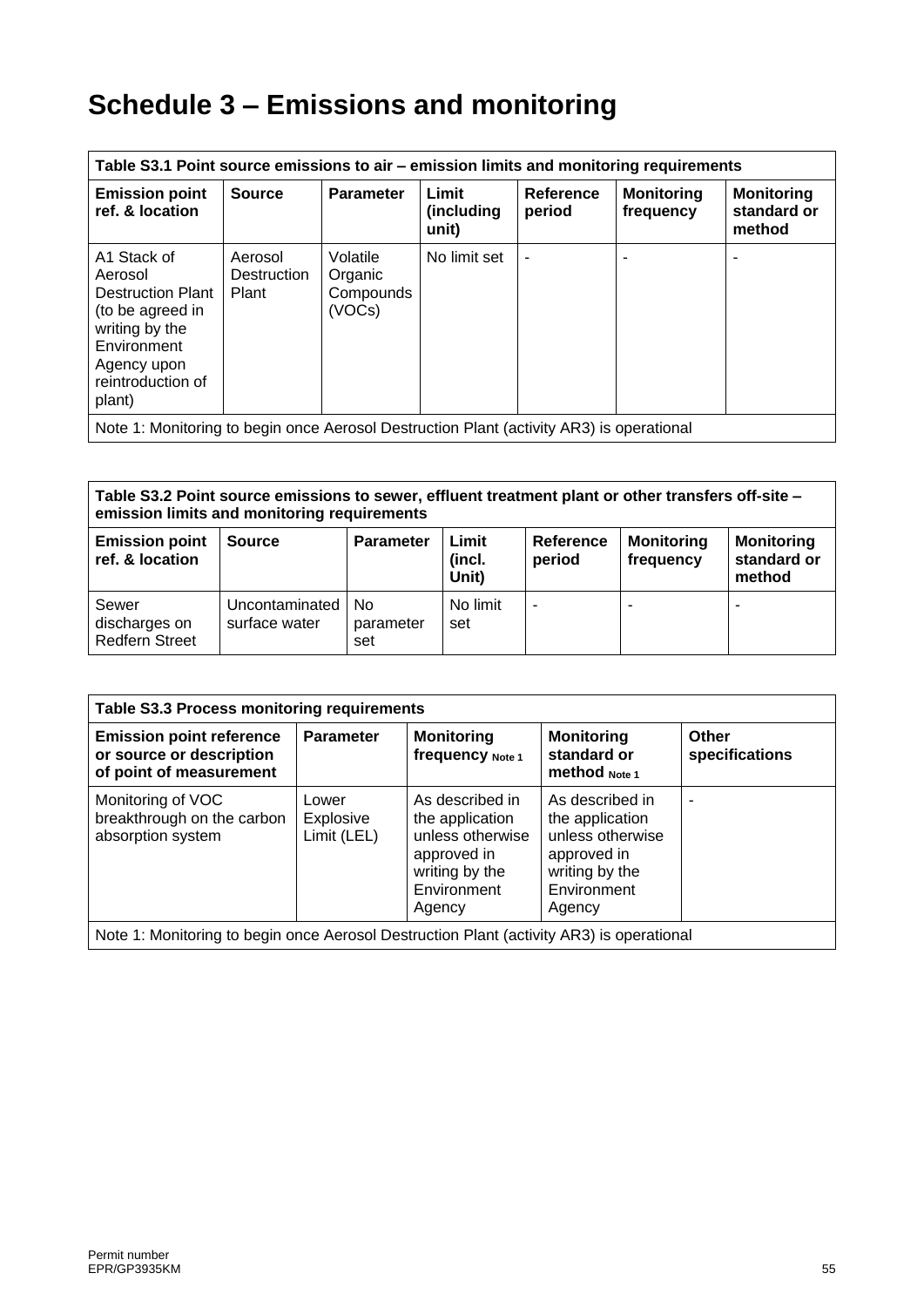# **Schedule 4 – Reporting**

Parameters, for which reports shall be made, in accordance with conditions of this permit, are listed below.

| Table S4.1 Reporting of monitoring data |                                                  |                                  |  |
|-----------------------------------------|--------------------------------------------------|----------------------------------|--|
| <b>Parameter</b>                        | <b>Emission or monitoring</b><br>point/reference | Reporting period   Period begins |  |
|                                         |                                                  |                                  |  |

| <b>Table S4.2 Annual production/treatment</b> |              |  |  |
|-----------------------------------------------|--------------|--|--|
| <b>Parameter</b>                              | <b>Units</b> |  |  |
| Metal processed                               | tonnes       |  |  |
| Ferrous metal recovered                       | tonnes       |  |  |
| Non-ferrous metal recovered<br>tonnes         |              |  |  |
| Non-metallic shredder residue<br>tonnes       |              |  |  |

| <b>Table S4.3 Performance parameters</b> |                                |                |  |  |
|------------------------------------------|--------------------------------|----------------|--|--|
| <b>Parameter</b>                         | <b>Frequency of assessment</b> | <b>Units</b>   |  |  |
| Water usage                              | Annually                       | m <sup>3</sup> |  |  |
| Energy usage                             | Annually                       | <b>MWh</b>     |  |  |
| Total raw material used                  | Annually                       | tonnes         |  |  |

| <b>Table S4.4 Reporting forms</b> |                                                                                      |              |  |  |
|-----------------------------------|--------------------------------------------------------------------------------------|--------------|--|--|
| Media/parameter                   | <b>Reporting format</b>                                                              | Date of form |  |  |
| Water usage                       | Form water usage 1 or other form as agreed in writing by<br>the Environment Agency   | 05/03/2021   |  |  |
| Energy usage                      | Form energy 1 or other form as agreed in writing by the<br><b>Environment Agency</b> | 05/03/2021   |  |  |
| Other performance<br>indicators   | Form performance 1 or other form as agreed in writing<br>by the Environment Agency   | 05/03/2021   |  |  |
| Waste returns                     | E-waste returns                                                                      |              |  |  |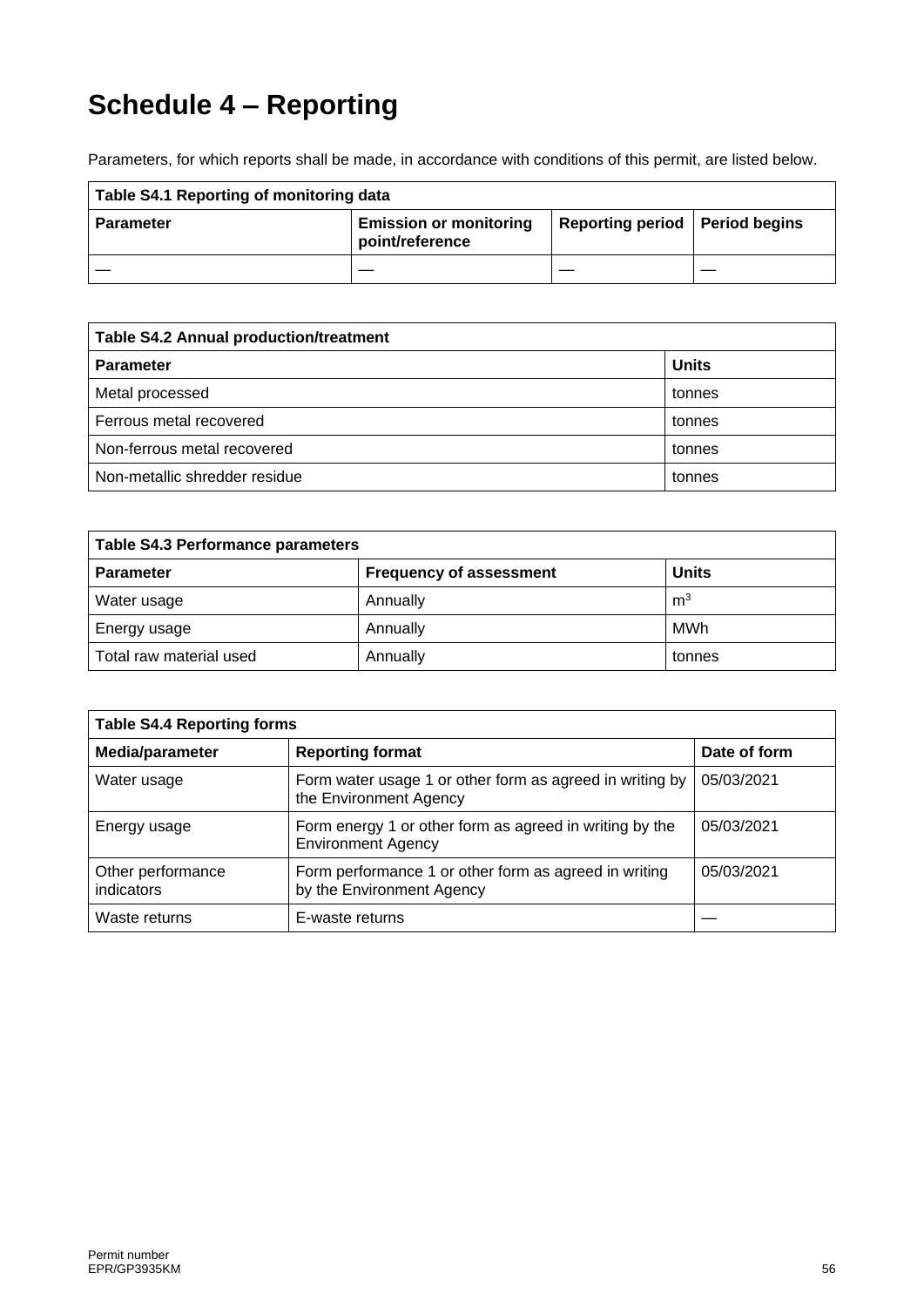# **Schedule 5 – Notification**

These pages outline the information that the operator must provide.

Units of measurement used in information supplied under Part A and B requirements shall be appropriate to the circumstances of the emission. Where appropriate, a comparison should be made of actual emissions and authorised emission limits.

If any information is considered commercially confidential, it should be separated from non-confidential information, supplied on a separate sheet and accompanied by an application for commercial confidentiality under the provisions of the EP Regulations.

## **Part A**

| <b>Permit Number</b>           |  |
|--------------------------------|--|
| Name of operator               |  |
| <b>Location of Facility</b>    |  |
| Time and date of the detection |  |

| (a) Notification requirements for any malfunction, breakdown or failure of equipment or techniques,<br>accident, or emission of a substance not controlled by an emission limit which has caused, is<br>causing or may cause significant pollution |  |  |  |
|----------------------------------------------------------------------------------------------------------------------------------------------------------------------------------------------------------------------------------------------------|--|--|--|
| To be notified within 24 hours of detection                                                                                                                                                                                                        |  |  |  |
| Date and time of the event                                                                                                                                                                                                                         |  |  |  |
| Reference or description of the<br>location of the event                                                                                                                                                                                           |  |  |  |
| Description of where any release<br>into the environment took place                                                                                                                                                                                |  |  |  |
| Substances(s) potentially<br>released                                                                                                                                                                                                              |  |  |  |
| Best estimate of the quantity or<br>rate of release of substances                                                                                                                                                                                  |  |  |  |
| Measures taken, or intended to be<br>taken, to stop any emission                                                                                                                                                                                   |  |  |  |
| Description of the failure or<br>accident.                                                                                                                                                                                                         |  |  |  |

| (b) Notification requirements for the breach of a limit                      |  |  |  |
|------------------------------------------------------------------------------|--|--|--|
| To be notified within 24 hours of detection unless otherwise specified below |  |  |  |
| Emission point reference/source                                              |  |  |  |
| Parameter(s)                                                                 |  |  |  |
| Limit                                                                        |  |  |  |
| Measured value and uncertainty                                               |  |  |  |
| Date and time of monitoring                                                  |  |  |  |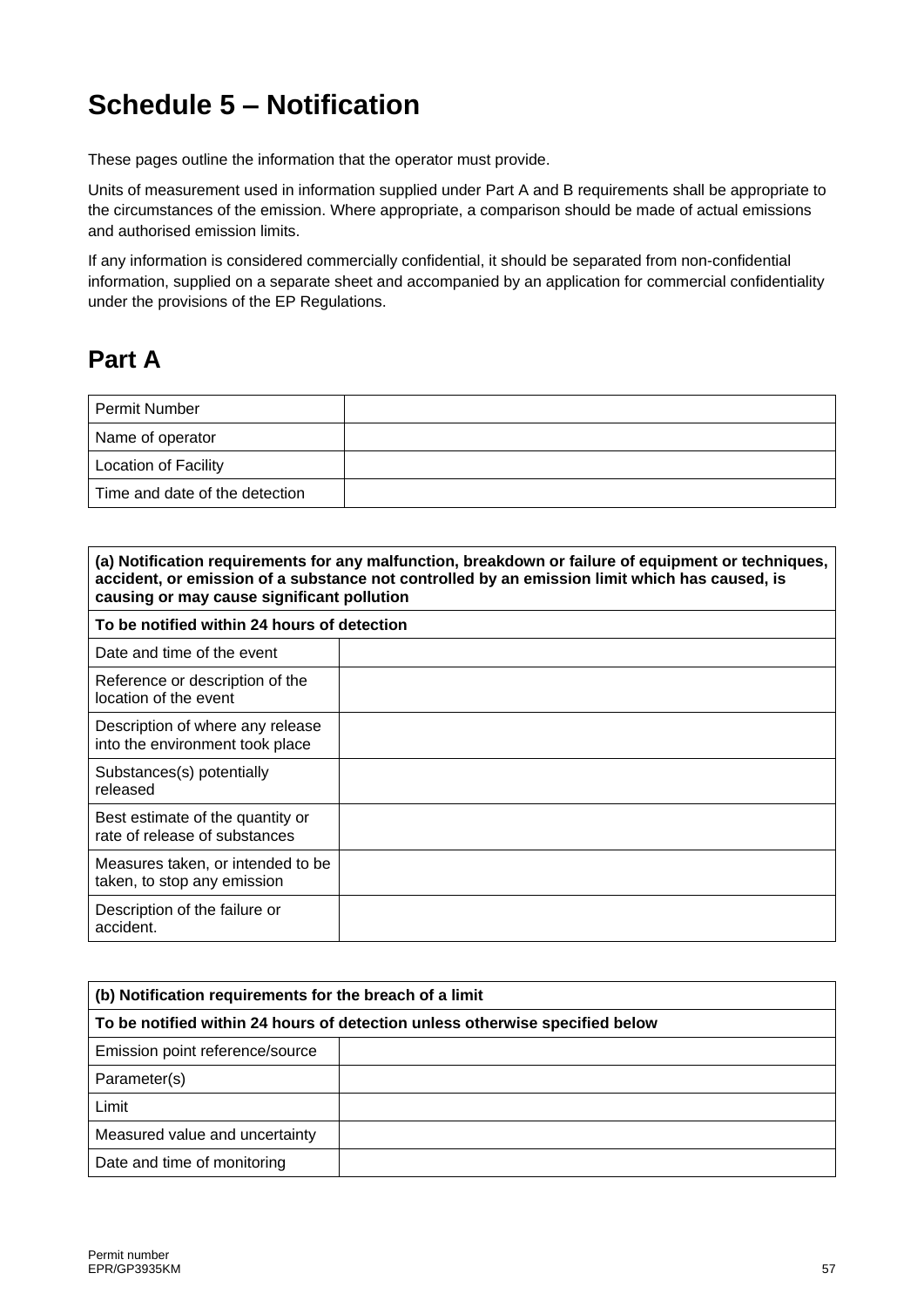#### **(b) Notification requirements for the breach of a limit**

### **To be notified within 24 hours of detection unless otherwise specified below**

Measures taken, or intended to be taken, to stop the emission

| (c) Notification requirements for the breach of permit conditions not related to limits  |  |  |
|------------------------------------------------------------------------------------------|--|--|
| To be notified within 24 hours of detection                                              |  |  |
| Condition breached                                                                       |  |  |
| Date, time and duration of breach                                                        |  |  |
| Details of the permit breach <i>i.e.</i><br>what happened including impacts<br>observed. |  |  |
| Measures taken, or intended to be<br>taken, to restore permit<br>compliance.             |  |  |

| (d) Notification requirements for the detection of any significant adverse environmental effect |  |  |  |
|-------------------------------------------------------------------------------------------------|--|--|--|
| To be notified within 24 hours of detection                                                     |  |  |  |
| Description of where the effect on<br>the environment was detected                              |  |  |  |
| Substances(s) detected                                                                          |  |  |  |
| Concentrations of substances<br>detected                                                        |  |  |  |
| Date of monitoring/sampling                                                                     |  |  |  |

## **Part B – to be submitted as soon as practicable**

| Any more accurate information on the matters for<br>notification under Part A.                                                                               |  |
|--------------------------------------------------------------------------------------------------------------------------------------------------------------|--|
| Measures taken, or intended to be taken, to prevent<br>a recurrence of the incident                                                                          |  |
| Measures taken, or intended to be taken, to rectify,<br>limit or prevent any pollution of the environment<br>which has been or may be caused by the emission |  |
| The dates of any unauthorised emissions from the<br>facility in the preceding 24 months.                                                                     |  |

| Name* |  |
|-------|--|
| Post  |  |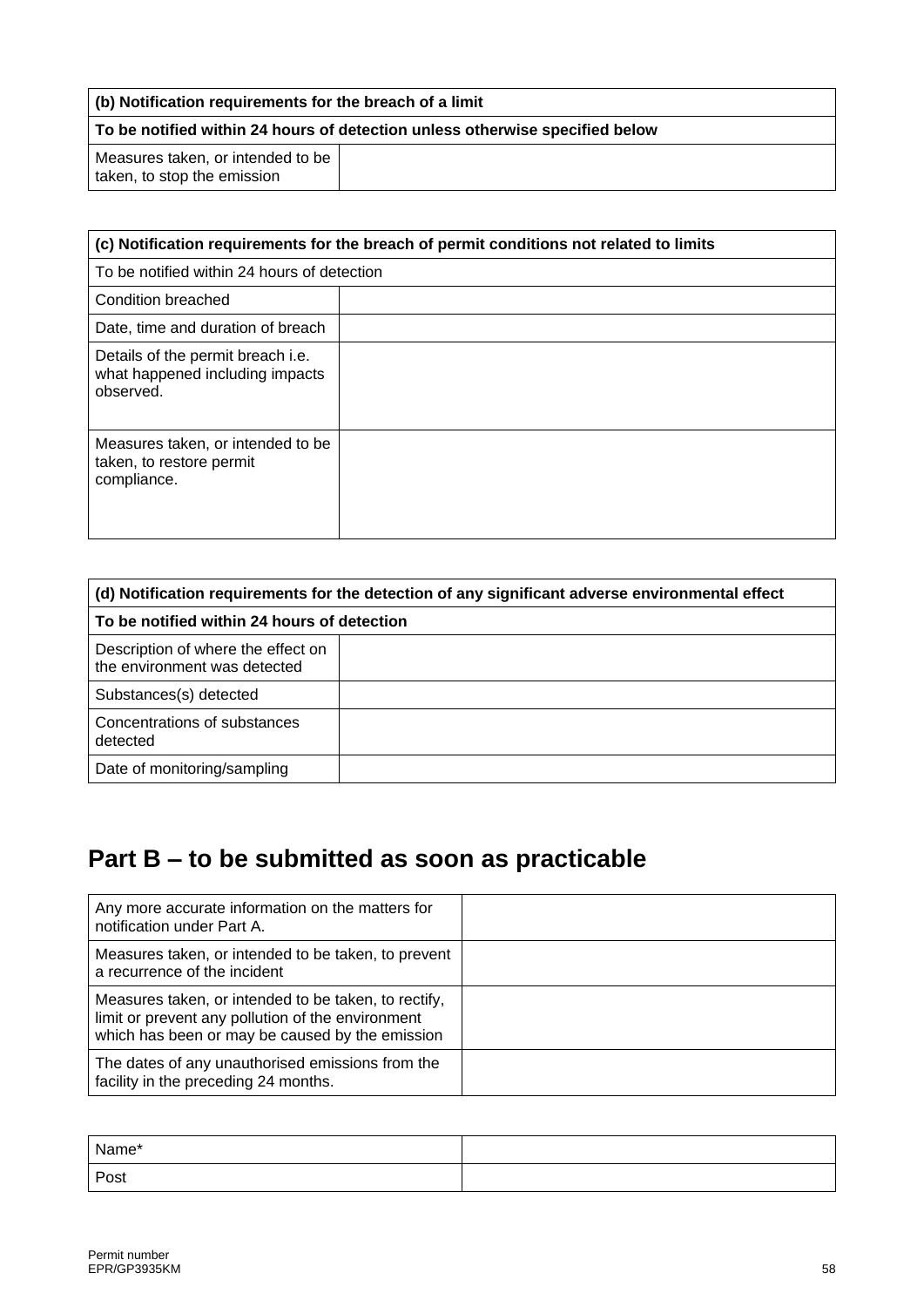| Signature |  |
|-----------|--|
| Date      |  |

\* authorised to sign on behalf of the operator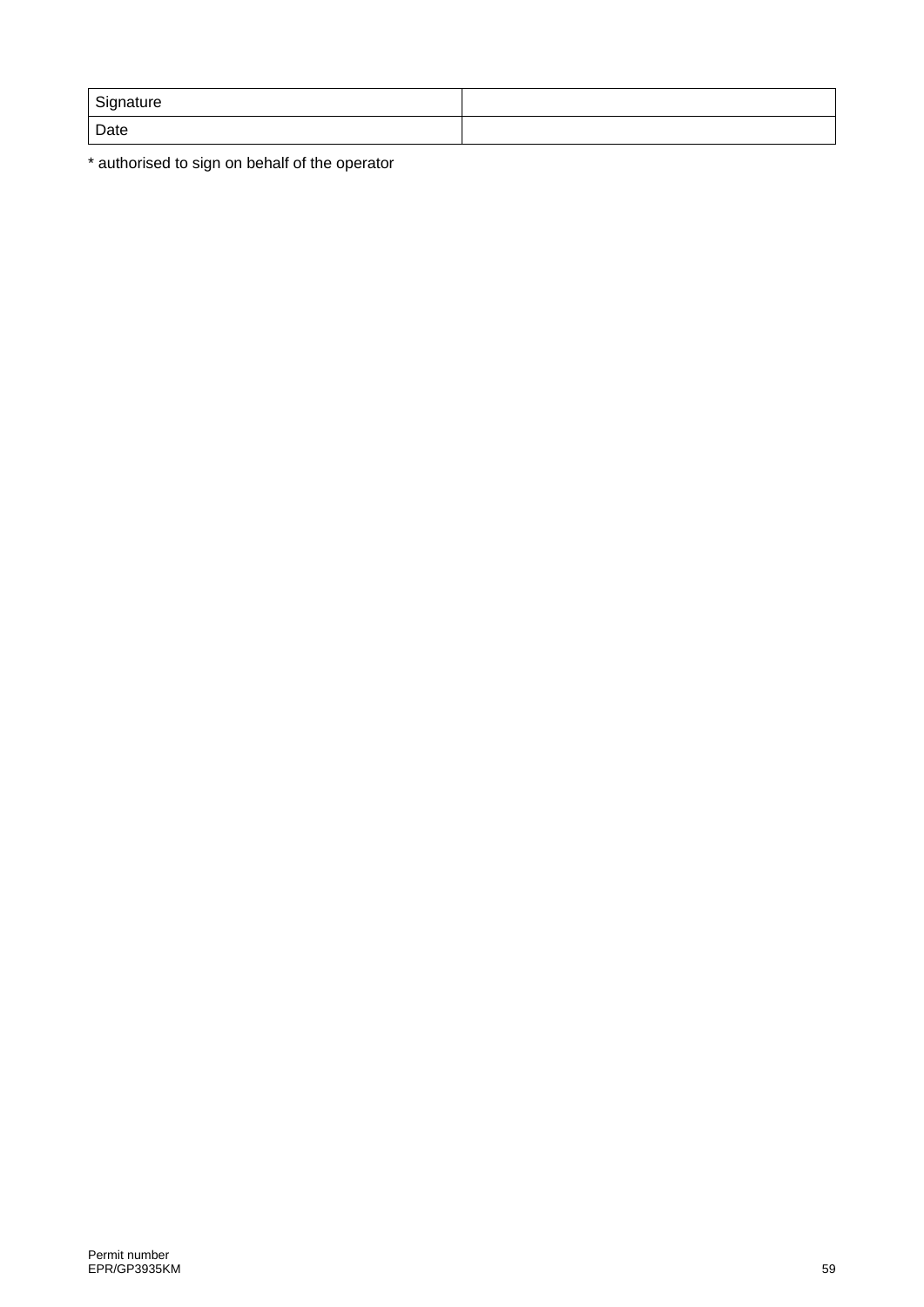# **Schedule 6 – Interpretation**

"accident" means an accident that may result in pollution.

"application" means the application for this permit, together with any additional information supplied by the operator as part of the application and any response to a notice served under Schedule 5 to the EP Regulations.

"authorised officer" means any person authorised by the Environment Agency under section 108(1) of The Environment Act 1995 to exercise, in accordance with the terms of any such authorisation, any power specified in section 108(4) of that Act.

"disposal" means any of the operations provided for in Annex I to the Waste Framework Directive.

"EP Regulations" means The Environmental Permitting (England and Wales) Regulations SI 2016 No.1154 and words and expressions used in this permit which are also used in the Regulations have the same meanings as in those Regulations.

"emissions of substances not controlled by emission limits" means emissions of substances to air, water or land from the activities, either from the emission points specified in schedule 3 or from other localised or diffuse sources, which are not controlled by an emission limit.

"groundwater" means all water, which is below the surface of the ground in the saturation zone and in direct contact with the ground or subsoil.

"Hazardous property" has the meaning in Annex lll of the Waste Framework Directive.

"Hazardous waste" has the meaning given in the Hazardous Waste (England and Wales) Regulations 2005.

"Industrial Emissions Directive" means DIRECTIVE 2010/75/EU OF THE EUROPEAN PARLIAMENT AND OF THE COUNCIL of 24 November 2010 on industrial emissions, as read in accordance with Schedule 1A to the Environmental Permitting (England and Wales) Regulations 2016.

"List of Wastes" means the list of wastes established by Commission Decision [2000/532/EC](http://www.legislation.gov.uk/european/decision/2000/0532) replacing Decision [94/3/EC](http://www.legislation.gov.uk/european/decision/1994/0003) establishing a list of wastes pursuant to Article 1(a) of Council Directive [75/442/EEC](http://www.legislation.gov.uk/european/directive/1975/0442) on waste and Council Decision [94/904/EC](http://www.legislation.gov.uk/european/decision/1994/0904) establishing a list of hazardous waste pursuant to Article 1(4) of Council Directive [91/689/EEC](http://www.legislation.gov.uk/european/decision/1991/0689) on hazardous waste.

"MCERTS" means the Environment Agency's Monitoring Certification Scheme.

"Pests" means Birds, Vermin and Insects.

"quarter" means a calendar year quarter commencing on 1 January, 1 April, 1 July or 1 October.

"recovery" means any of the operations provided for in Annex II to the Waste Framework Directive.

"Waste code" means the six digit code referable to a type of waste in accordance with the List of Wastes and in relation to hazardous waste, includes the asterisk.

"Waste Framework Directive" or "WFD" means Waste Framework Directive 2008/98/EC of the European Parliament and of the Council on waste, as read in accordance with Schedule 1A to the Environmental Permitting (England and Wales) Regulations 2016.

"year" means calendar year ending 31 December.

Where a minimum limit is set for any emission parameter, for example pH, reference to exceeding the limit shall mean that the parameter shall not be less than that limit.

Unless otherwise stated, any references in this permit to concentrations of substances in emissions into air means: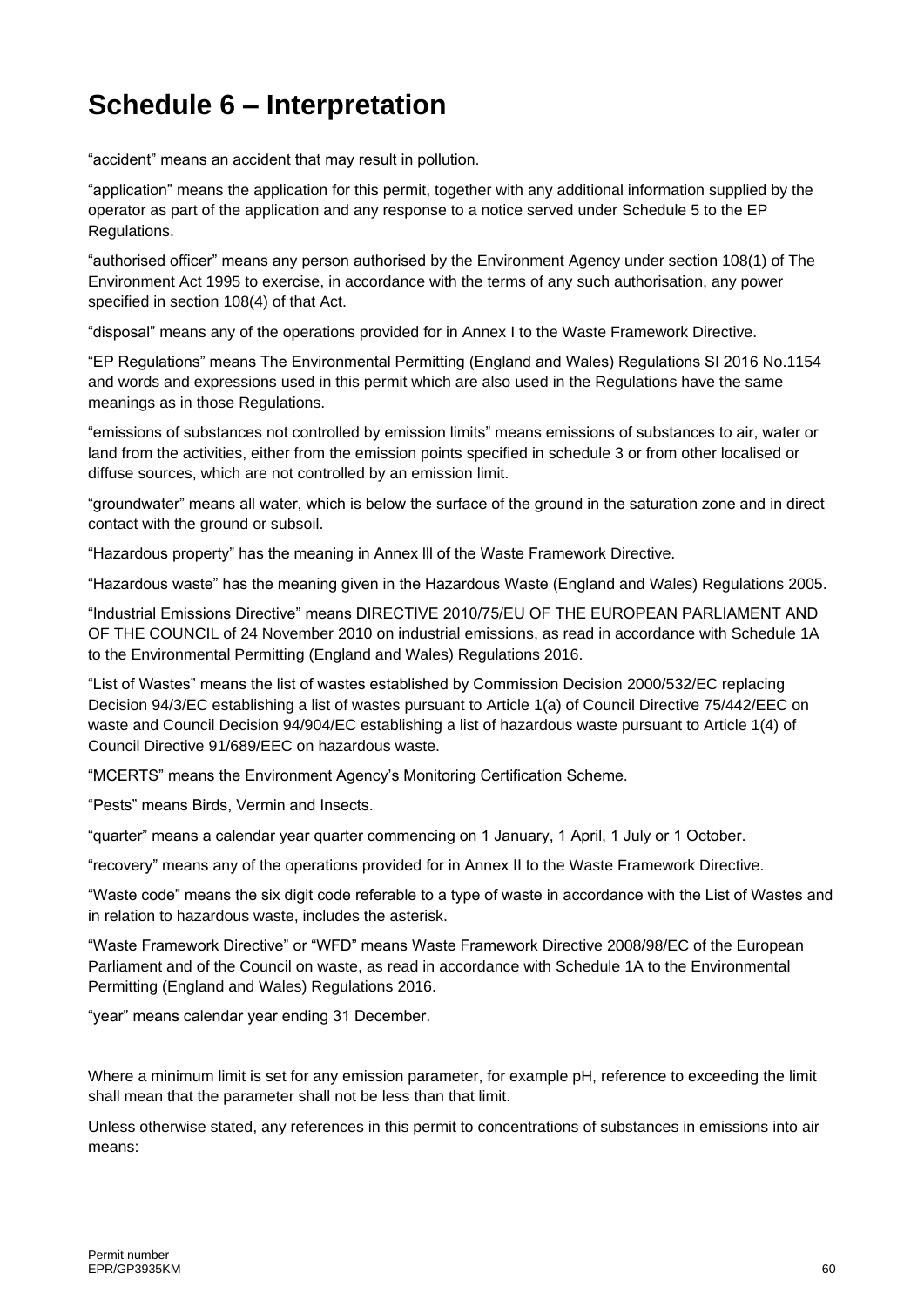- in relation to emissions from combustion processes, the concentration in dry air at a temperature of 273K, at a pressure of 101.3 kPa and with an oxygen content of 3% dry for liquid and gaseous fuels, 6% dry for solid fuels; and/or
- in relation to emissions from non-combustion sources, the concentration at a temperature of 273K and at a pressure of 101.3 kPa, with no correction for water vapour content

When the following terms appear in the waste code list in Schedule 2, tables 2.2 to 2.7, for those tables they have the meaning given below:

"hazardous substance" means a substance classified as hazardous as a consequence of fulfilling the criteria laid down in parts 2 to 5 of Annex I to Regulation (EC) No 1272/2008.

"heavy metal" means any compound of antimony, arsenic, cadmium, chromium (VI), copper, lead, mercury, nickel, selenium, tellurium, thallium and tin, as well as these materials in metallic form, as far as these are classified as hazardous substances.

"PCBs" means

- polychlorinated biphenyls
- polychlorinated terphenyls
- monomethyl-tetrachlorodiphenyl methane, Monomethyl-dichloro-diphenyl methane, Monomethyldibromo-diphenyl methane
- any mixture containing any of the above mentioned substances in a total of more than 0.005% by weight

"transition metals" means any of the following metals: any compound of scandium, vanadium, manganese, cobalt, copper, yttrium, niobium, hafnium, tungsten, titanium, chromium, iron, nickel, zinc, zirconium, molybdenum and tantalum, as well as these materials in metallic form, as far as these are classified as hazardous substances.

"stabilisation" means processes which change the hazardousness of the constituents in the waste and transform hazardous waste into non-hazardous waste.

"solidification" means processes which only change the physical state of the waste by using additives without changing the chemical properties of the waste.

"partly stabilised wastes" means wastes containing, after the stabilisation process, hazardous constituents which have not been changed completely into non-hazardous constituents and could be released into the environment in the short, middle or long term.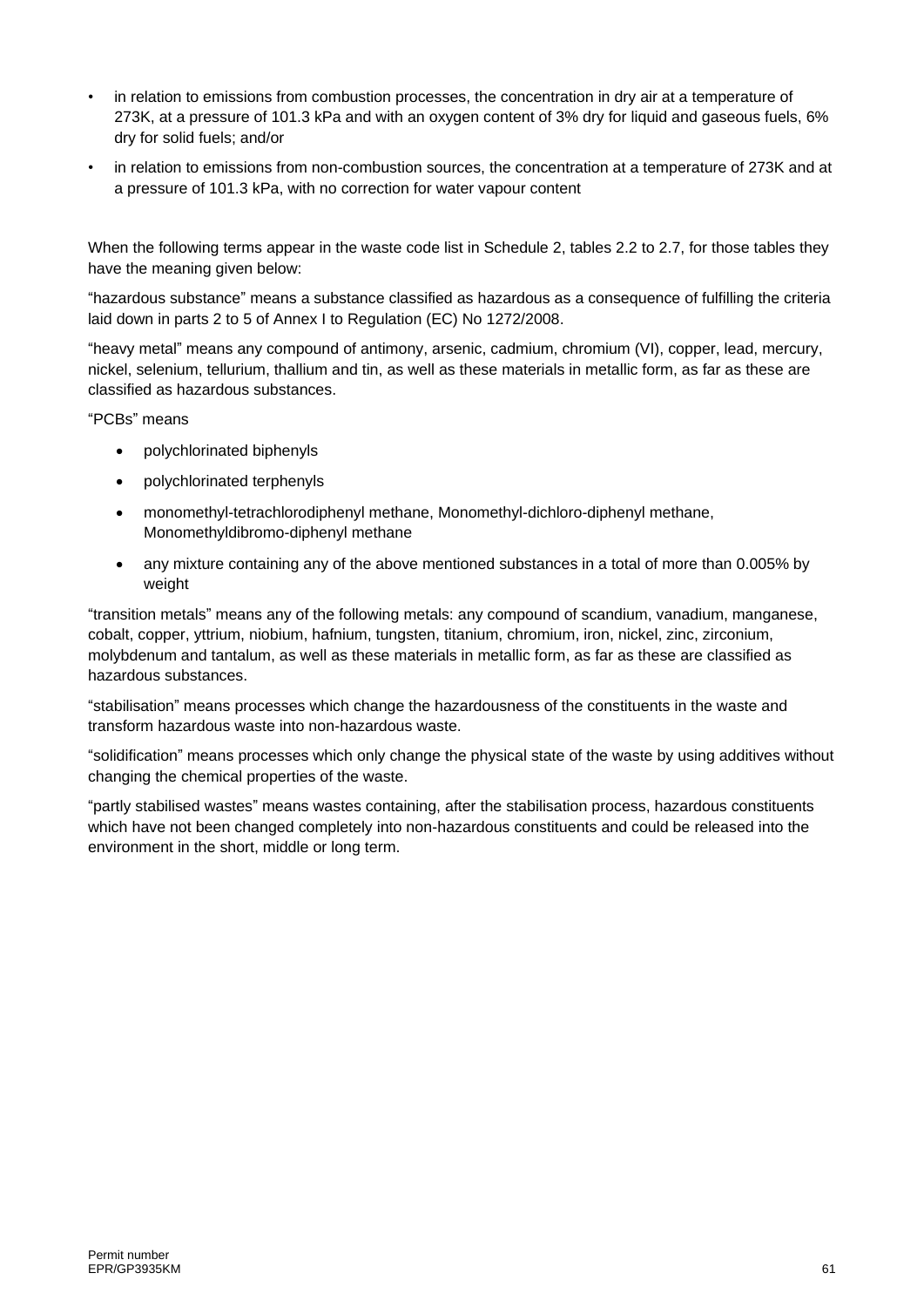# **Schedule 7 – Site plan**



**©Crown Copyright. All rights reserved. Environment Agency, 100024198, 2021.**

END OF PERMIT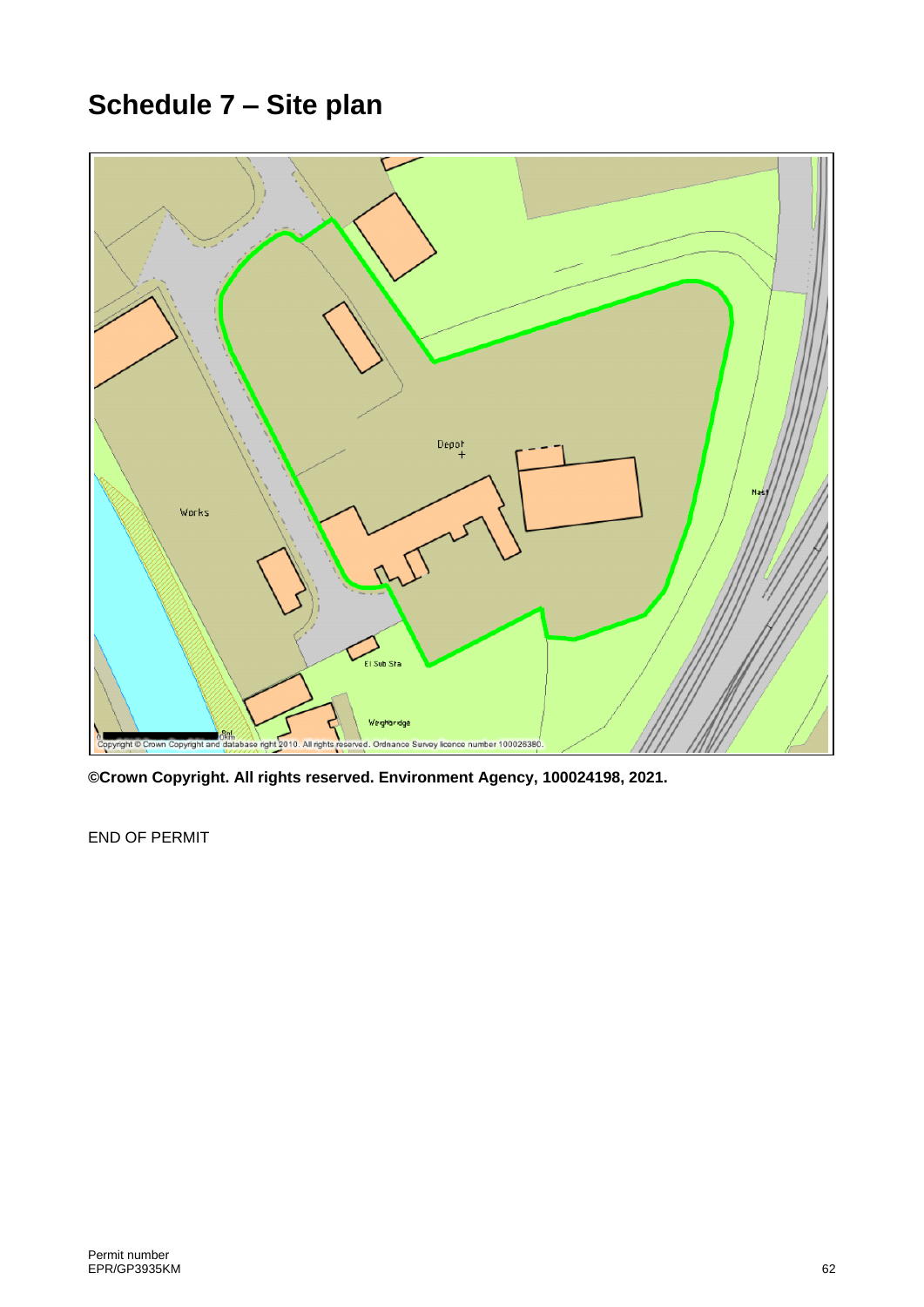| <b>Permit Number:</b> | EPR/GP3935KM                                    | Operator:    | <b>Greenway Environmental Limited</b> |
|-----------------------|-------------------------------------------------|--------------|---------------------------------------|
| Facility:             | <b>Redfern Street Waste Management Facility</b> | Form Number: | Water usage 1 / 05/03/2021            |

### **Reporting of Water Usage for the year** YYYY

| <b>Water Source</b> | Usage<br>(m <sup>3</sup> /year | Specific Usage<br>(m <sup>3</sup> /unit output) |
|---------------------|--------------------------------|-------------------------------------------------|
| Mains water         |                                |                                                 |
| Site borehole       |                                |                                                 |
| River abstraction   |                                |                                                 |
|                     |                                |                                                 |
|                     |                                |                                                 |
|                     |                                |                                                 |
|                     |                                |                                                 |
|                     |                                |                                                 |
| TOTAL WATER USAGE   |                                |                                                 |

Operator's comments :

Signed ……………………………………………………………. Date ……………………….. (authorised to sign as representative of Operator)

<span id="page-62-1"></span><span id="page-62-0"></span>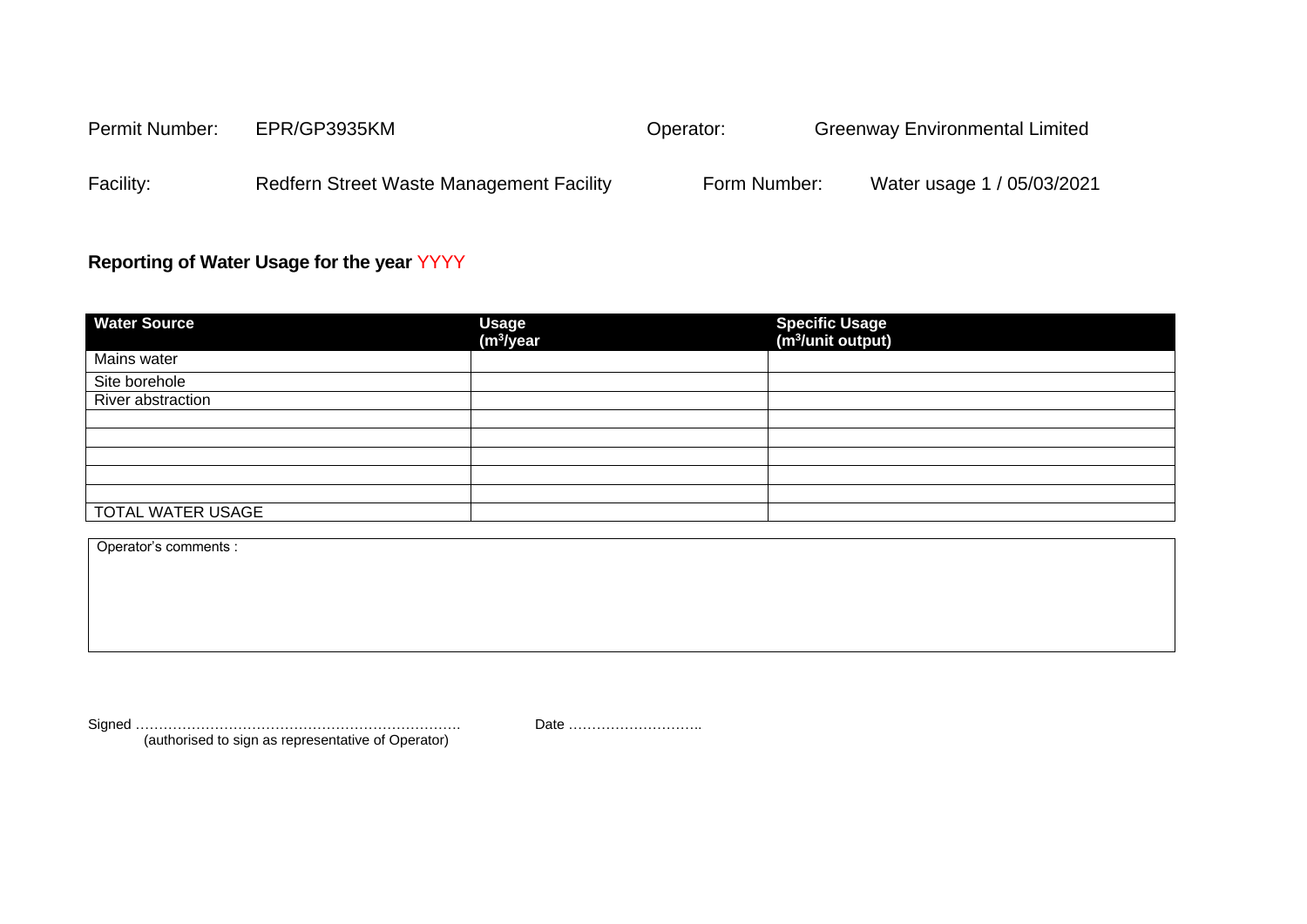| Permit Number: | EPR/GP3935KM                             | Operator:    | <b>Greenway Environmental Limited</b> |
|----------------|------------------------------------------|--------------|---------------------------------------|
| Facility:      | Redfern Street Waste Management Facility | Form Number: | Energy 1 / 05/03/2021                 |

### **Reporting of Energy Usage for the year** YYYY

|                           | <b>Energy Usage</b> |                                |                                            |
|---------------------------|---------------------|--------------------------------|--------------------------------------------|
| <b>Energy Source</b>      | Quantity            | <b>Primary Energy</b><br>(MWh) | <b>Specific Usage</b><br>(MWh/unit output) |
| Electricity *             | <b>MWh</b>          |                                |                                            |
| Natural Gas               | MWh                 |                                |                                            |
| Gas Oil                   | Tonnes              |                                |                                            |
| <b>Recovered Fuel Oil</b> | Tonnes              |                                |                                            |
|                           |                     |                                |                                            |
|                           |                     |                                |                                            |
|                           |                     |                                |                                            |
|                           |                     |                                |                                            |
|                           |                     |                                |                                            |
| <b>TOTAL</b>              |                     |                                |                                            |

\* Conversion factor for delivered electricity to primary energy = 2.4

(Authorised to sign as representative of Operator)

Operator's comments :

Signed ……………………………………………………………. Date ………………………..